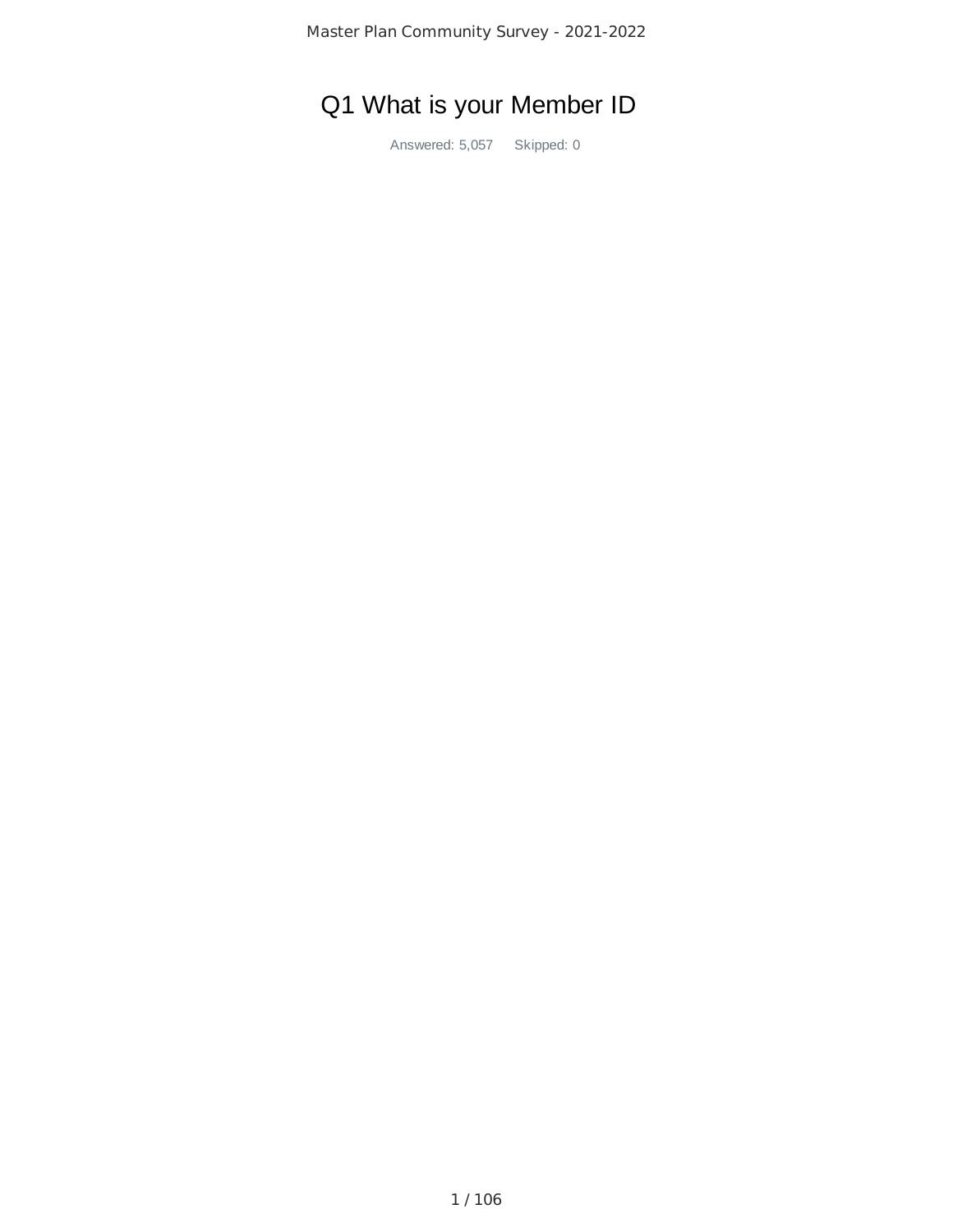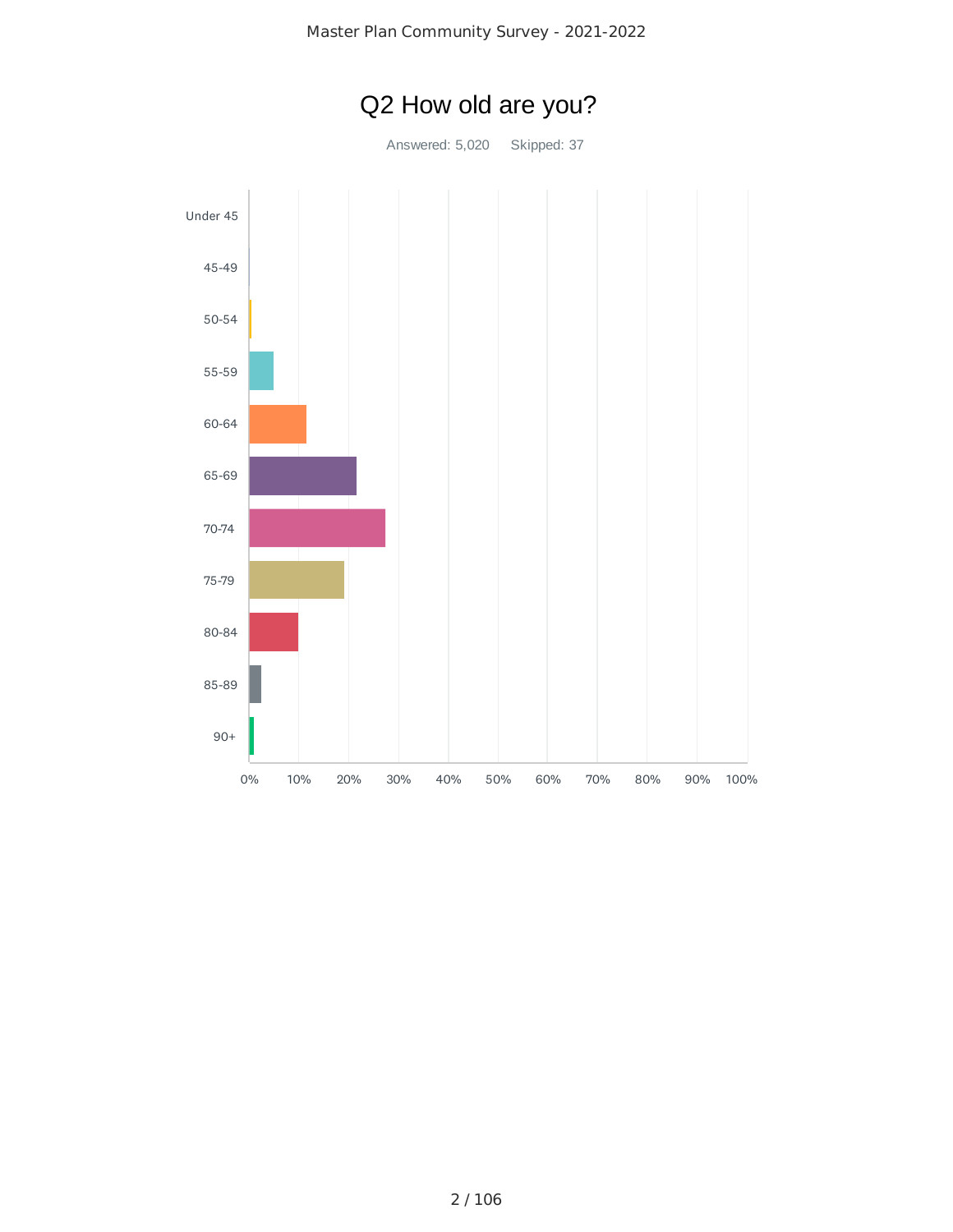| <b>ANSWER CHOICES</b> | <b>RESPONSES</b>        |
|-----------------------|-------------------------|
| Under 45              | $\overline{2}$<br>0.04% |
| 45-49                 | $\,6\,$<br>0.12%        |
| 50-54                 | 35<br>0.70%             |
| 55-59                 | 257<br>5.12%            |
| 60-64                 | 591<br>11.77%           |
| 65-69                 | 1,090<br>21.71%         |
| 70-74                 | 1,379<br>27.47%         |
| 75-79                 | 968<br>19.28%           |
| 80-84                 | 506<br>10.08%           |
| 85-89                 | 2.61%<br>131            |
| $90+$                 | 55<br>1.10%             |
| <b>TOTAL</b>          | 5,020                   |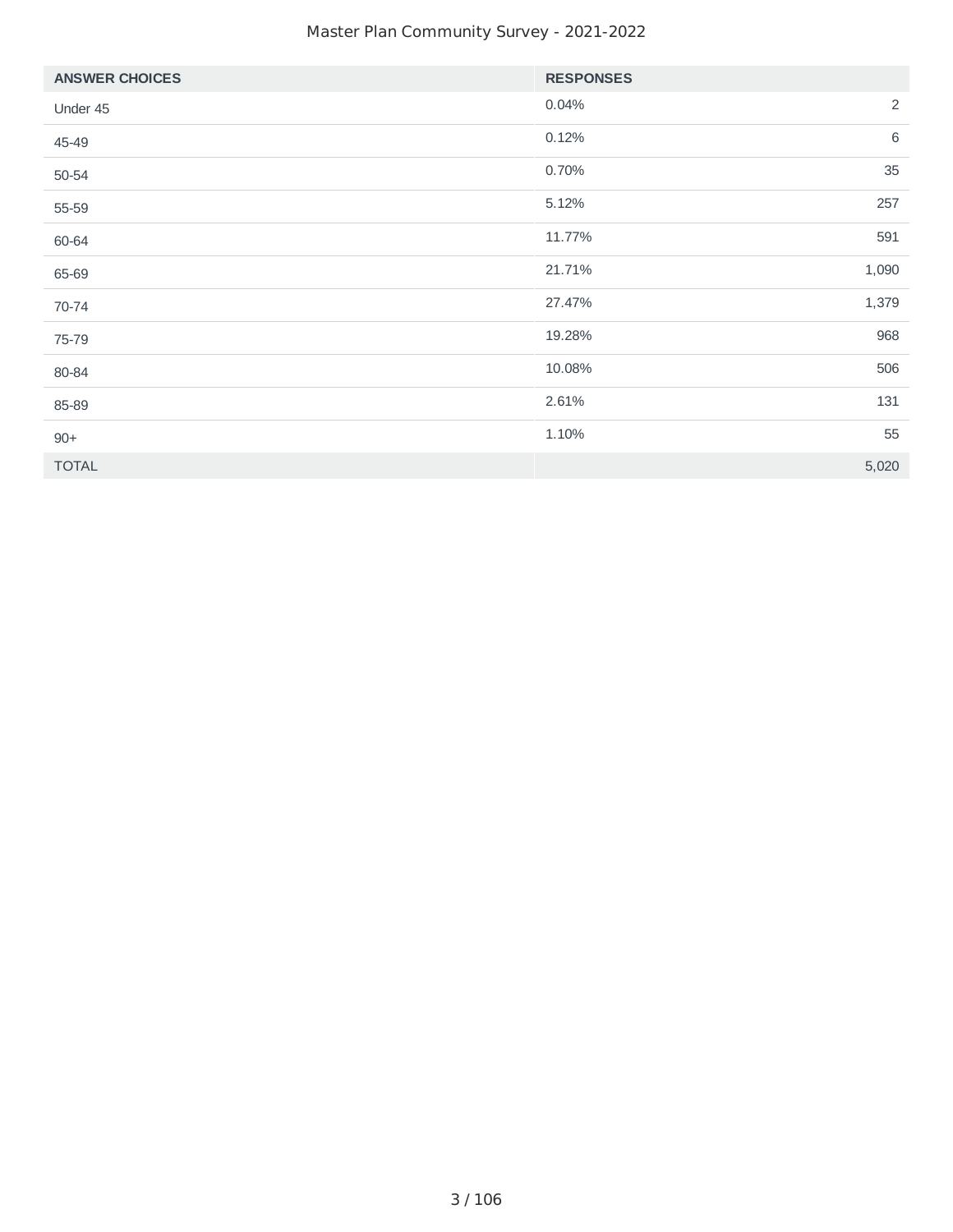

| <b>ANSWER CHOICES</b> | <b>RESPONSES</b> |       |
|-----------------------|------------------|-------|
| Married               | 74.46%           | 3,731 |
| Domestic partnership  | 3.55%            | 178   |
| Widowed               | 9.74%            | 488   |
| <b>Divorced</b>       | 7.02%            | 352   |
| Single/Never married  | 2.77%            | 139   |
| Prefer not to answer  | 2.45%            | 123   |
| <b>TOTAL</b>          |                  | 5,011 |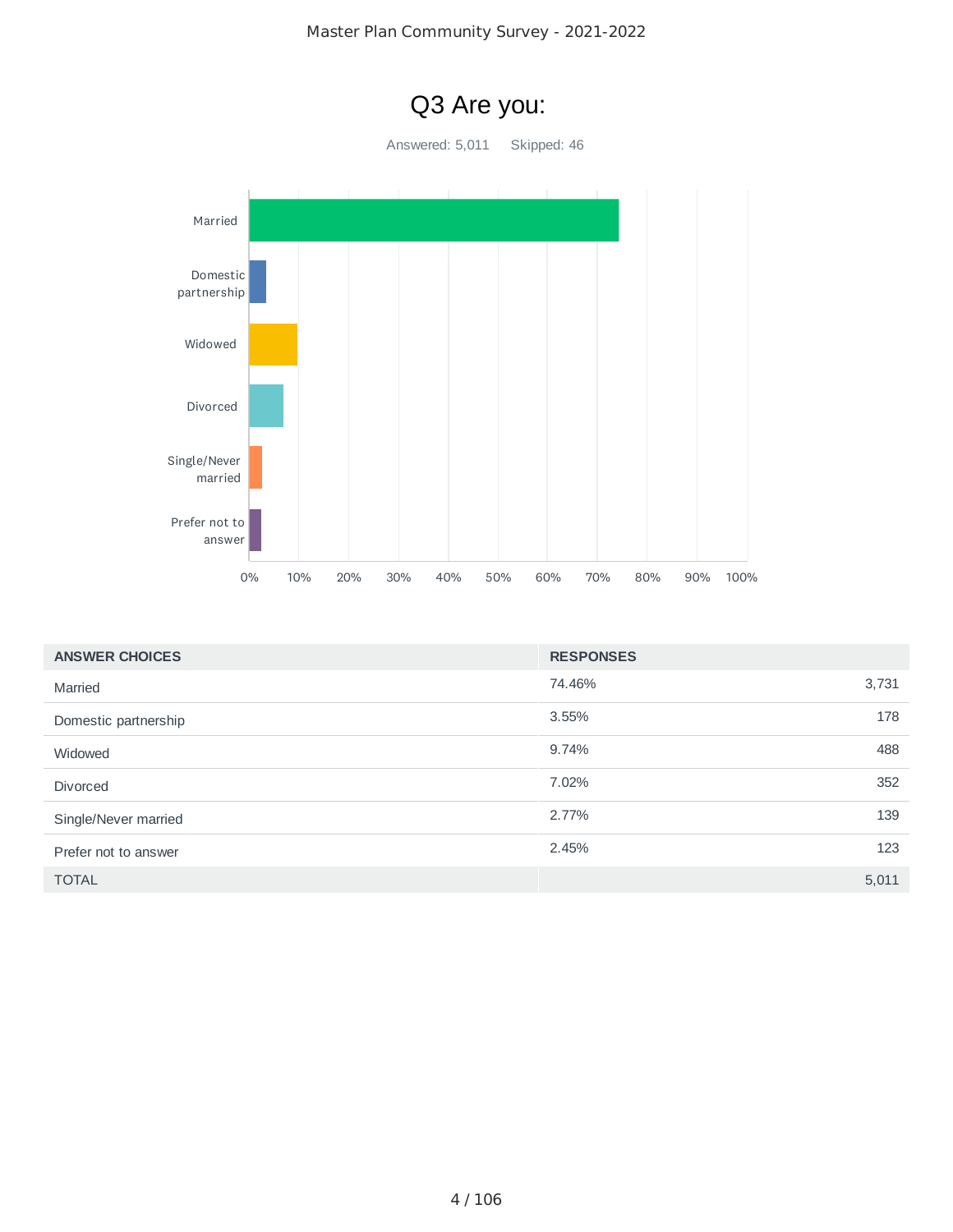

| <b>ANSWER CHOICES</b> | <b>RESPONSES</b> |       |
|-----------------------|------------------|-------|
| Male                  | 44.81%           | 2,254 |
| Female                | 54.35%           | 2,734 |
| Prefer not to answer  | 0.83%            | 42    |
| <b>TOTAL</b>          |                  | 5,030 |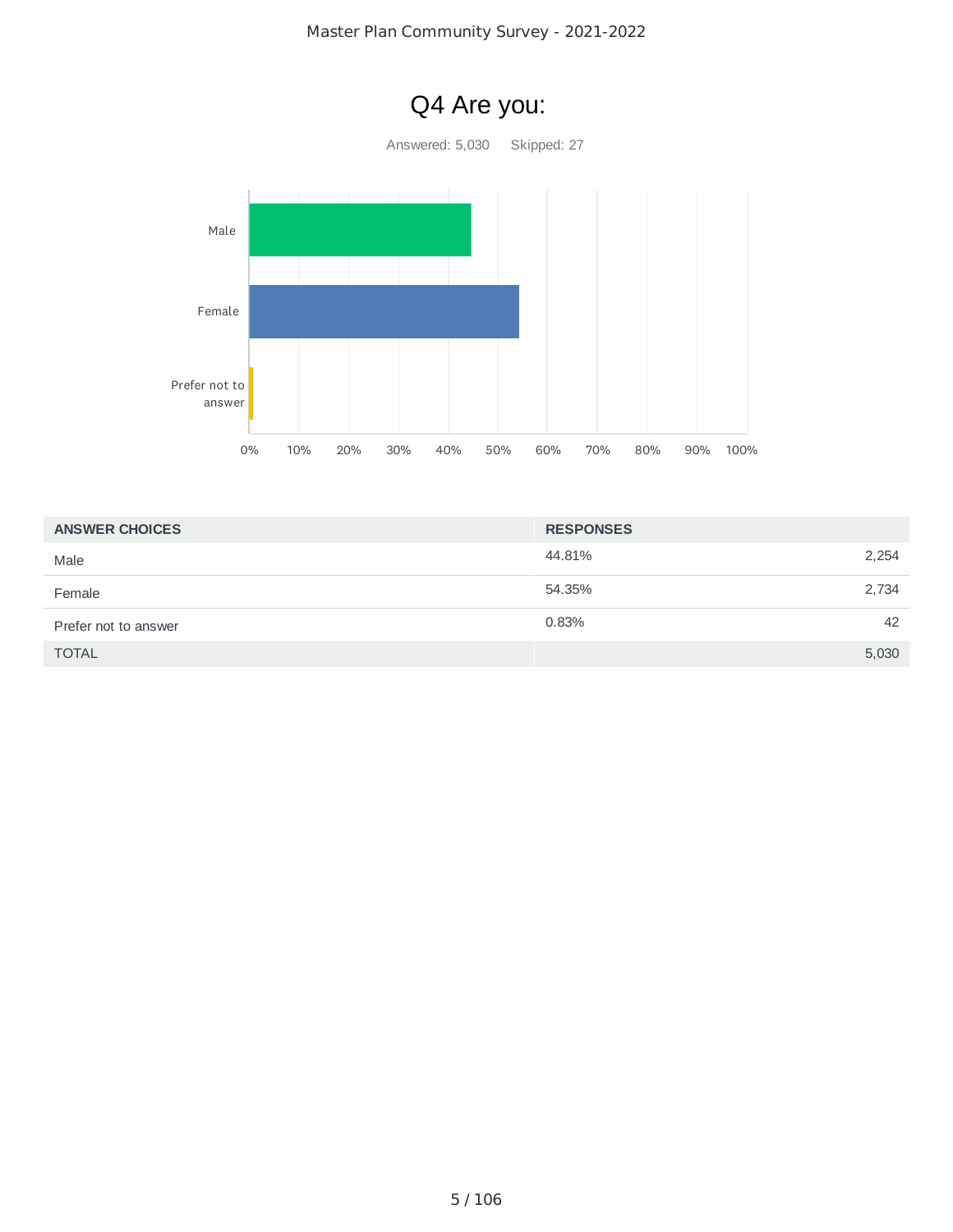

|                       | Prefer not to<br>answer |     |     |     |     |     |        |                  |     |     |      |  |       |
|-----------------------|-------------------------|-----|-----|-----|-----|-----|--------|------------------|-----|-----|------|--|-------|
|                       | $0\%$                   | 10% | 20% | 30% | 40% | 50% | 60%    | 70%              | 80% | 90% | 100% |  |       |
| <b>ANSWER CHOICES</b> |                         |     |     |     |     |     |        | <b>RESPONSES</b> |     |     |      |  |       |
| Graduate school       |                         |     |     |     |     |     | 27.14% |                  |     |     |      |  | 1,366 |
| College               |                         |     |     |     |     |     | 48.92% |                  |     |     |      |  | 2,462 |
| High school graduate  |                         |     |     |     |     |     | 15.04% |                  |     |     |      |  | 757   |
| Some high school      |                         |     |     |     |     |     | 0.52%  |                  |     |     |      |  | 26    |
| Trade school          |                         |     |     |     |     |     | 4.89%  |                  |     |     |      |  | 246   |
| Prefer not to answer  |                         |     |     |     |     |     | 3.50%  |                  |     |     |      |  | 176   |
| <b>TOTAL</b>          |                         |     |     |     |     |     |        |                  |     |     |      |  | 5,033 |

# Q5 What is your highest level of education?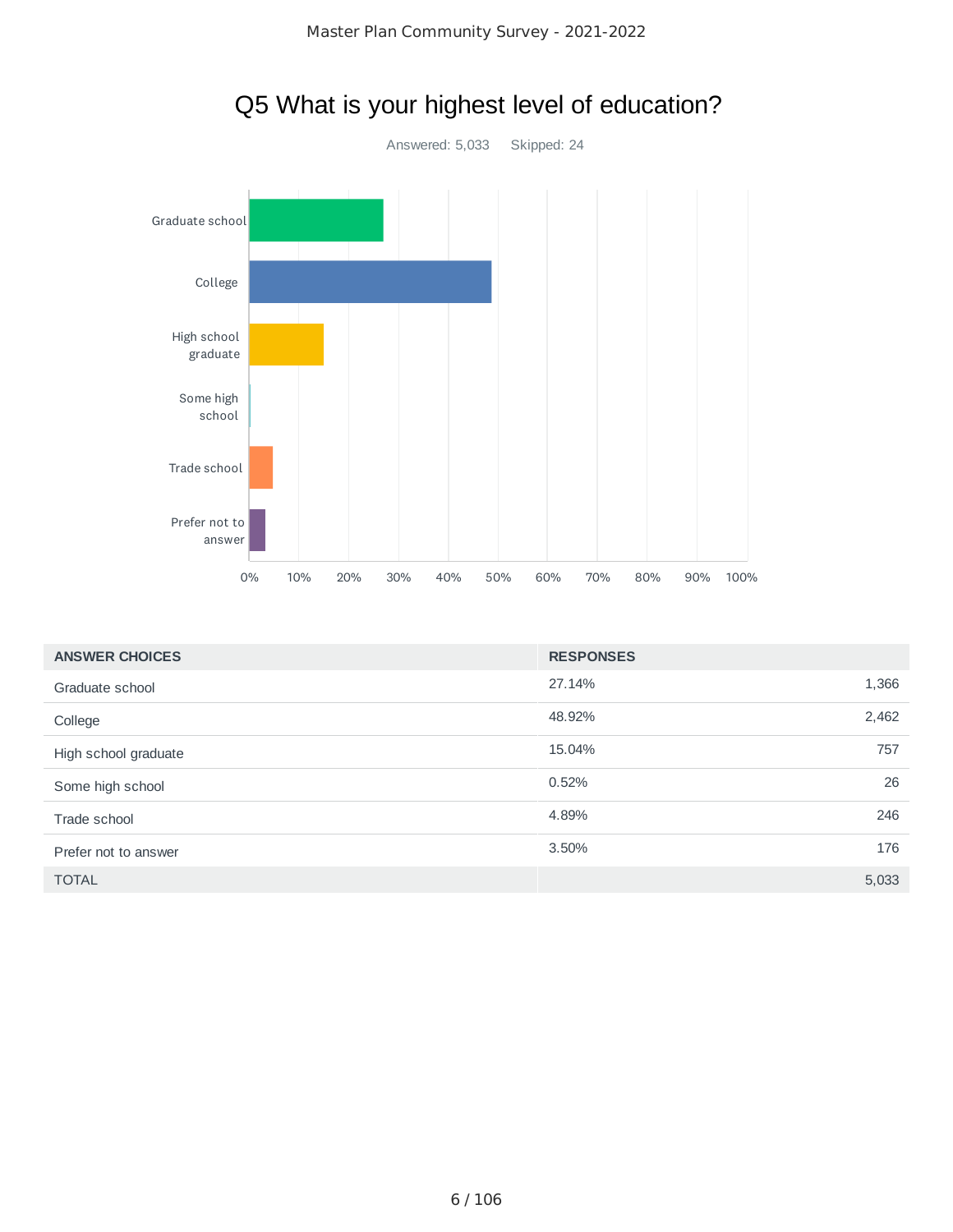

| <b>ANSWER CHOICES</b> | <b>RESPONSES</b> |       |
|-----------------------|------------------|-------|
| None of the above     | $0.00\%$         | 0     |
| an Owner              | 96.43%           | 4,858 |
| Investor              | 0.20%            | 10    |
| an Associate          | 1.95%            | 98    |
| a Tenant              | 1.43%            | 72    |
| <b>TOTAL</b>          |                  | 5,038 |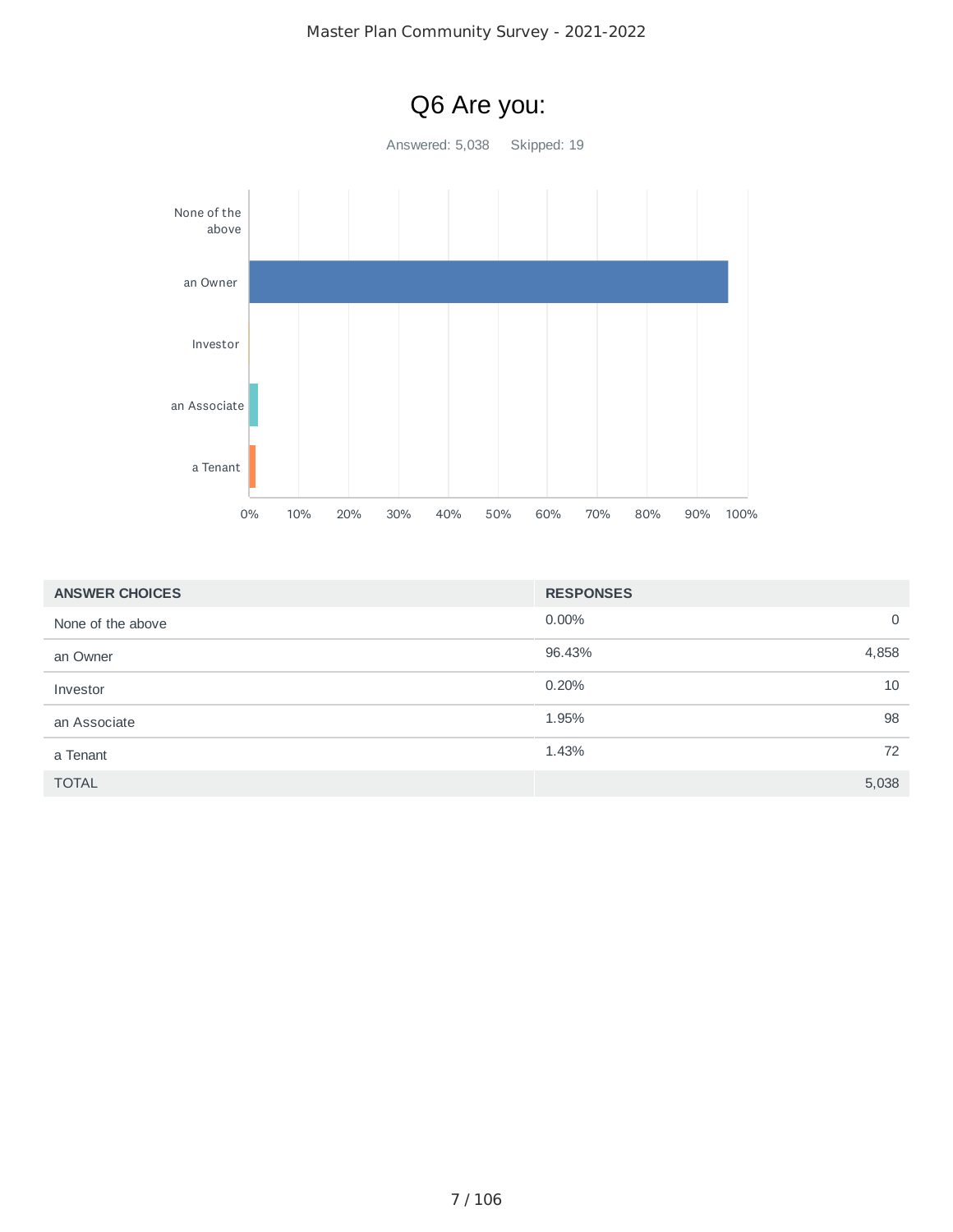

|  |  | Q7 How many people live in your household? |  |
|--|--|--------------------------------------------|--|
|--|--|--------------------------------------------|--|

| <b>ANSWER CHOICES</b> | <b>RESPONSES</b> |
|-----------------------|------------------|
| 1                     | 18.69%<br>940    |
| 2                     | 78.90%<br>3,968  |
| 3                     | 2.13%<br>107     |
| $4+$                  | 0.28%<br>14      |
| <b>TOTAL</b>          | 5,029            |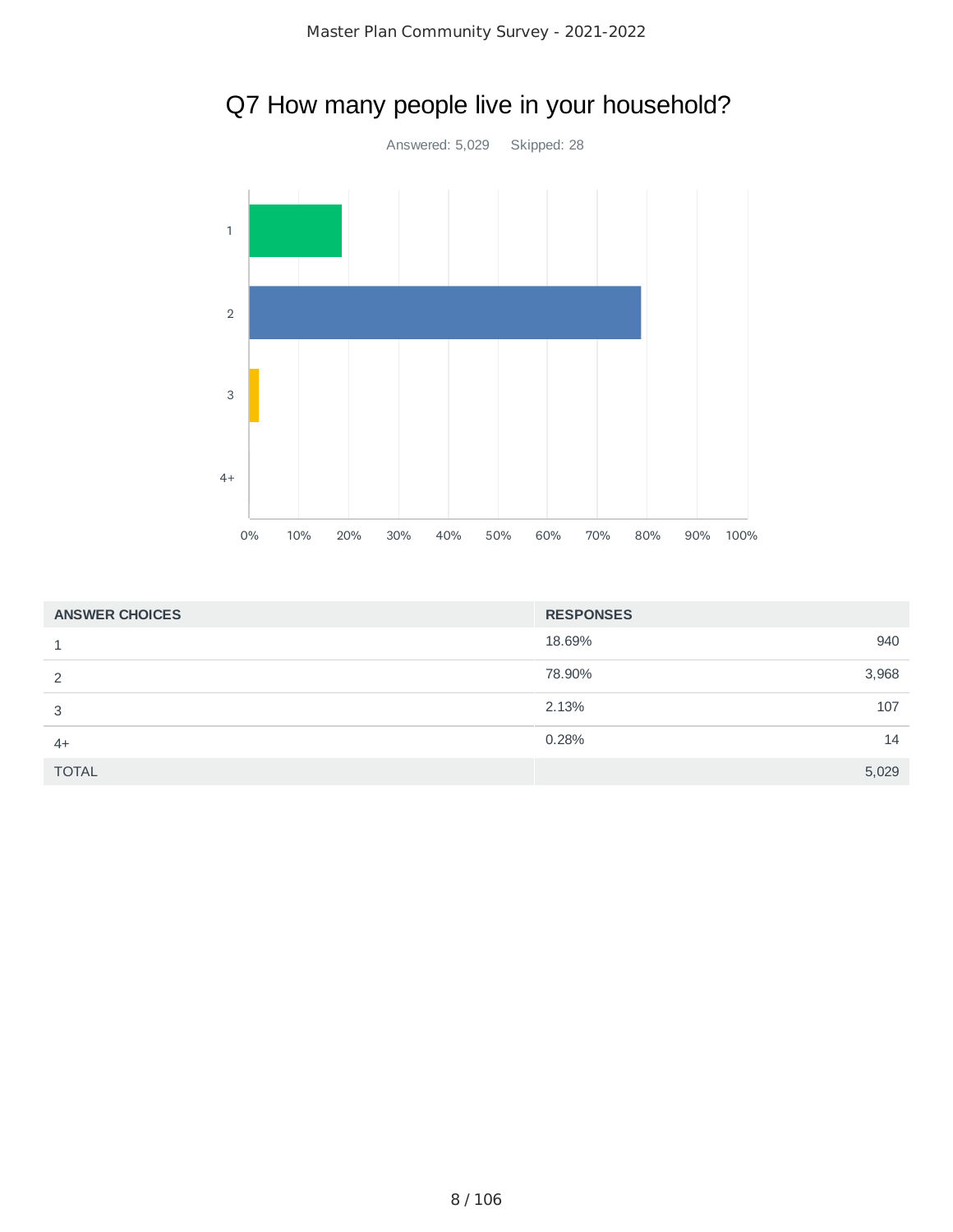

| <b>ANSWER CHOICES</b> | <b>RESPONSES</b> |       |
|-----------------------|------------------|-------|
| Less than 12 months   | 6.69%            | 322   |
| 1-2 years             | 10.76%           | 518   |
| 3-5 years             | 24.77%           | 1,193 |
| 6-10 years            | 27.53%           | 1,326 |
| 11-15 years           | 13.29%           | 640   |
| 16-20 years           | 9.12%            | 439   |
| $21+$ years           | 7.85%            | 378   |
| <b>TOTAL</b>          |                  | 4,816 |

## Q8 How long have you lived in Sun City West?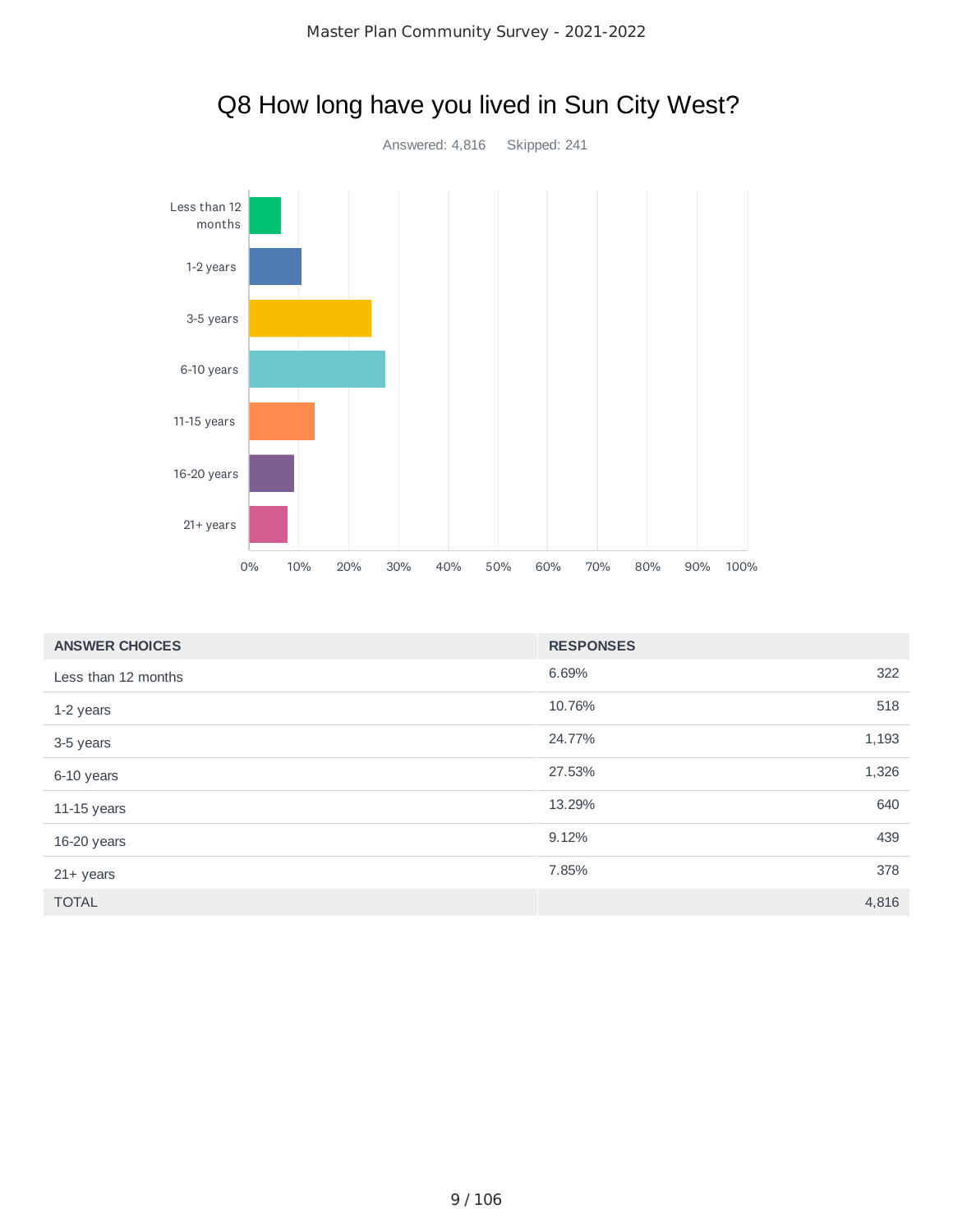

|  |  | Q9 Do you live in Sun City West: |
|--|--|----------------------------------|
|--|--|----------------------------------|

Answered: 4,810 Skipped: 247

| <b>ANSWER CHOICES</b>   | <b>RESPONSES</b> |    |
|-------------------------|------------------|----|
| Full time (9-12 months) | 3,312<br>68.86%  |    |
| Part-time (5-8 months)  | 24.86%<br>1,196  |    |
| Seasonally (2-4 months) | 5.93%<br>285     |    |
| Tenant (1-3 months)     | 0.35%            | 17 |
| <b>TOTAL</b>            | 4.810            |    |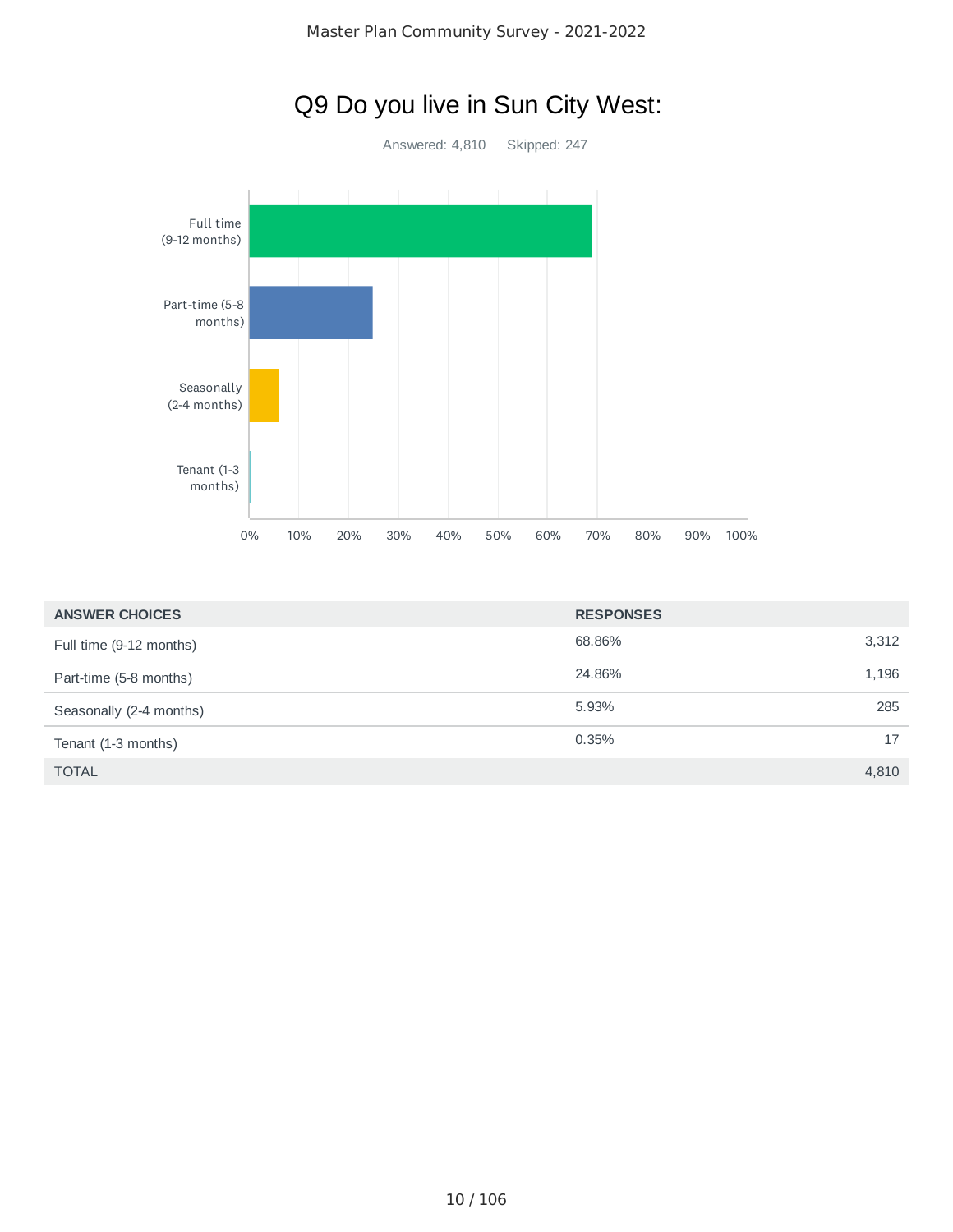### Q10 Where did you live prior to moving to Sun City West (please select from the drop down or fill in the blank)?

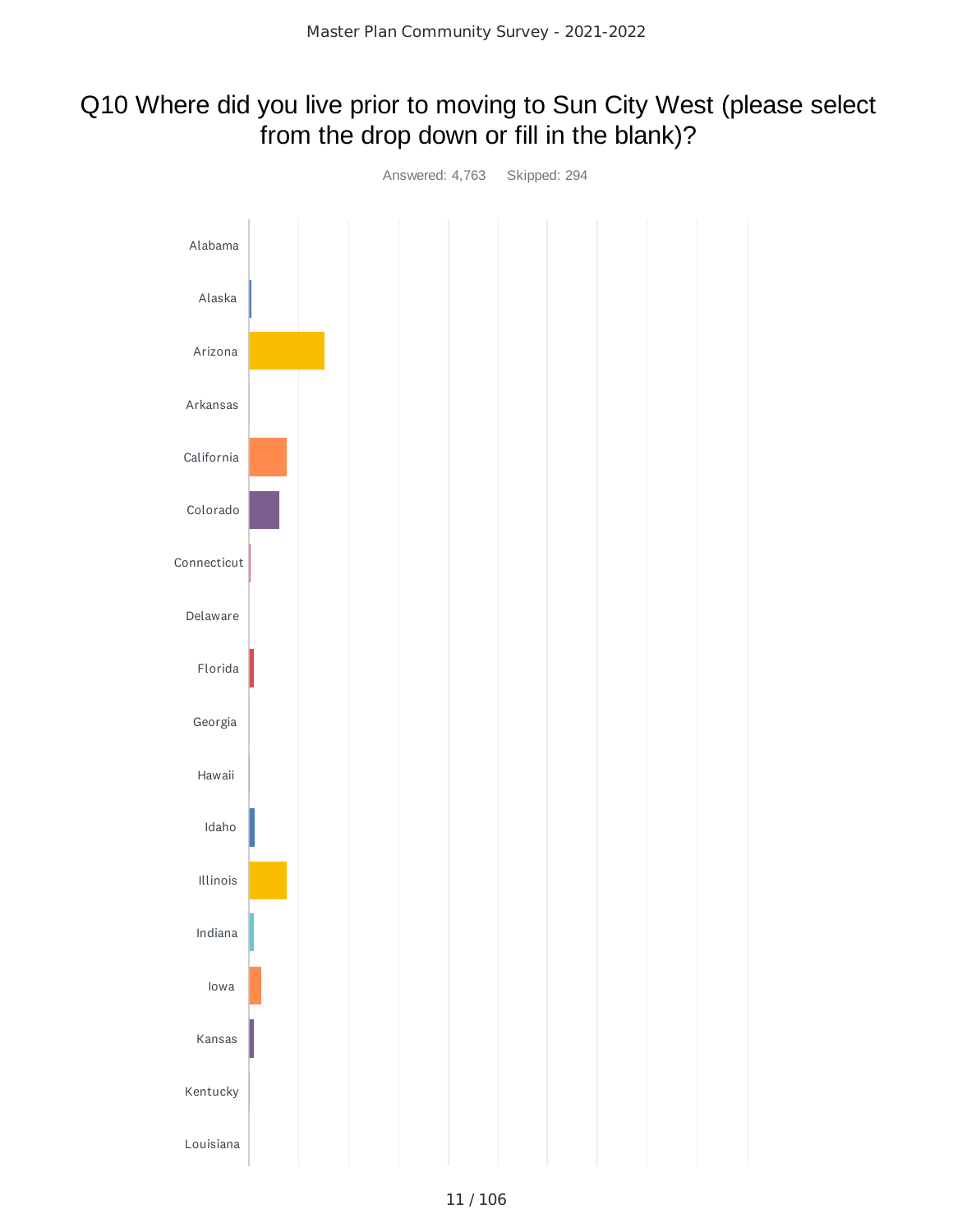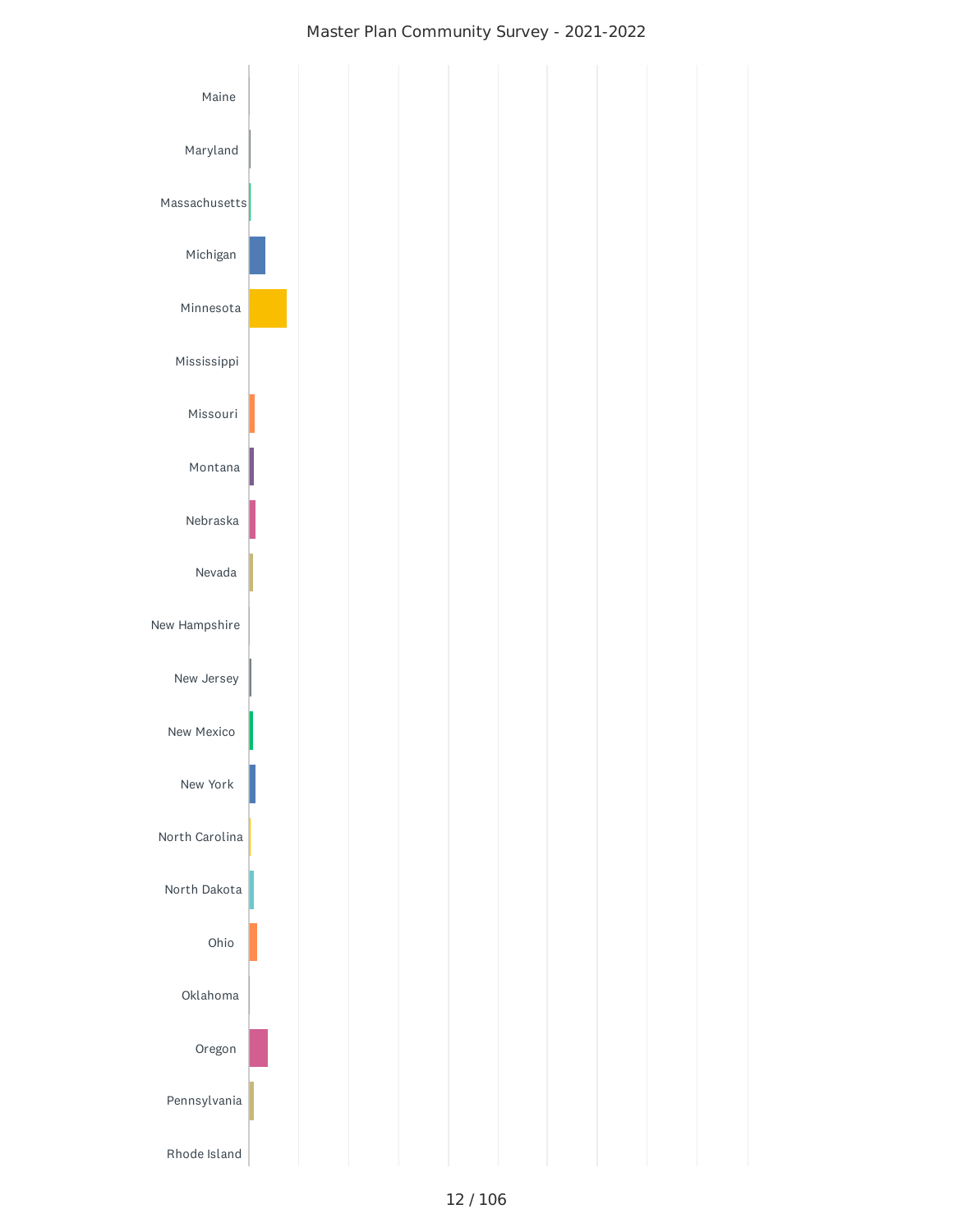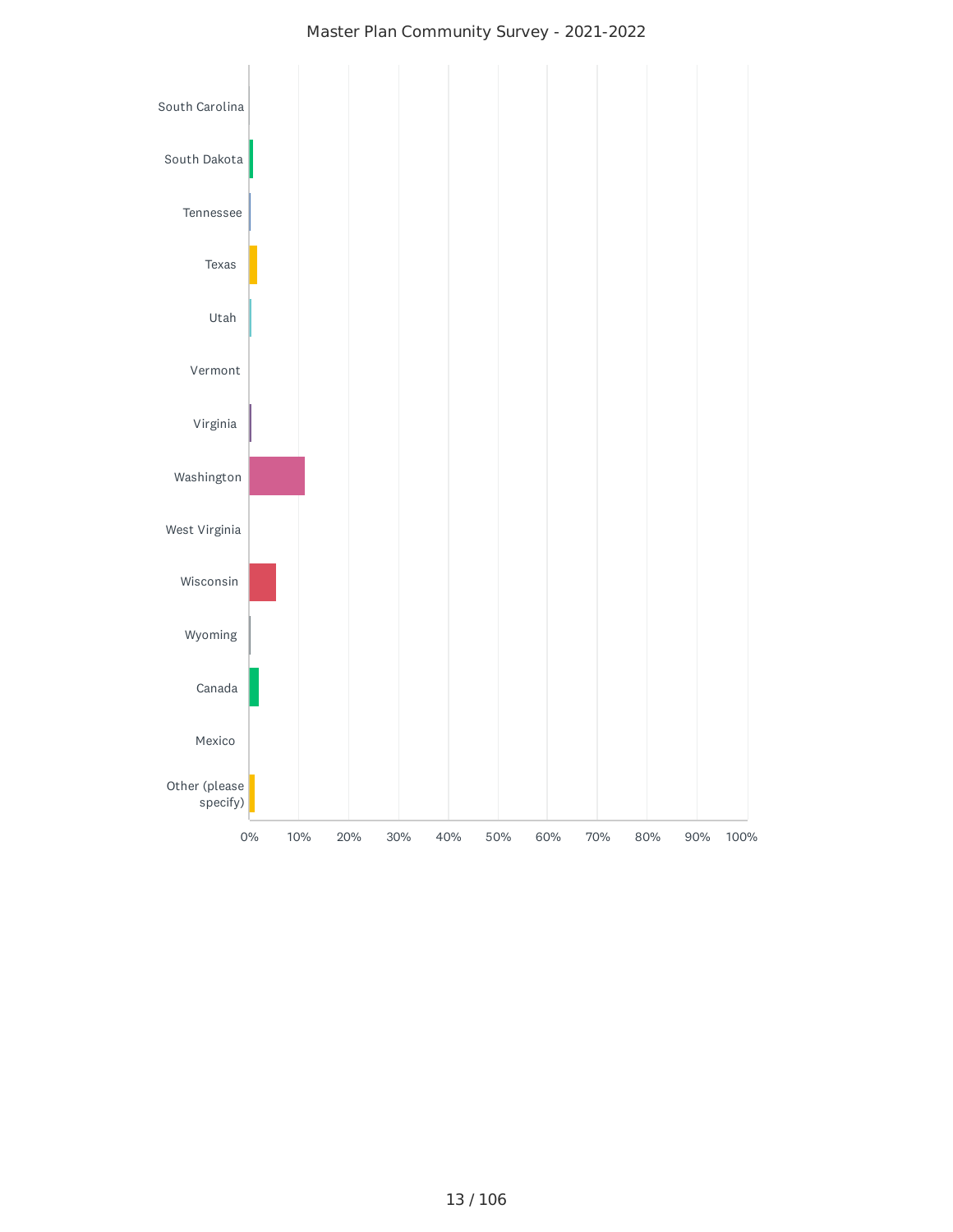| <b>ANSWER CHOICES</b> | <b>RESPONSES</b> |                     |
|-----------------------|------------------|---------------------|
| Alabama               | 0.08%            | $\overline{4}$      |
| Alaska                | 0.69%            | 33                  |
| Arizona               | 15.31%           | 729                 |
| Arkansas              | 0.13%            | 6                   |
| California            | 7.77%            | 370                 |
| Colorado              | 6.26%            | 298                 |
| Connecticut           | 0.50%            | 24                  |
| Delaware              | 0.08%            | 4                   |
| Florida               | 1.07%            | $51\,$              |
| Georgia               | 0.31%            | 15                  |
| Hawaii                | 0.25%            | 12                  |
| Idaho                 | 1.22%            | 58                  |
| Illinois              | 7.66%            | 365                 |
| Indiana               | 1.13%            | 54                  |
| Iowa                  | 2.46%            | 117                 |
| Kansas                | 1.07%            | $51\,$              |
| Kentucky              | 0.19%            | 9                   |
| Louisiana             | 0.08%            | $\overline{4}$      |
| Maine                 | 0.25%            | 12                  |
| Maryland              | 0.36%            | 17                  |
| Massachusetts         | 0.52%            | 25                  |
| Michigan              | 3.51%            | 167                 |
| Minnesota             | 7.58%            | 361                 |
| Mississippi           | $0.00\%$         | $\mathsf{O}\xspace$ |
| Missouri              | 1.26%            | 60                  |
| Montana               | 1.05%            | 50                  |
| Nebraska              | 1.53%            | 73                  |
| Nevada                | 0.94%            | 45                  |
| New Hampshire         | 0.23%            | 11                  |
| New Jersey            | 0.57%            | 27                  |
| New Mexico            | 0.84%            | 40                  |
| New York              | 1.45%            | 69                  |
|                       |                  |                     |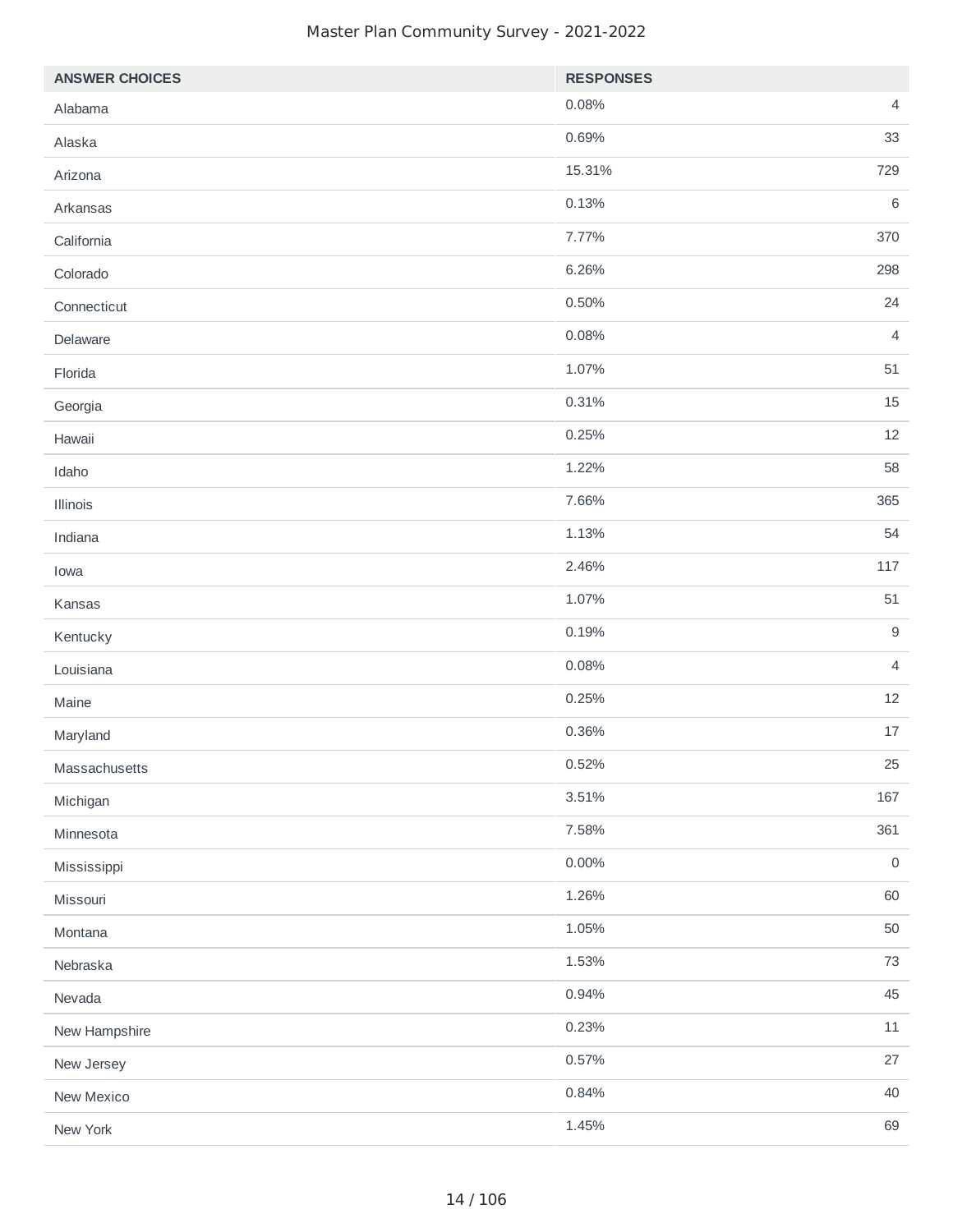| North Carolina<br>North Dakota | 0.40%<br>1.09% | $\frac{19}{52}$           |
|--------------------------------|----------------|---------------------------|
| Ohio                           | 1.76%          | 84                        |
| Oklahoma                       | 0.23%          | $11\,$                    |
| Oregon                         | 3.88%          | 185                       |
| Pennsylvania                   | 0.99%          | 47                        |
| Rhode Island                   | 0.06%          | $\ensuremath{\mathsf{3}}$ |
| South Carolina                 | 0.21%          | $10\,$                    |
| South Dakota                   | 0.86%          | 41                        |
| Tennessee                      | 0.48%          | 23                        |
| Texas                          | 1.78%          | 85                        |
| Utah                           | 0.59%          | 28                        |
| Vermont                        | 0.08%          | $\overline{4}$            |
| Virginia                       | 0.67%          | 32                        |
| Washington                     | 11.21%         | 534                       |
| West Virginia                  | 0.04%          | $\overline{2}$            |
| Wisconsin                      | 5.48%          | 261                       |
| Wyoming                        | 0.50%          | 24                        |
| Canada                         | 2.04%          | 97                        |
| Mexico                         | 0.02%          | $1\,$                     |
| Other (please specify)         | 1.24%          | 59                        |
| <b>TOTAL</b>                   |                | 4,763                     |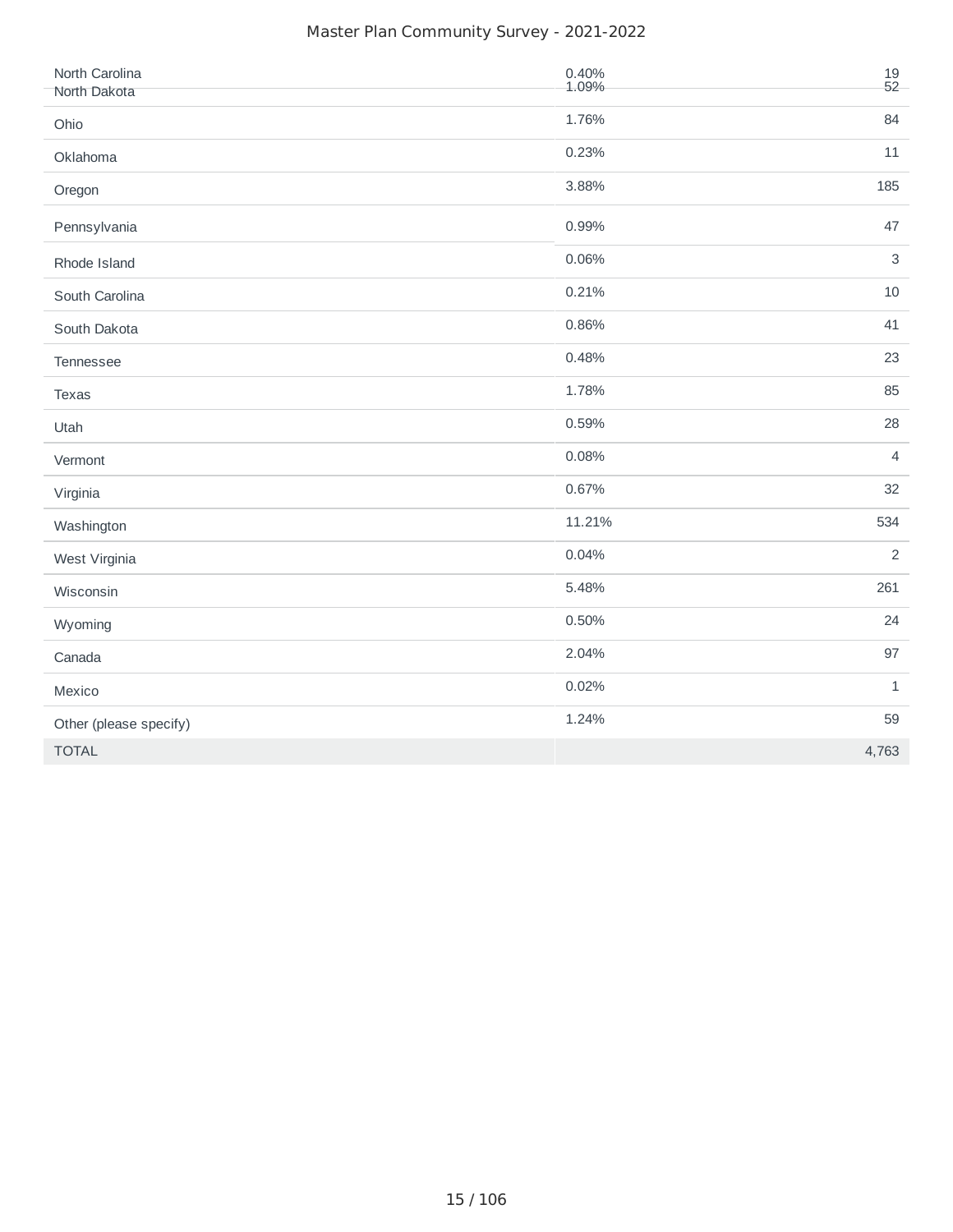## Q11 Did you MOVE HERE FROM any of these other HOA Master Planned Communities? If so, please select all that apply.

Answered: 1,598 Skipped: 3,459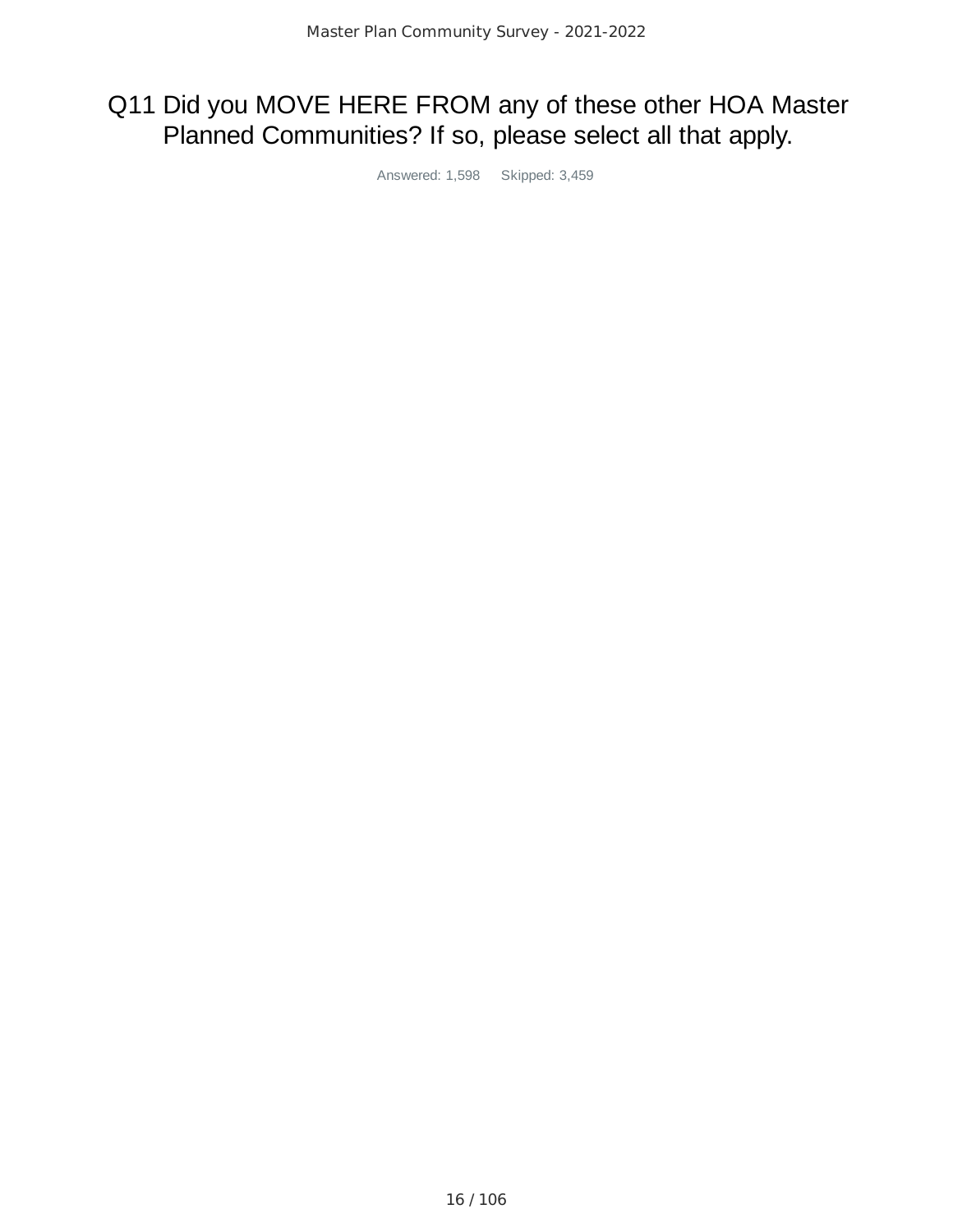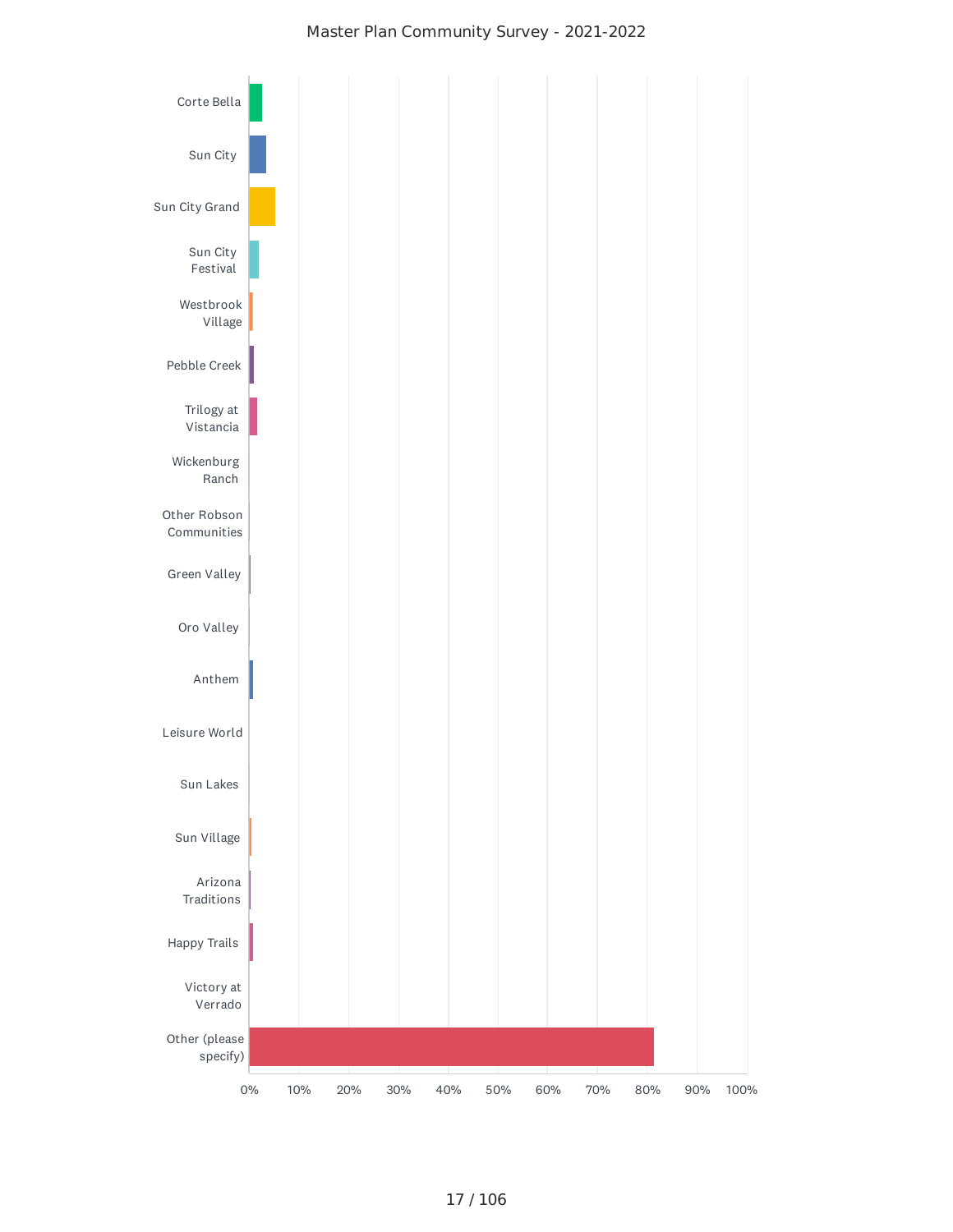| <b>ANSWER CHOICES</b>    | <b>RESPONSES</b> |                |
|--------------------------|------------------|----------------|
| Corte Bella              | 2.69%            | 43             |
| Sun City                 | 3.63%            | 58             |
| Sun City Grand           | 5.32%            | 85             |
| Sun City Festival        | 2.19%            | 35             |
| Westbrook Village        | 0.94%            | 15             |
| Pebble Creek             | 1.00%            | 16             |
| Trilogy at Vistancia     | 1.75%            | 28             |
| Wickenburg Ranch         | 0.31%            | 5              |
| Other Robson Communities | 0.31%            | 5              |
| Green Valley             | 0.38%            | 6              |
| Oro Valley               | 0.19%            | 3              |
| Anthem                   | 0.94%            | 15             |
| Leisure World            | 0.06%            | $\mathbf{1}$   |
| Sun Lakes                | 0.31%            | $\overline{5}$ |
| Sun Village              | 0.56%            | $9$            |
| Arizona Traditions       | 0.50%            | 8              |
| <b>Happy Trails</b>      | 0.88%            | 14             |
| Victory at Verrado       | 0.06%            | $\mathbf{1}$   |
| Other (please specify)   | 81.48%<br>1,302  |                |
| Total Respondents: 1,598 |                  |                |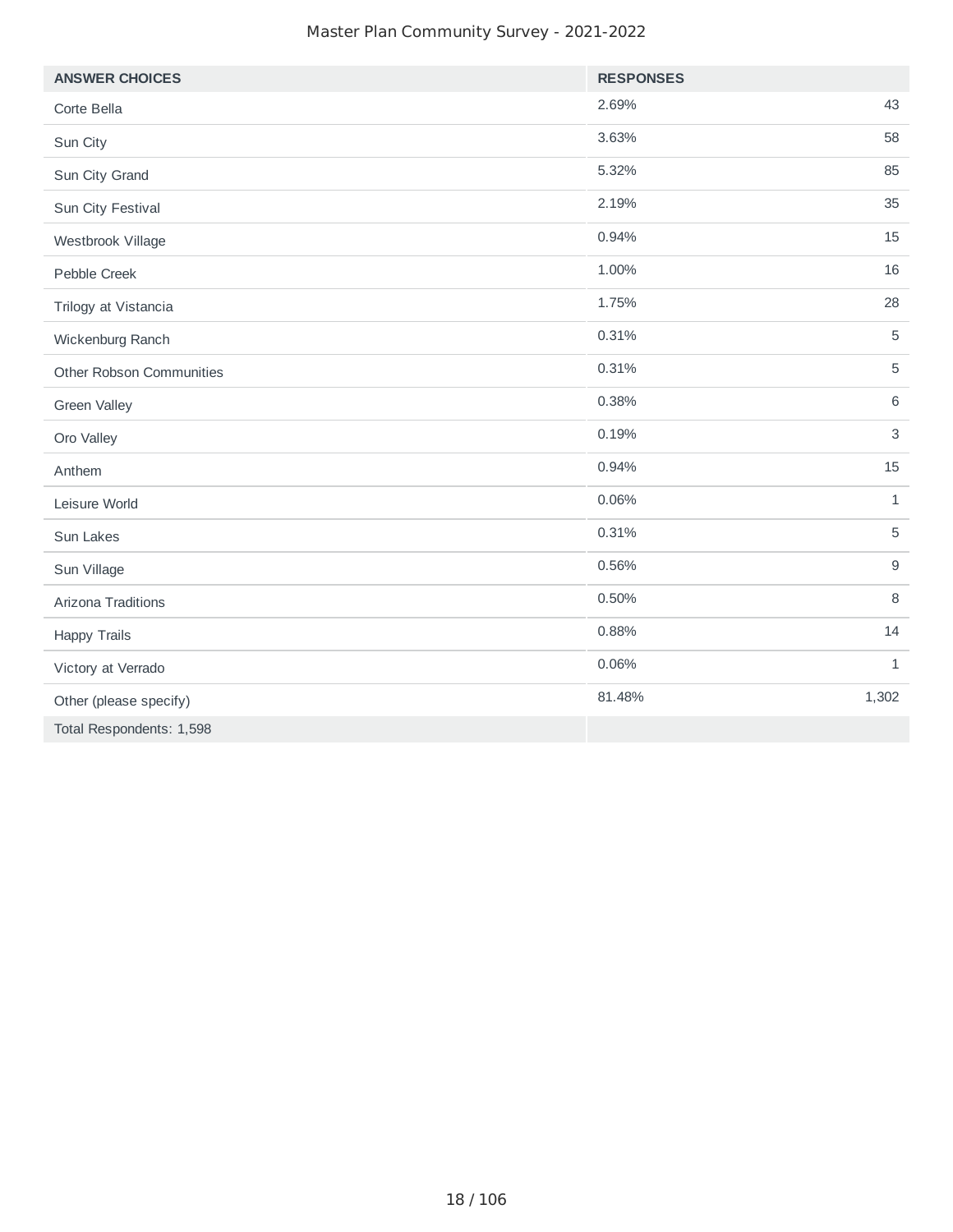# Q12 How did you hear about Sun City West? Select all that apply.

Answered: 4,790 Skipped: 267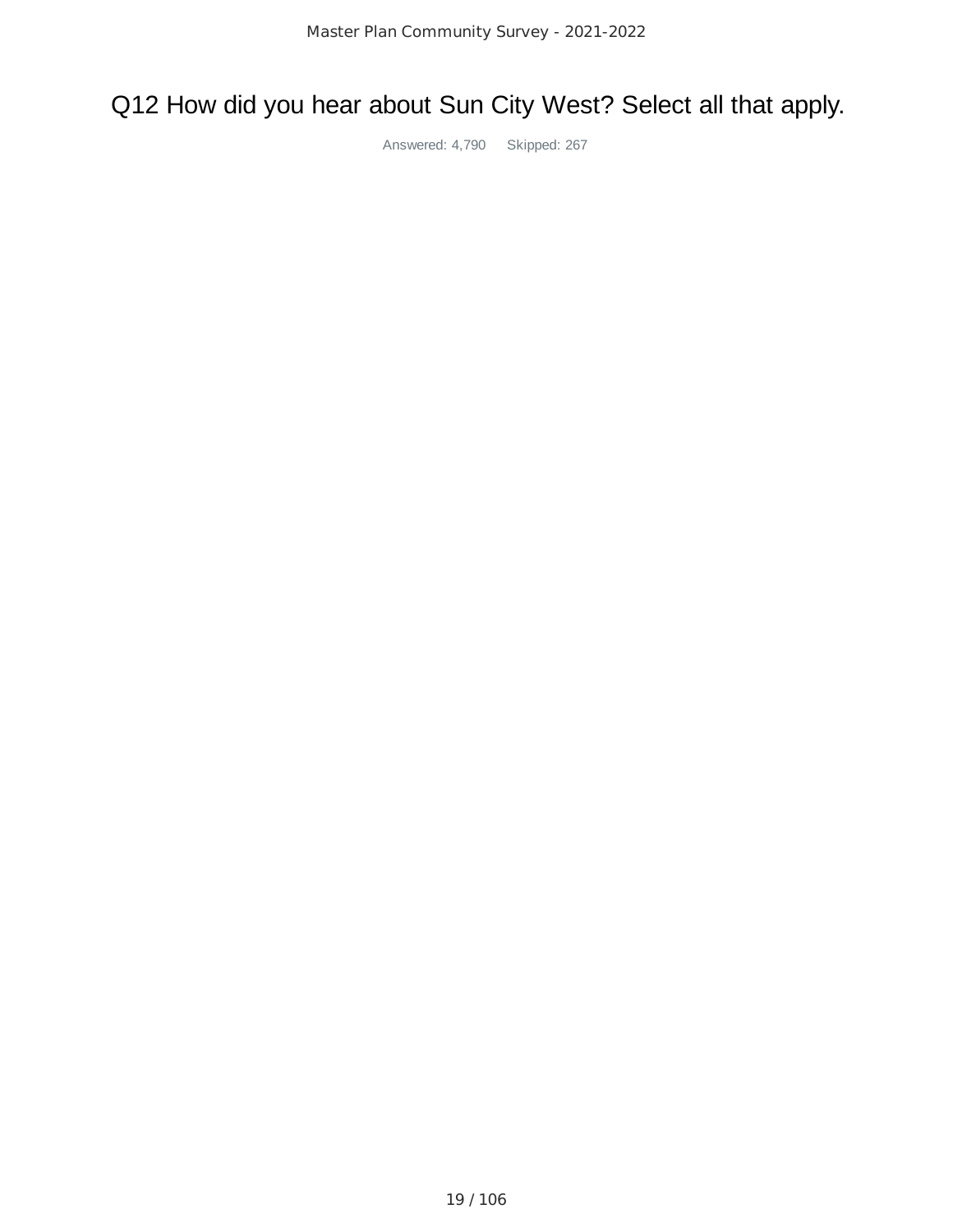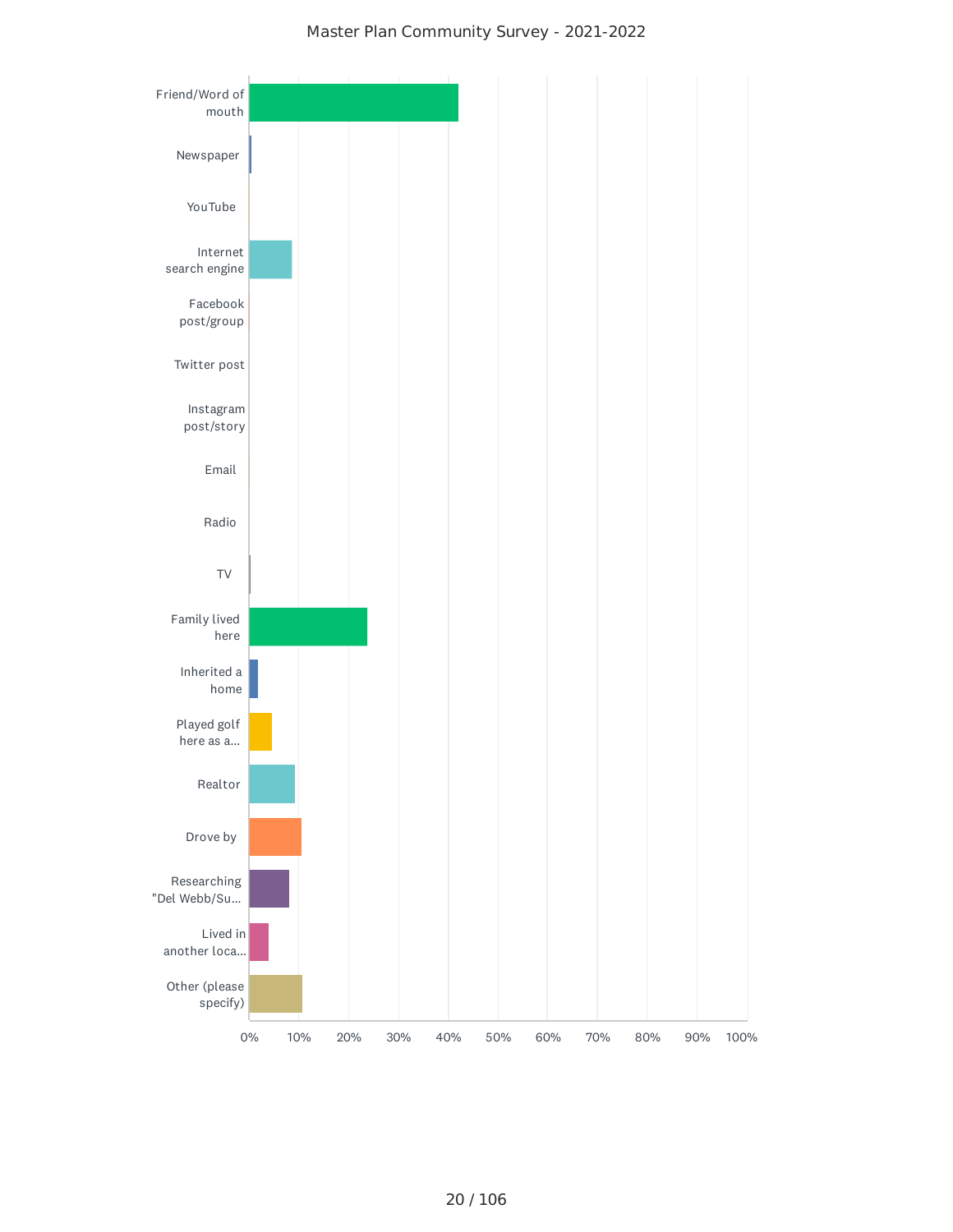| <b>ANSWER CHOICES</b>                                                | <b>RESPONSES</b> |              |
|----------------------------------------------------------------------|------------------|--------------|
| Friend/Word of mouth                                                 | 42.23%           | 2,023        |
| Newspaper                                                            | 0.69%            | 33           |
| YouTube                                                              | 0.29%            | 14           |
| Internet search engine                                               | 8.83%            | 423          |
| Facebook post/group                                                  | 0.21%            | 10           |
| Twitter post                                                         | 0.02%            | 1            |
| Instagram post/story                                                 | 0.02%            | $\mathbf{1}$ |
| Email                                                                | 0.23%            | 11           |
| Radio                                                                | 0.04%            | 2            |
| TV                                                                   | 0.33%            | 16           |
| Family lived here                                                    | 23.92%           | 1,146        |
| Inherited a home                                                     | 1.96%            | 94           |
| Played golf here as a non-resident                                   | 4.59%            | 220          |
| Realtor                                                              | 9.31%            | 446          |
| Drove by                                                             | 10.65%           | 510          |
| Researching "Del Webb/Sun Cities"                                    | 8.20%            | 393          |
| Lived in another local age-restricted community and liked SCW better | 4.05%            | 194          |
| Other (please specify)                                               | 10.96%           | 525          |
| Total Respondents: 4,790                                             |                  |              |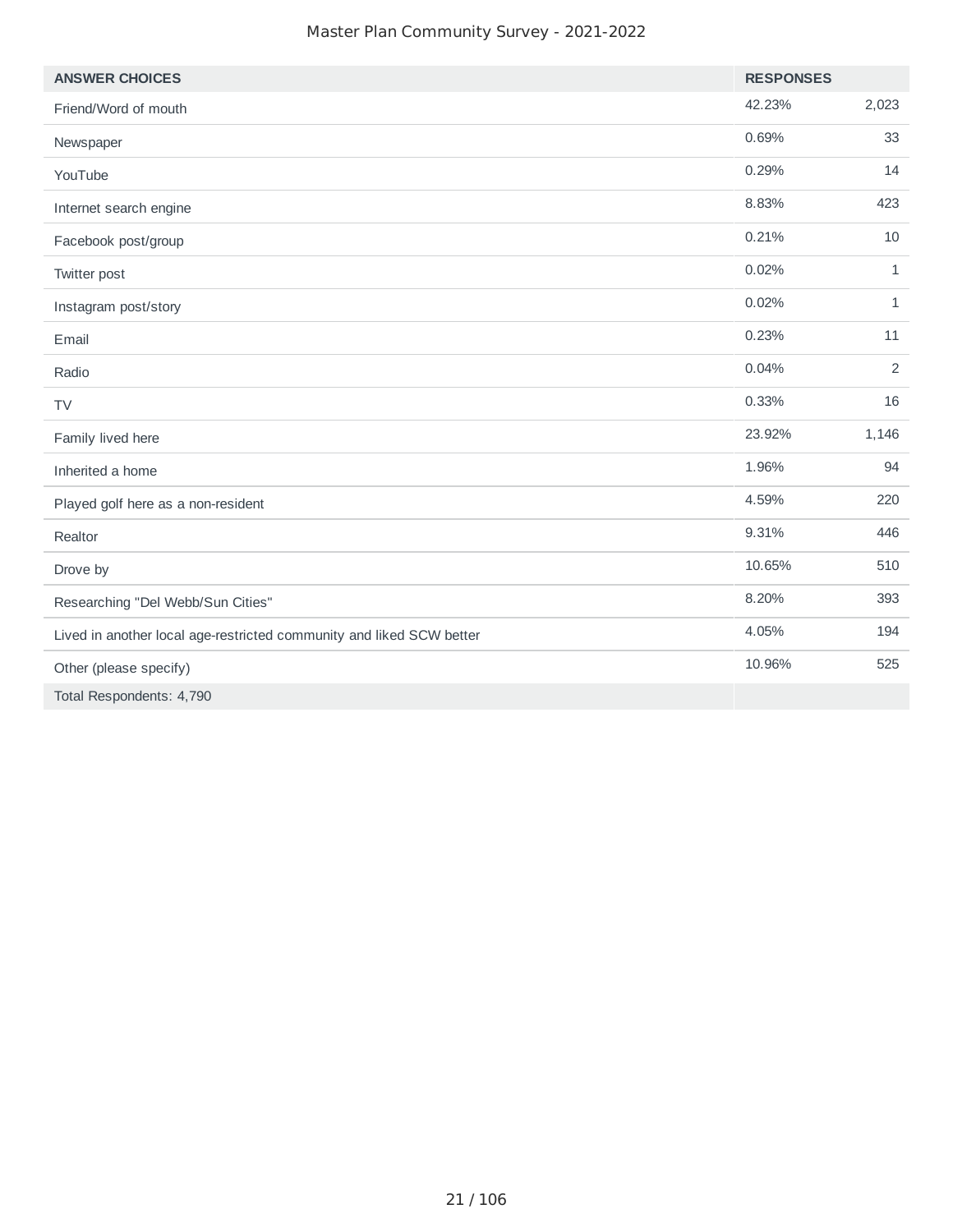### Q13 Which if any of these other HOA Master Planned Communities did you CONSIDER MOVING TO before deciding to move to SCW? Select all that apply.

Answered: 3,319 Skipped: 1,738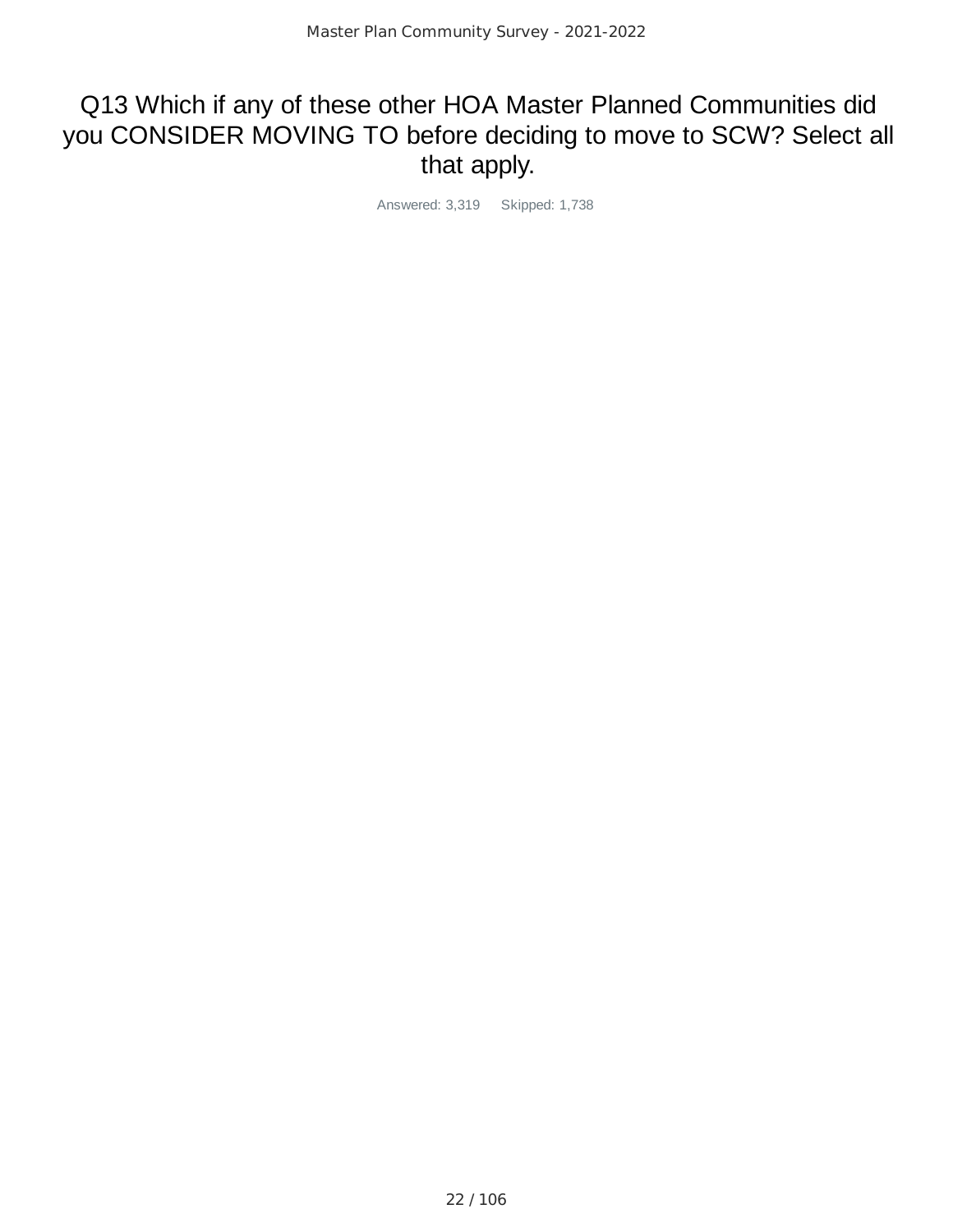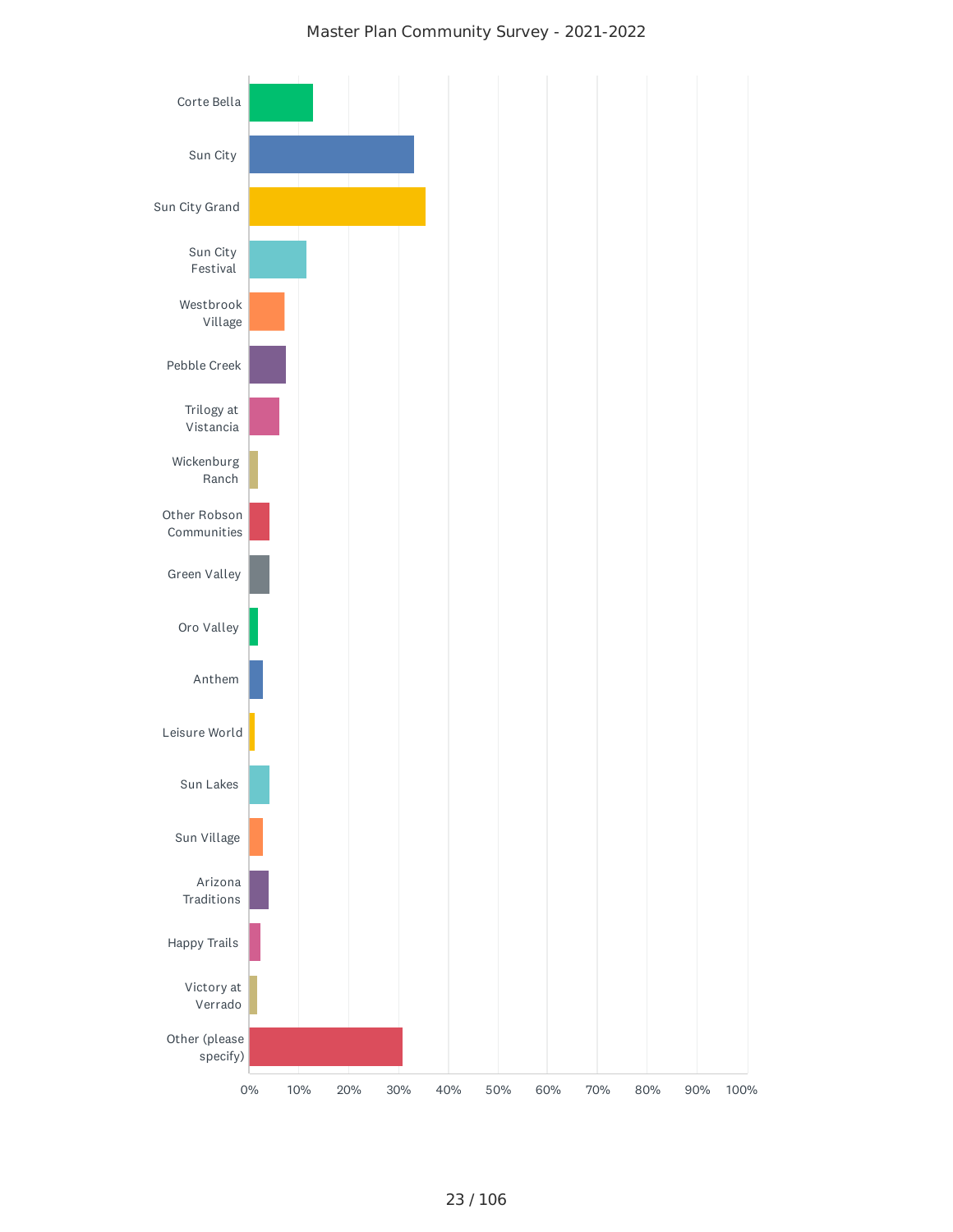| <b>ANSWER CHOICES</b>    | <b>RESPONSES</b> |       |
|--------------------------|------------------|-------|
| Corte Bella              | 13.02%           | 432   |
| Sun City                 | 33.29%           | 1,105 |
| Sun City Grand           | 35.70%           | 1,185 |
| Sun City Festival        | 11.72%           | 389   |
| Westbrook Village        | 7.29%            | 242   |
| Pebble Creek             | 7.56%            | 251   |
| Trilogy at Vistancia     | 6.24%            | 207   |
| Wickenburg Ranch         | 1.99%            | 66    |
| Other Robson Communities | 4.28%            | 142   |
| Green Valley             | 4.19%            | 139   |
| Oro Valley               | 2.02%            | 67    |
| Anthem                   | 3.04%            | 101   |
| Leisure World            | 1.21%            | 40    |
| Sun Lakes                | 4.16%            | 138   |
| Sun Village              | 2.95%            | 98    |
| Arizona Traditions       | 4.10%            | 136   |
| <b>Happy Trails</b>      | 2.26%            | 75    |
| Victory at Verrado       | 1.81%            | 60    |
| Other (please specify)   | 30.82%           | 1,023 |
| Total Respondents: 3,319 |                  |       |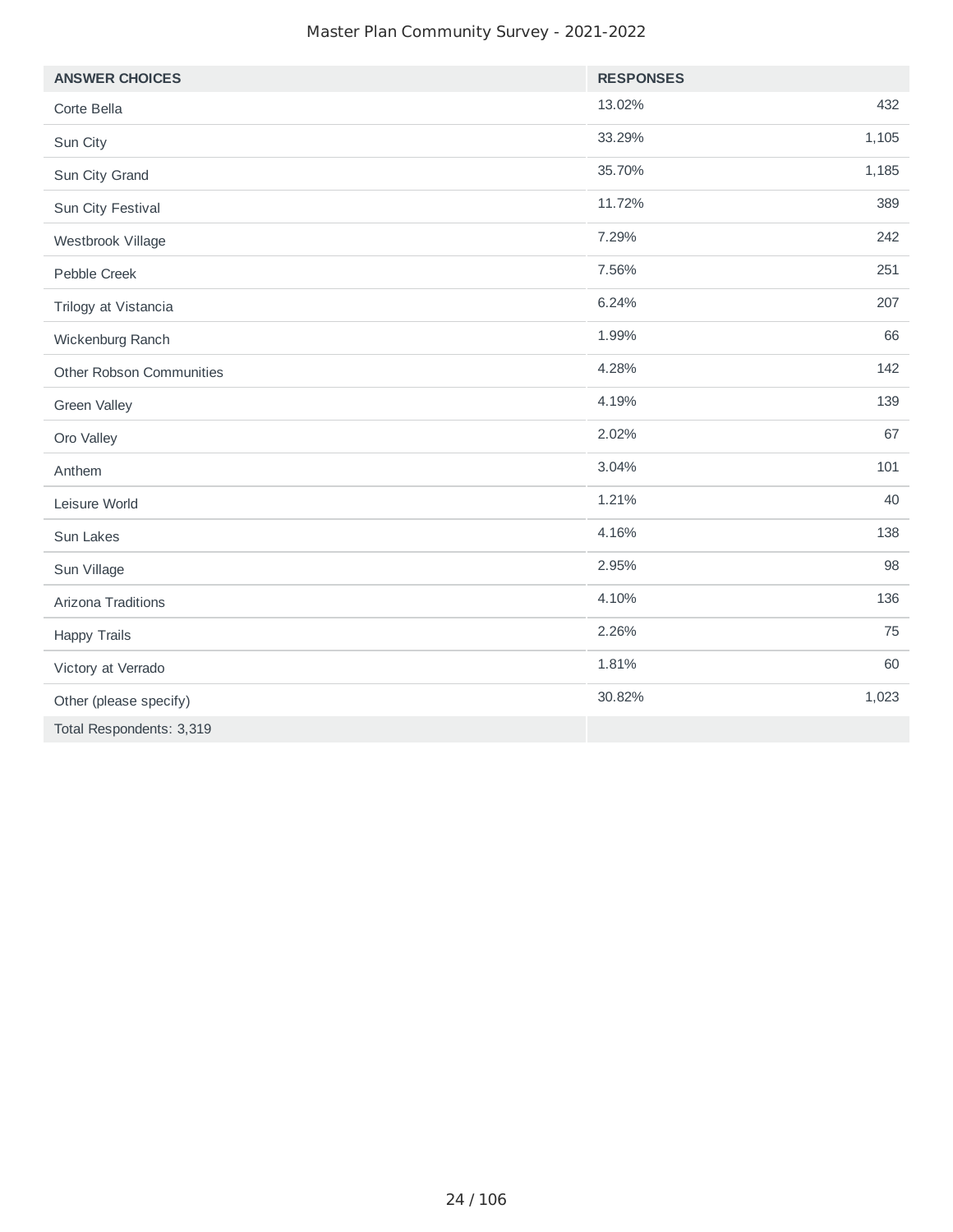### Q14 Do you believe SCW's annual dues are fair and reasonable for the value you receive?



| <b>RESPONSES</b> |
|------------------|
| 79.37%<br>3,740  |
| 20.63%<br>972    |
| 4,712            |
|                  |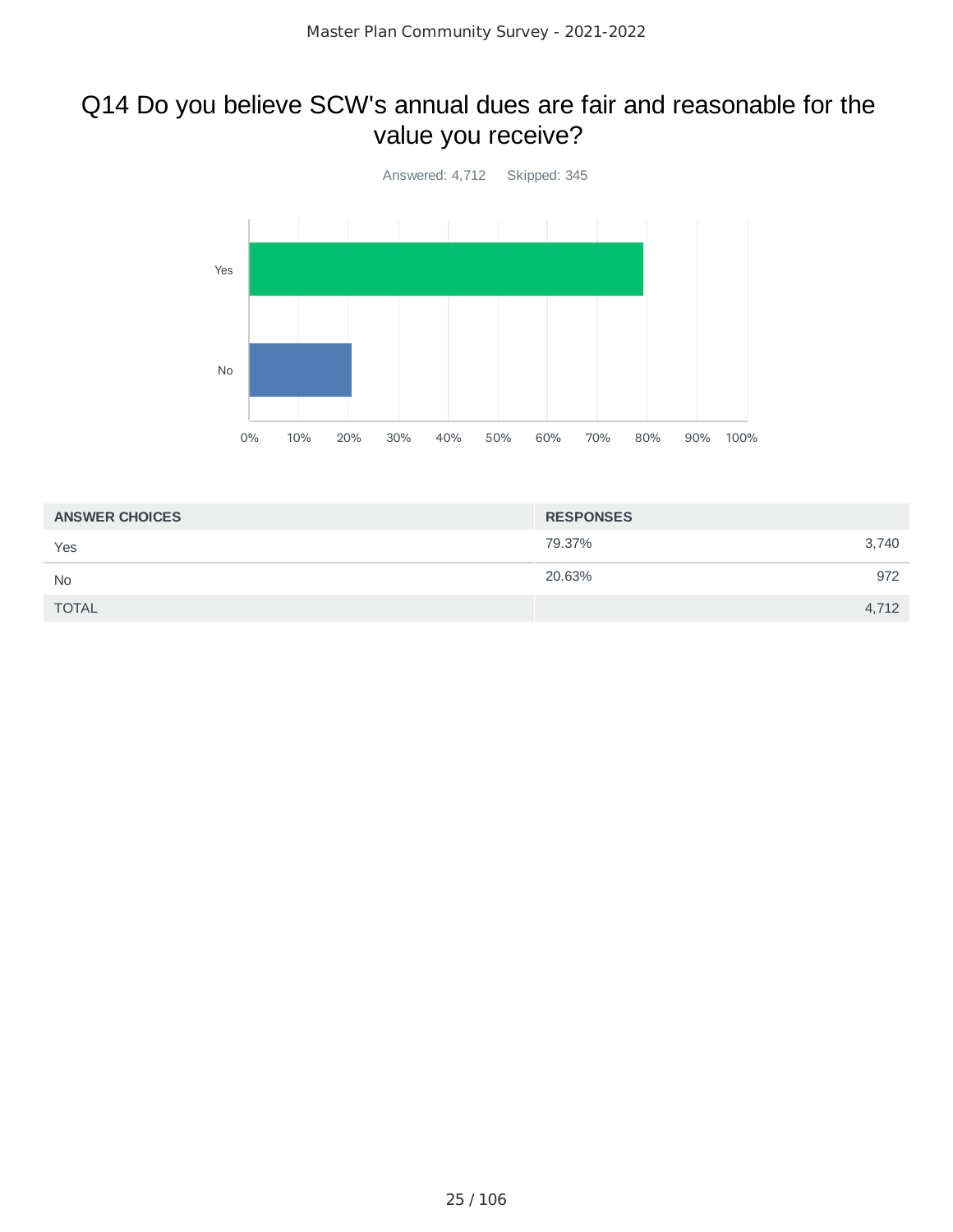## Q15 Please rank your deciding factors when choosing to move to SCW.

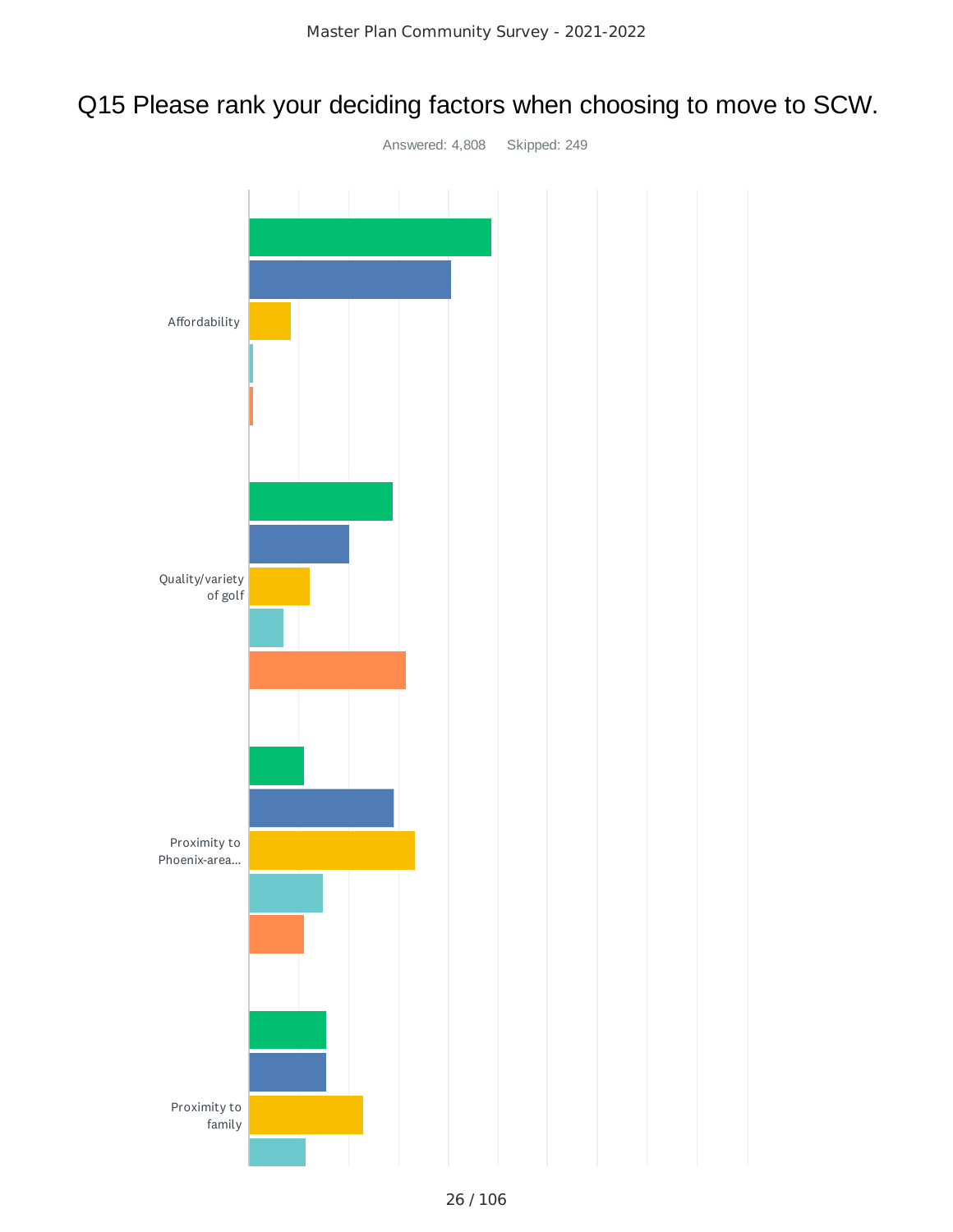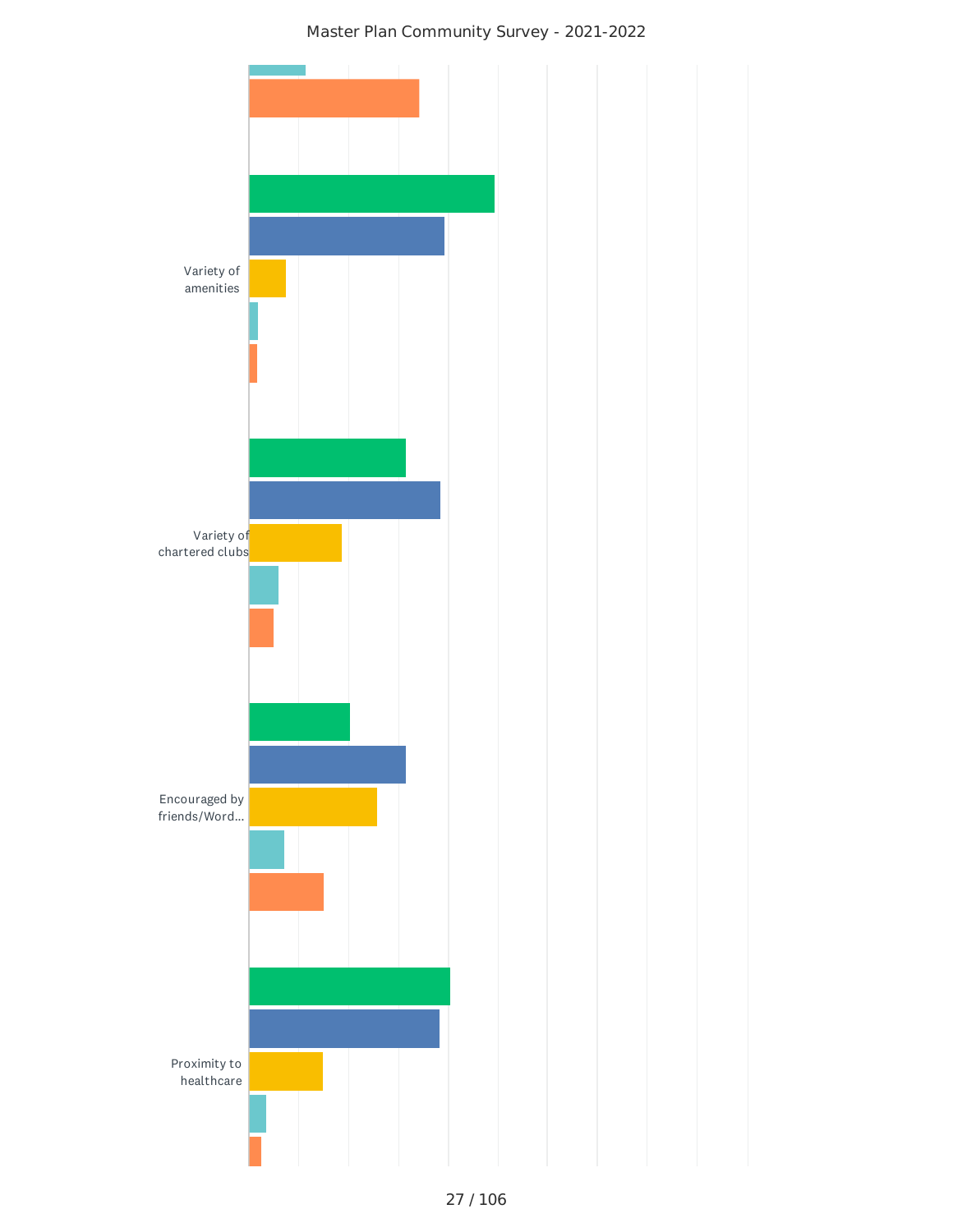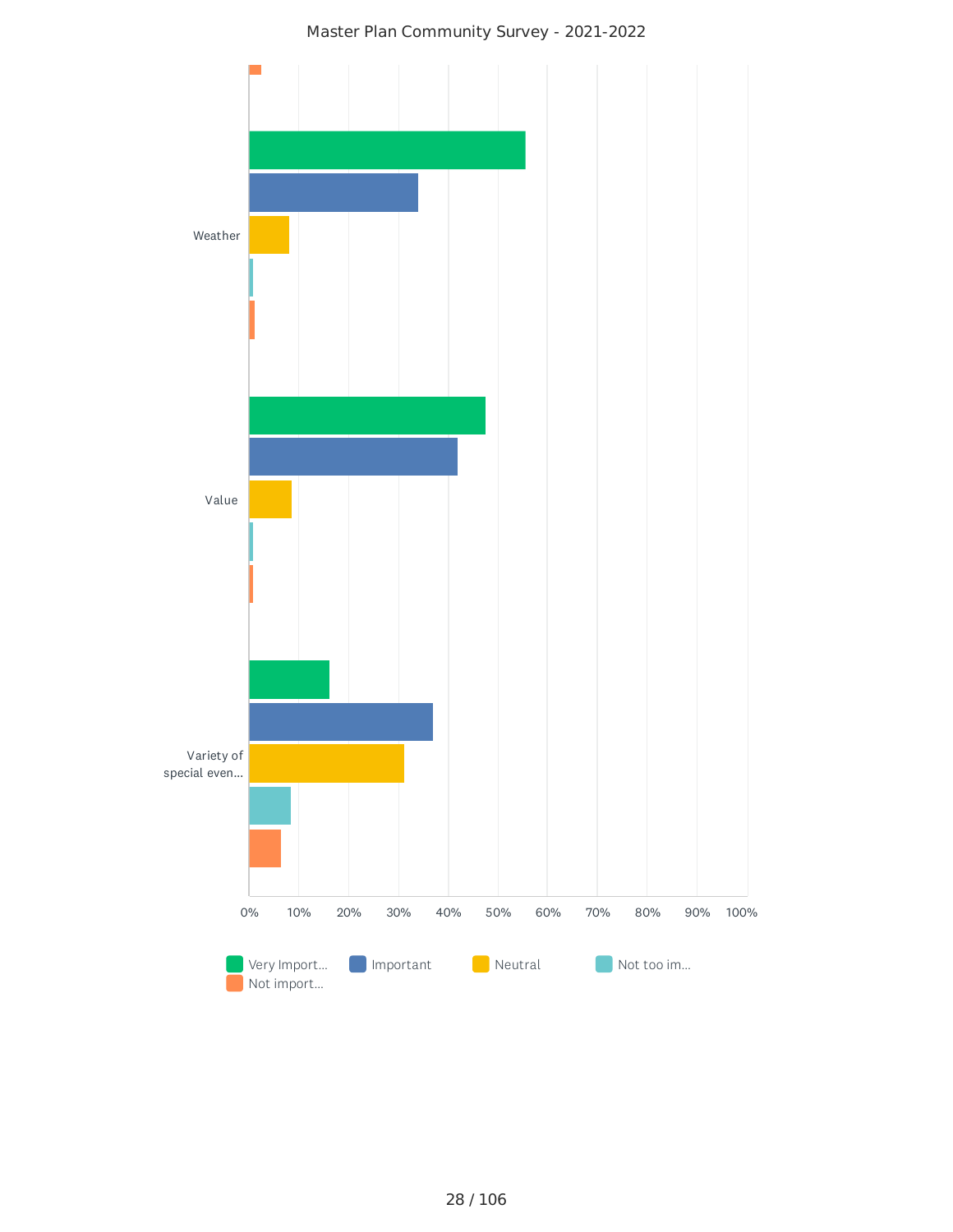|                                         | <b>VERY</b><br><b>IMPORTANT</b> | <b>IMPORTANT</b> | <b>NEUTRAL</b>  | <b>NOT TOO</b><br><b>IMPORTANT</b> | <b>NOT</b><br><b>IMPORTANT</b><br><b>AT ALL</b> | <b>TOTAL</b> | <b>WEIGHTED</b><br><b>AVERAGE</b> |
|-----------------------------------------|---------------------------------|------------------|-----------------|------------------------------------|-------------------------------------------------|--------------|-----------------------------------|
| Affordability                           | 48.91%<br>2,262                 | 40.82%<br>1,888  | 8.61%<br>398    | 0.91%<br>42                        | 0.76%<br>35                                     | 4,625        | 4.36                              |
| Quality/variety of golf                 | 29.03%<br>1,313                 | 20.19%<br>913    | 12.27%<br>555   | 6.99%<br>316                       | 31.53%<br>1,426                                 | 4,523        | 3.08                              |
| Proximity to Phoenix-<br>area amenities | 11.13%<br>499                   | 29.23%<br>1,311  | 33.56%<br>1,505 | 14.98%<br>672                      | 11.10%<br>498                                   | 4,485        | 3.14                              |
| Proximity to family                     | 15.49%<br>685                   | 15.67%<br>693    | 23.04%<br>1,019 | 11.42%<br>505                      | 34.37%<br>1,520                                 | 4,422        | 2.66                              |
| Variety of amenities                    | 49.52%<br>2,299                 | 39.48%<br>1,833  | 7.39%<br>343    | 1.96%<br>91                        | 1.66%<br>77                                     | 4,643        | 4.33                              |
| Variety of chartered<br>clubs           | 31.47%<br>1,441                 | 38.52%<br>1,764  | 18.85%<br>863   | 5.94%<br>272                       | 5.22%<br>239                                    | 4,579        | 3.85                              |
| Encouraged by<br>friends/Word of mouth  | 20.37%<br>909                   | 31.58%<br>1,409  | 25.84%<br>1,153 | 7.17%<br>320                       | 15.04%<br>671                                   | 4,462        | 3.35                              |
| Proximity to healthcare                 | 40.55%<br>1,857                 | 38.41%<br>1,759  | 15.00%<br>687   | 3.54%<br>162                       | 2.51%<br>115                                    | 4,580        | 4.11                              |
| Weather                                 | 55.67%<br>2,595                 | 34.07%<br>1,588  | 8.13%<br>379    | 0.86%<br>40                        | 1.27%<br>59                                     | 4,661        | 4.42                              |
| Value                                   | 47.51%<br>2,157                 | 42.03%<br>1,908  | 8.83%<br>401    | 0.75%<br>34                        | 0.88%<br>40                                     | 4,540        | 4.35                              |
| Variety of special event<br>programming | 16.21%<br>724                   | 37.12%<br>1,658  | 31.43%<br>1,404 | 8.62%<br>385                       | 6.63%<br>296                                    | 4,467        | 3.48                              |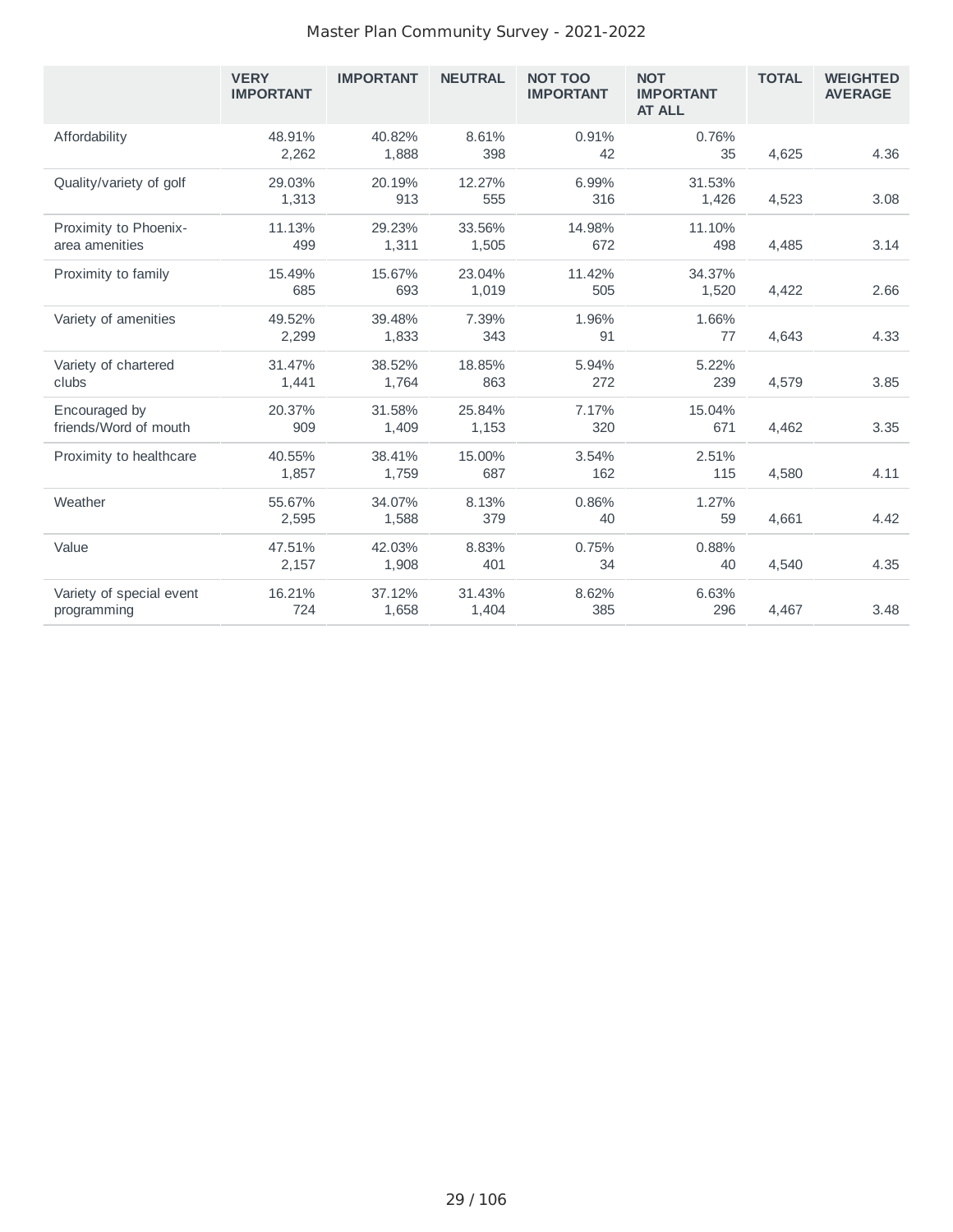### Q16 Are there other factors that convinced you to move to SCW that you'd like us to know about?

Answered: 2,435 Skipped: 2,622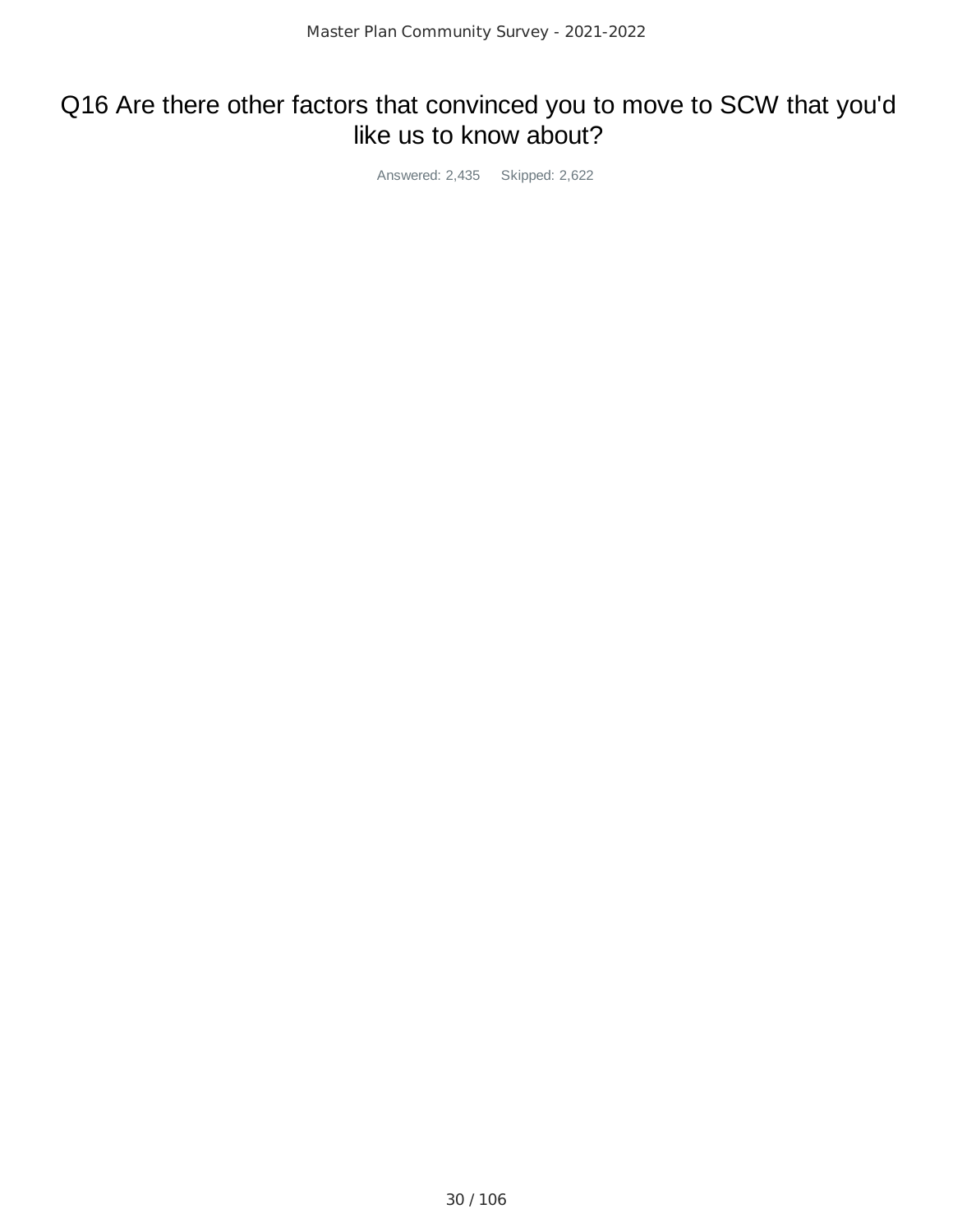## Q17 Have any members of your household chosen not to purchase elective membership in the Association?



| <b>ANSWER CHOICES</b> | <b>RESPONSES</b> |     |
|-----------------------|------------------|-----|
| Yes                   | 2.75%            | 130 |
| <b>No</b>             | 92.69%<br>4,375  |     |
| Prefer not to answer  | 4.56%            | 215 |
| <b>TOTAL</b>          | 4,720            |     |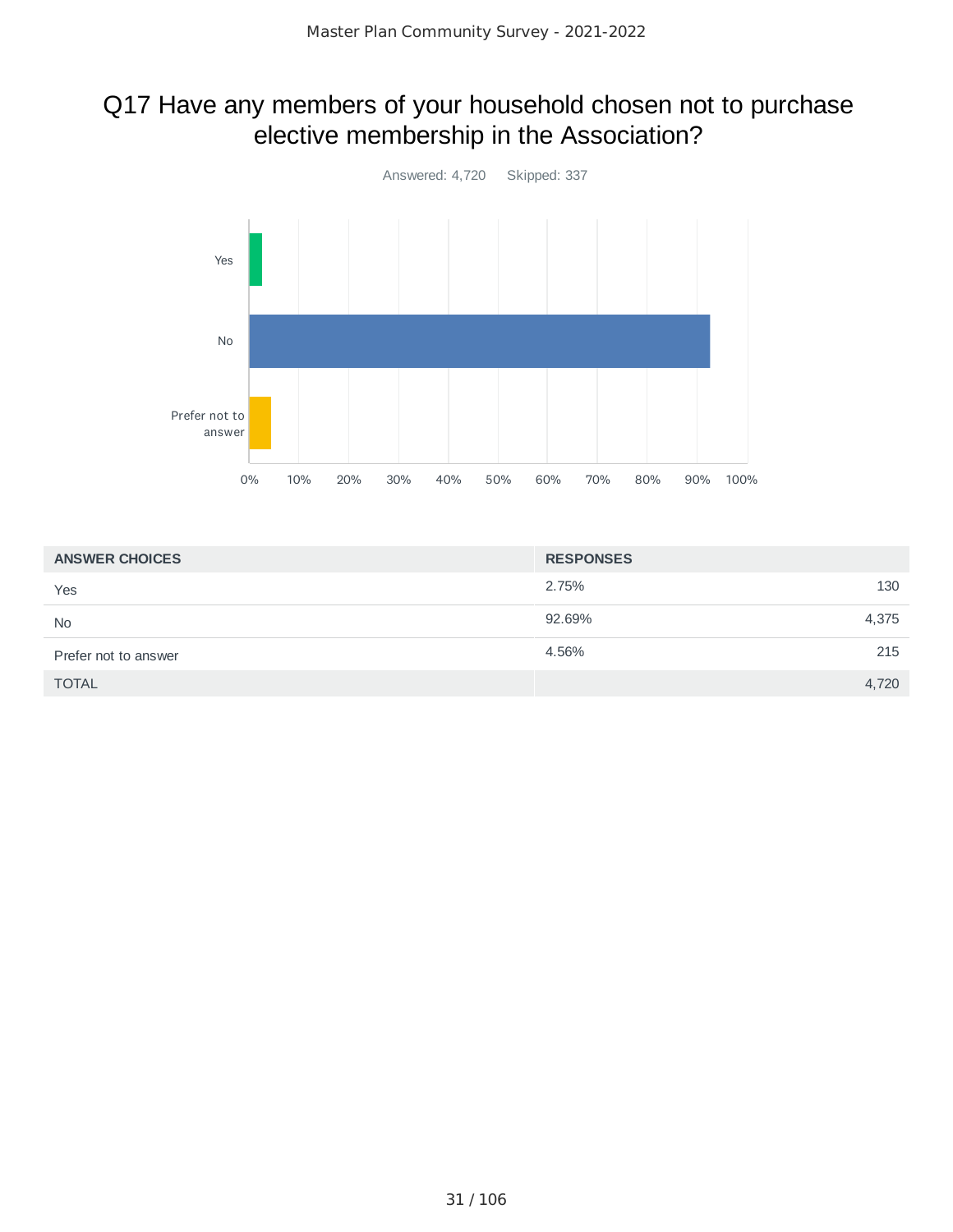### Q18 If you have members of your household who have chosen not to purchase elective membership in the Association, please let us know why. Select all that apply.



| <b>ANSWER CHOICES</b>                                    | <b>RESPONSES</b> |    |
|----------------------------------------------------------|------------------|----|
| They do not use the facilities                           | 48.20%           | 67 |
| They cannot afford the fee                               | 25.18%           | 35 |
| They are only living here temporarily                    | 15.83%           | 22 |
| Their health doesn't allow them to use the amenities     | 14.39%           | 20 |
| They don't have transportation to get to the rec centers | 1.44%            | 2  |
| Other (please specify)                                   | 38.85%           | 54 |
| Total Respondents: 139                                   |                  |    |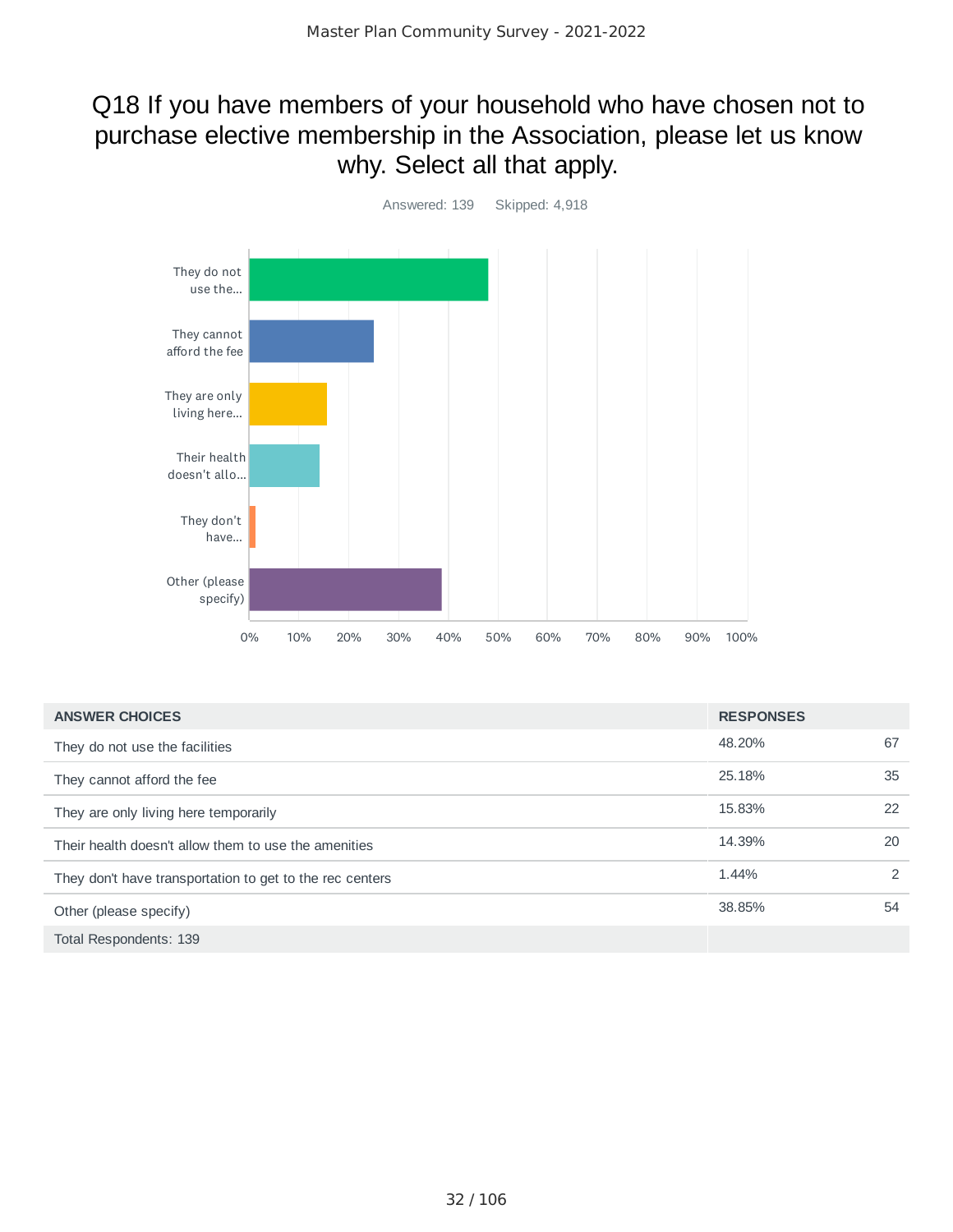# Q19 Do you have adult children (19+) living with you?



| <b>ANSWER CHOICES</b> | <b>RESPONSES</b> |
|-----------------------|------------------|
| Yes                   | 2.47%<br>117     |
| <b>No</b>             | 97.53%<br>4,614  |
| <b>TOTAL</b>          | 4,731            |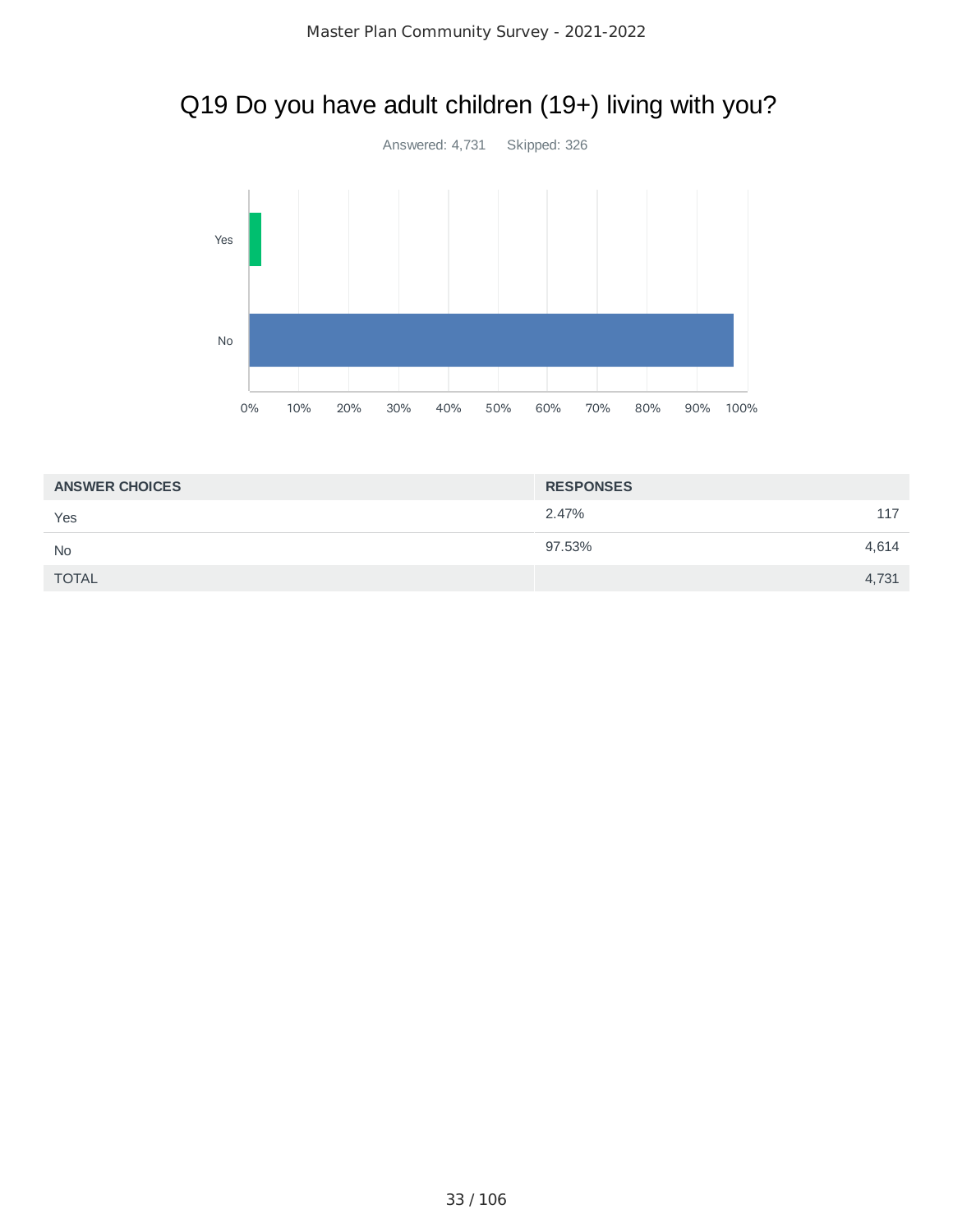### Q20 In an average year, how often do you bring paid guests to the rec centers?



| <b>ANSWER CHOICES</b> | <b>RESPONSES</b> |       |
|-----------------------|------------------|-------|
| Never                 | 23.20%           | 1,095 |
| 1-2 times             | 36.57%           | 1,726 |
| 3-5 times             | 23.50%           | 1,109 |
| 6-10 times            | 11.84%           | 559   |
| $11+$                 | 4.89%            | 231   |
| <b>TOTAL</b>          |                  | 4,720 |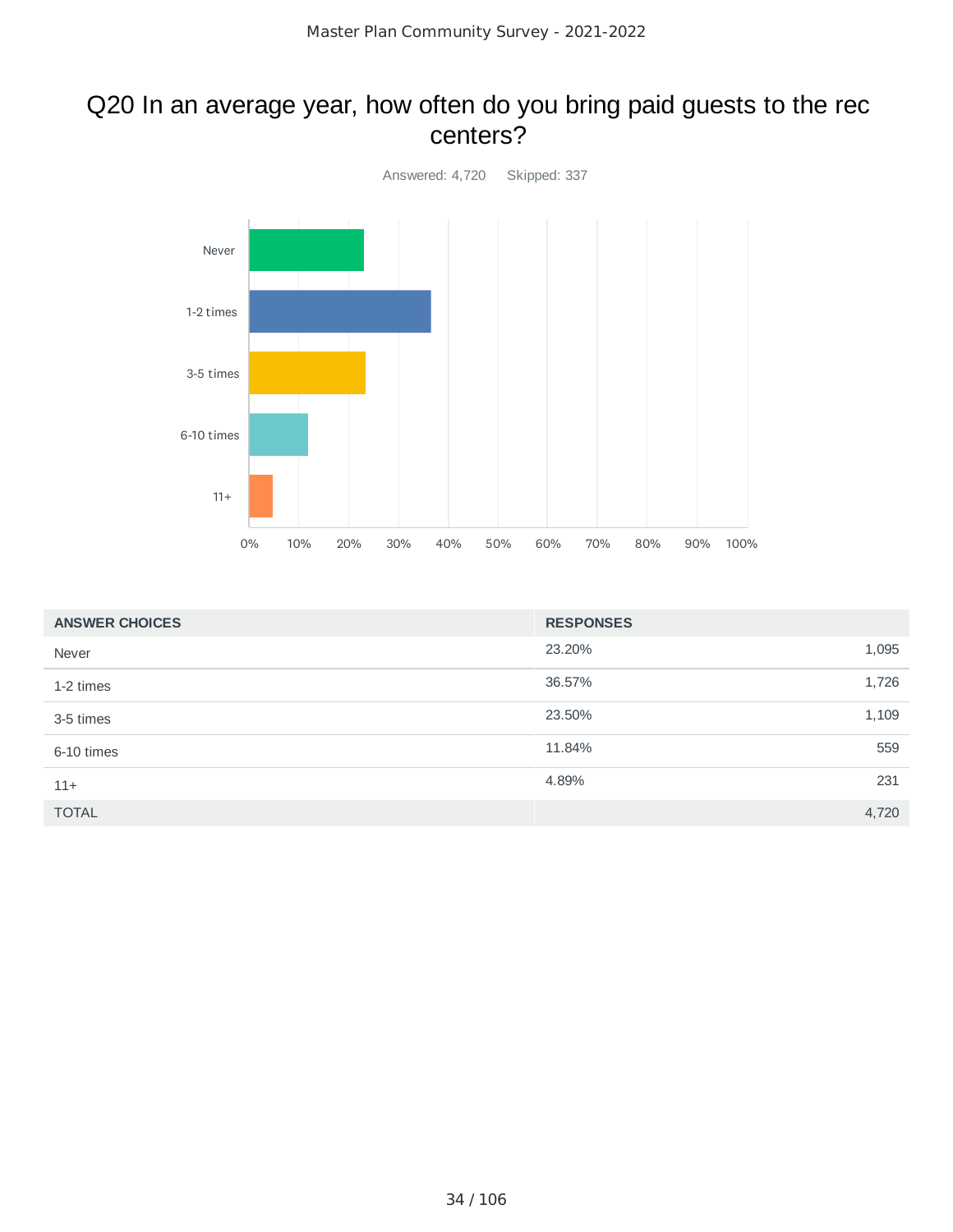

|  | Q21 Do you plan to stay in your current home? |  |
|--|-----------------------------------------------|--|
|--|-----------------------------------------------|--|

| <b>ANSWER CHOICES</b>          | <b>RESPONSES</b> |       |
|--------------------------------|------------------|-------|
| Yes, up to the next 12 months  | 6.45%            | 303   |
| Yes, for the next 1-2 years    | 6.54%            | 307   |
| Yes, for the next 3-5 years    | 16.06%           | 754   |
| Yes, for the next 6+ years     | 69.01%           | 3,240 |
| No, I am downsizing            | 0.47%            | 22    |
| No, I am leaving the community | 0.72%            | 34    |
| Currently renting.             | 0.75%            | 35    |
| <b>TOTAL</b>                   |                  | 4,695 |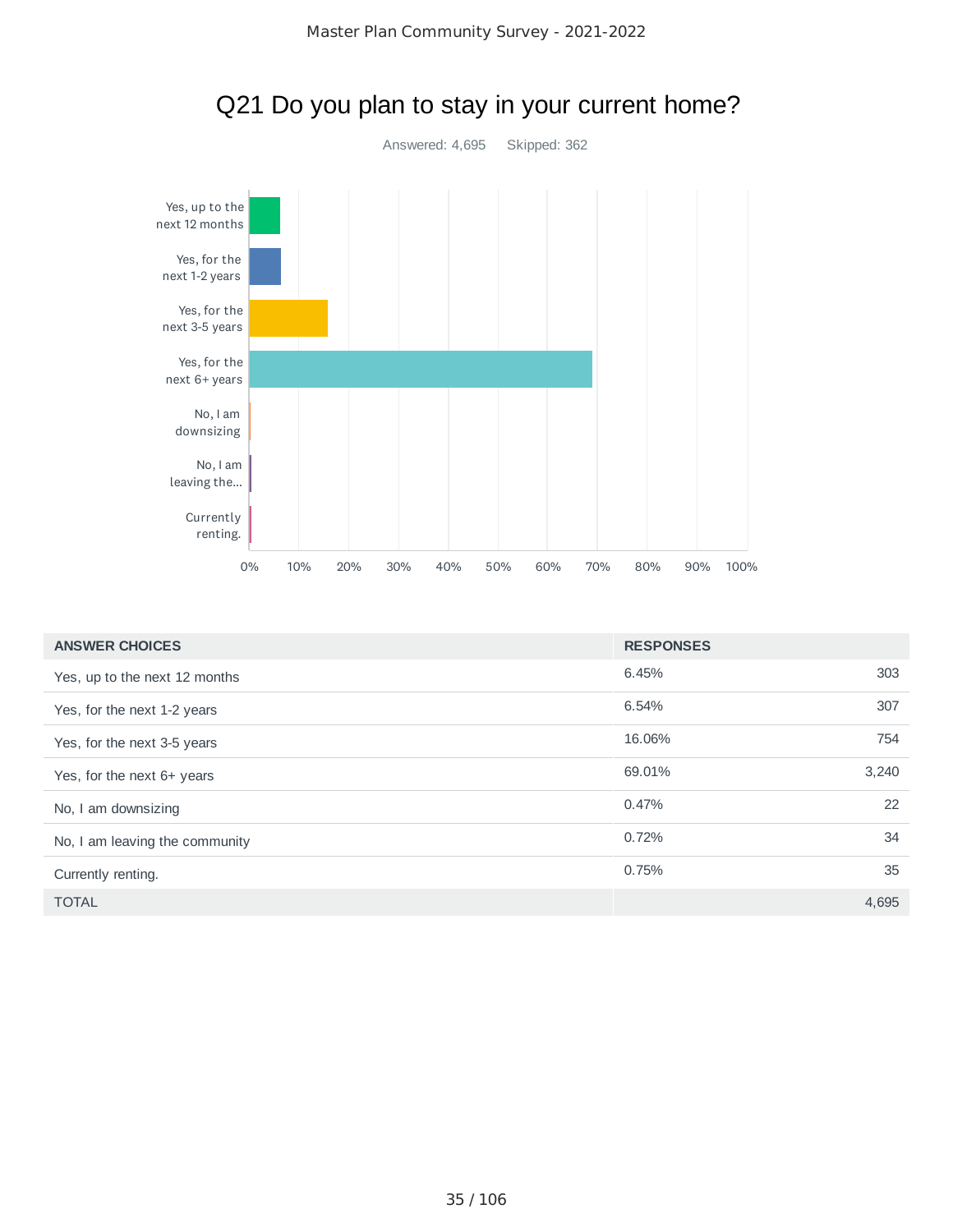### Q22 How likely are you to recommend SCW to your friends/relatives?

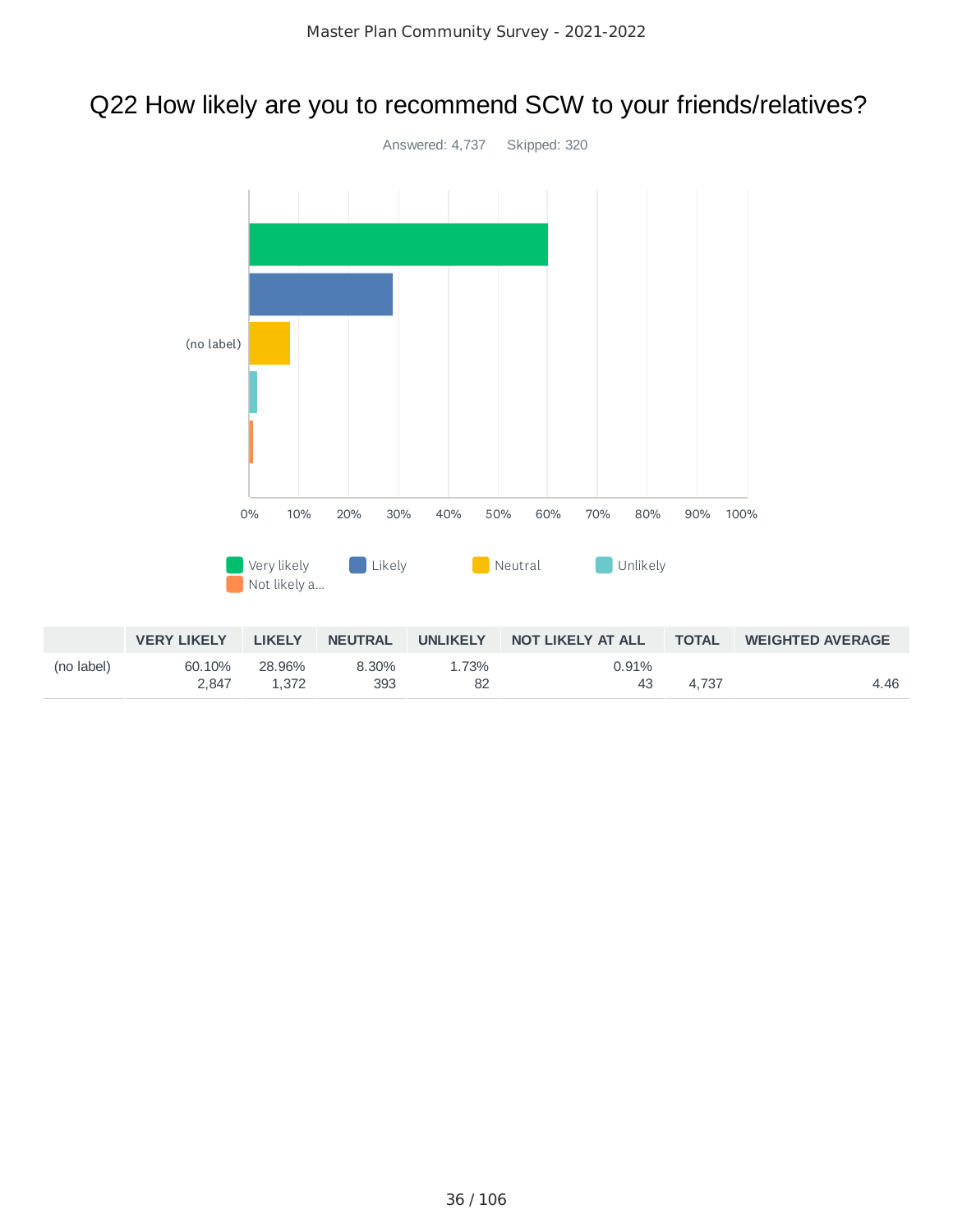### Q23 Why would you recommend SCW to your friends/relatives?

Answered: 3,751 Skipped: 1,306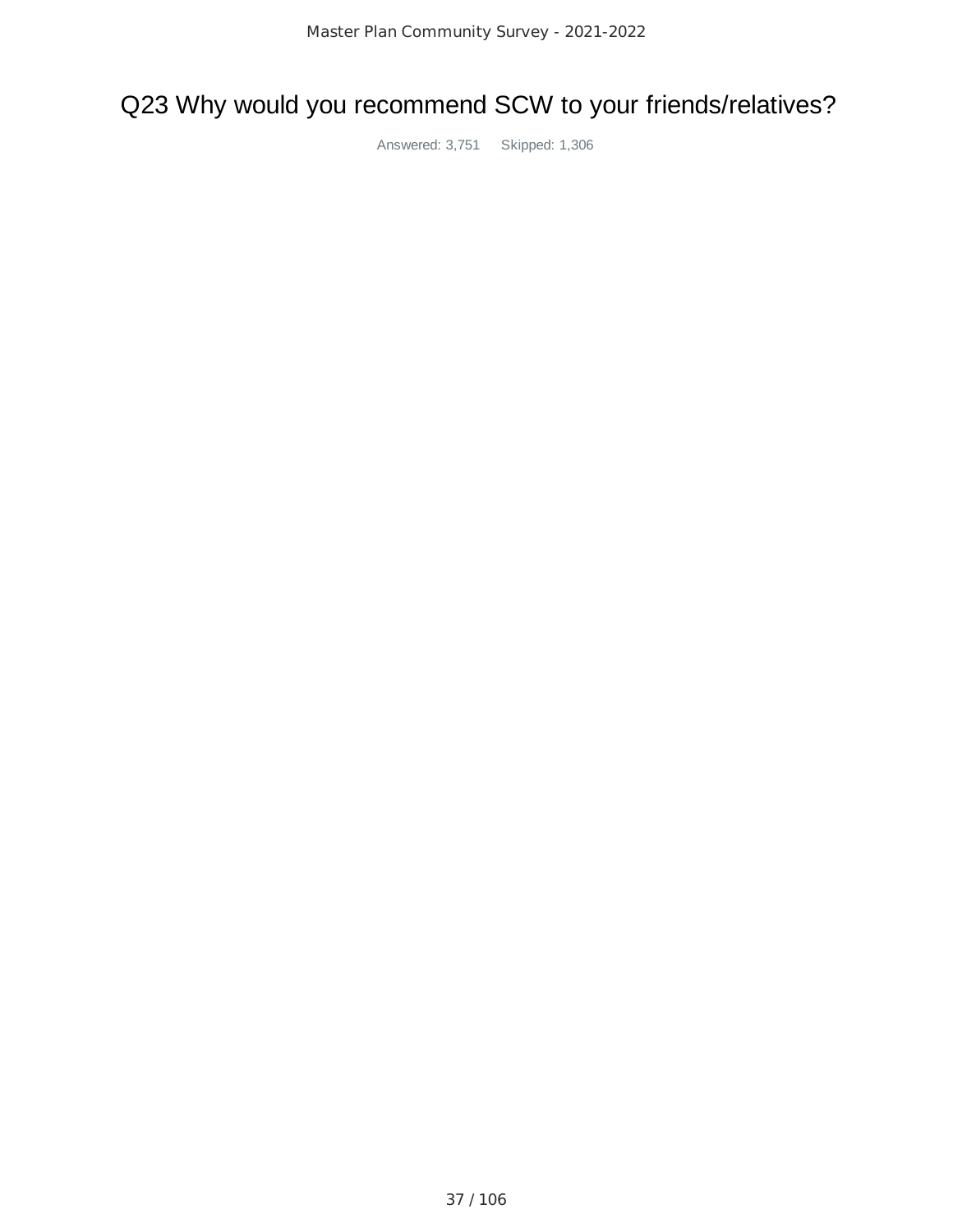### Q24 Thinking about your future, please rate how the following factors would shape your decision to remain in SCW?

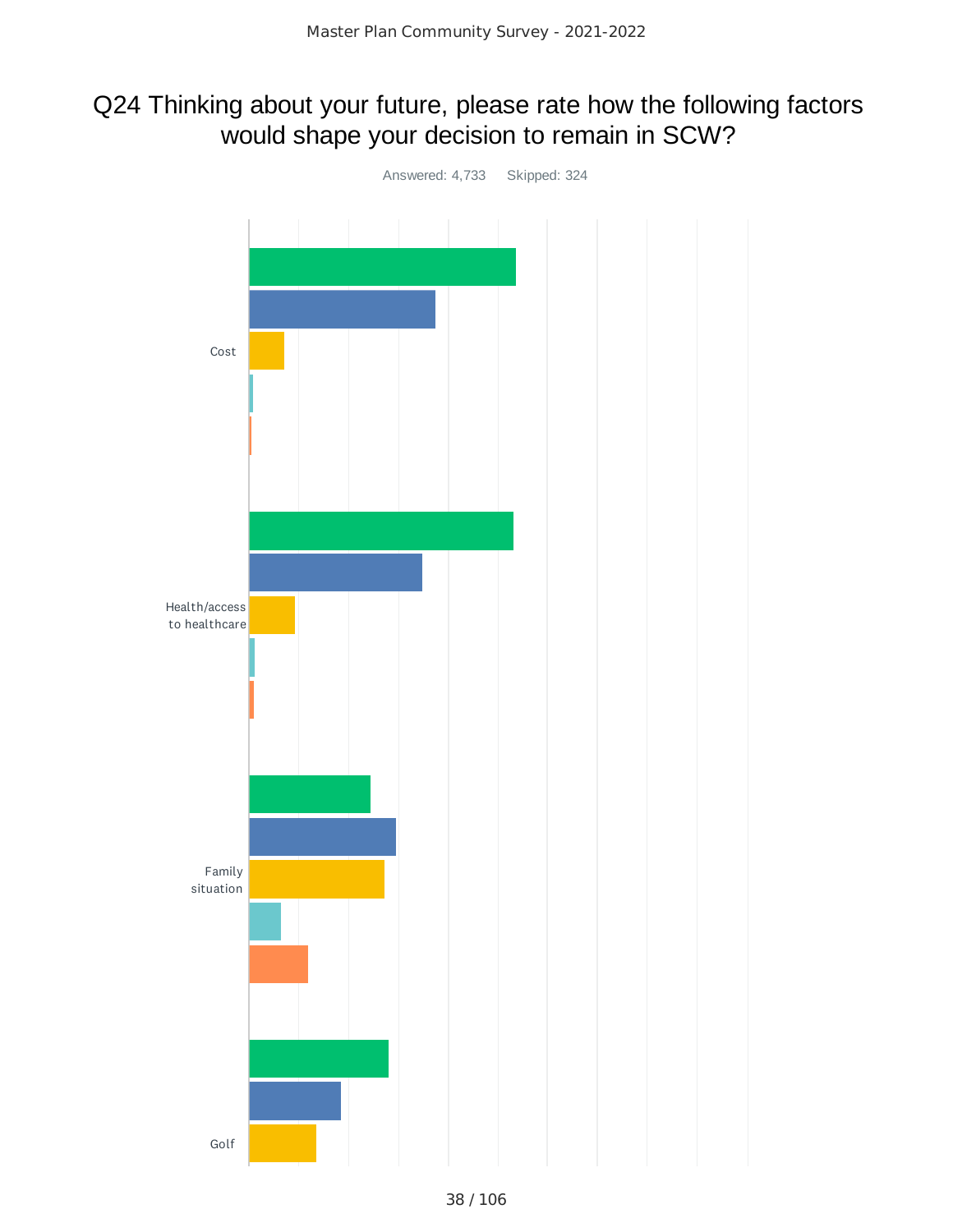#### Master Plan Community Survey - 2021-2022

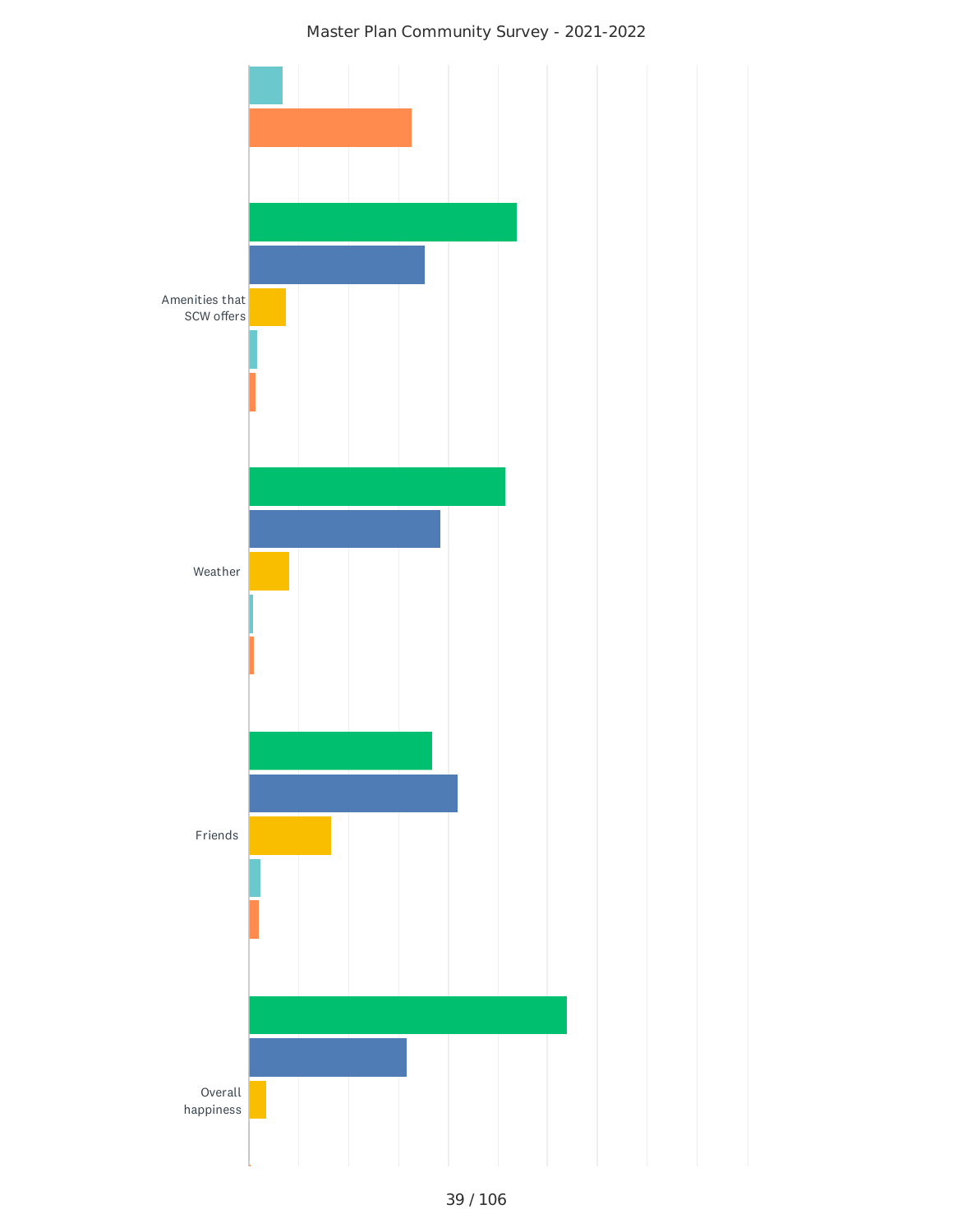#### Master Plan Community Survey - 2021-2022



|                                | <b>VERY</b><br><b>IMPORTANT</b> | <b>IMPORTANT</b> | <b>NEUTRAL</b>  | <b>NOT TOO</b><br><b>IMPORTANT</b> | <b>NOT</b><br><b>IMPORTANT AT</b><br><b>ALL</b> | <b>TOTAL</b> | <b>WEIGHTED</b><br><b>AVERAGE</b> |
|--------------------------------|---------------------------------|------------------|-----------------|------------------------------------|-------------------------------------------------|--------------|-----------------------------------|
| Cost                           | 53.72%<br>2,481                 | 37.57%<br>1,735  | 7.34%<br>339    | 0.76%<br>35                        | 0.61%<br>28                                     | 4,618        | 4.43                              |
| Health/access to<br>healthcare | 53.24%<br>2,466                 | 35.04%<br>1,623  | 9.46%<br>438    | 1.27%<br>59                        | 0.99%<br>46                                     | 4,632        | 4.38                              |
| Family situation               | 24.45%<br>1,093                 | 29.72%<br>1,329  | 27.29%<br>1,220 | 6.55%<br>293                       | 11.99%<br>536                                   | 4,471        | 3.48                              |
| Golf                           | 28.14%<br>1,273                 | 18.50%<br>837    | 13.70%<br>620   | 6.92%<br>313                       | 32.74%<br>1.481                                 | 4,524        | 3.02                              |
| Amenities that SCW<br>offers   | 53.93%<br>2,509                 | 35.45%<br>1,649  | 7.44%<br>346    | 1.66%<br>77                        | 1.53%<br>71                                     | 4,652        | 4.39                              |
| Weather                        | 51.54%<br>2,395                 | 38.54%<br>1,791  | 8.09%<br>376    | 0.82%<br>38                        | 1.01%<br>47                                     | 4,647        | 4.39                              |
| Friends                        | 36.90%<br>1,691                 | 42.07%<br>1,928  | 16.65%<br>763   | 2.29%<br>105                       | 2.09%<br>96                                     | 4,583        | 4.09                              |
| Overall happiness              | 64.00%<br>2,947                 | 31.83%<br>1,466  | 3.69%<br>170    | 0.15%<br>$\overline{7}$            | 0.33%<br>15                                     | 4,605        | 4.59                              |
| Quality of life                | 66.86%<br>3,111                 | 30.20%<br>1,405  | 2.47%<br>115    | 0.19%<br>9                         | 0.28%<br>13                                     | 4,653        | 4.63                              |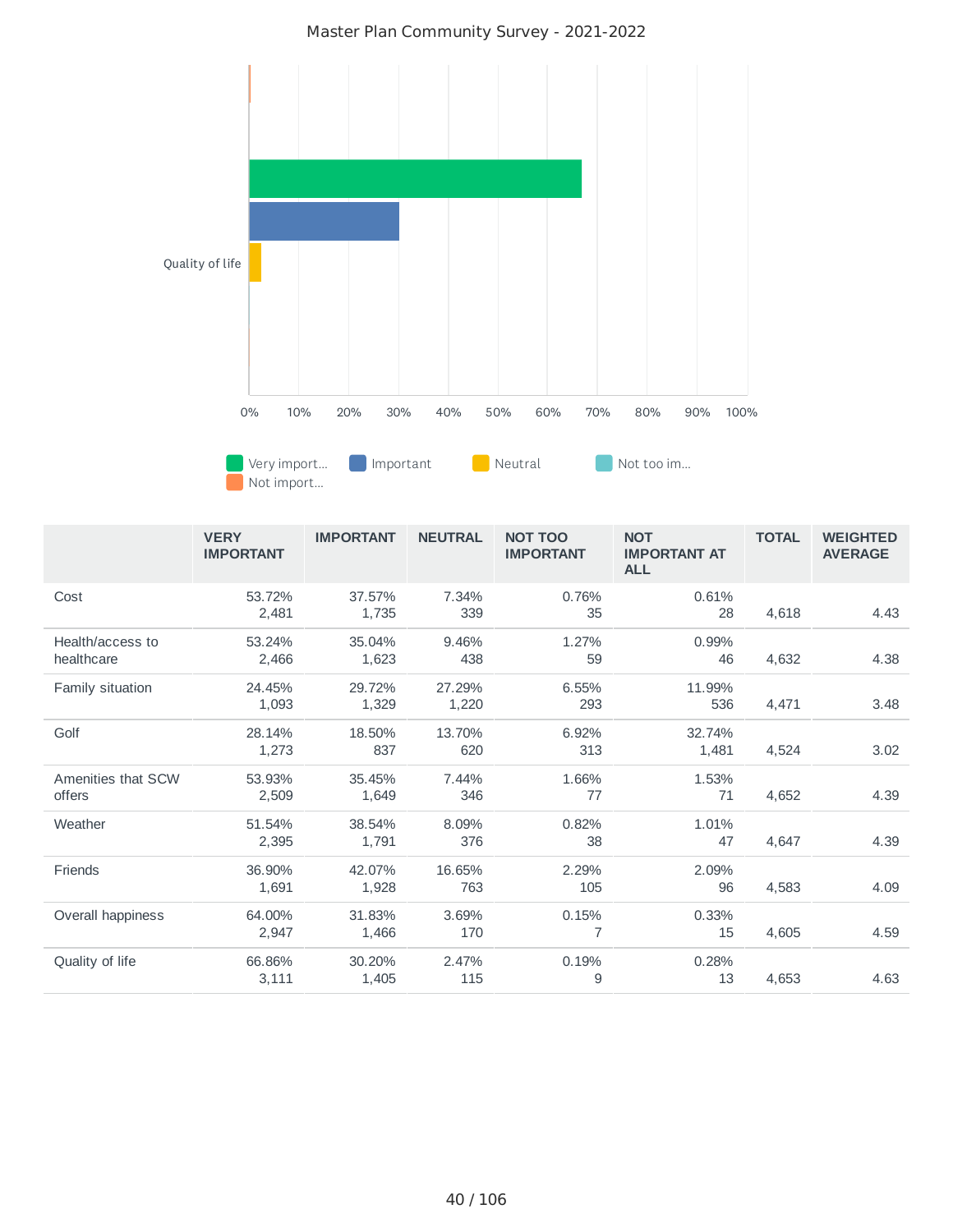

| Q25 Please describe your current employment status. |  |  |  |
|-----------------------------------------------------|--|--|--|
|-----------------------------------------------------|--|--|--|

| <b>ANSWER CHOICES</b> | <b>RESPONSES</b> |
|-----------------------|------------------|
| Employed full-time    | 5.99%<br>283     |
| Employed part-time    | 6.41%<br>303     |
| Not employed          | 247<br>5.23%     |
| Fully retired         | 3,893<br>82.37%  |
| <b>TOTAL</b>          | 4,726            |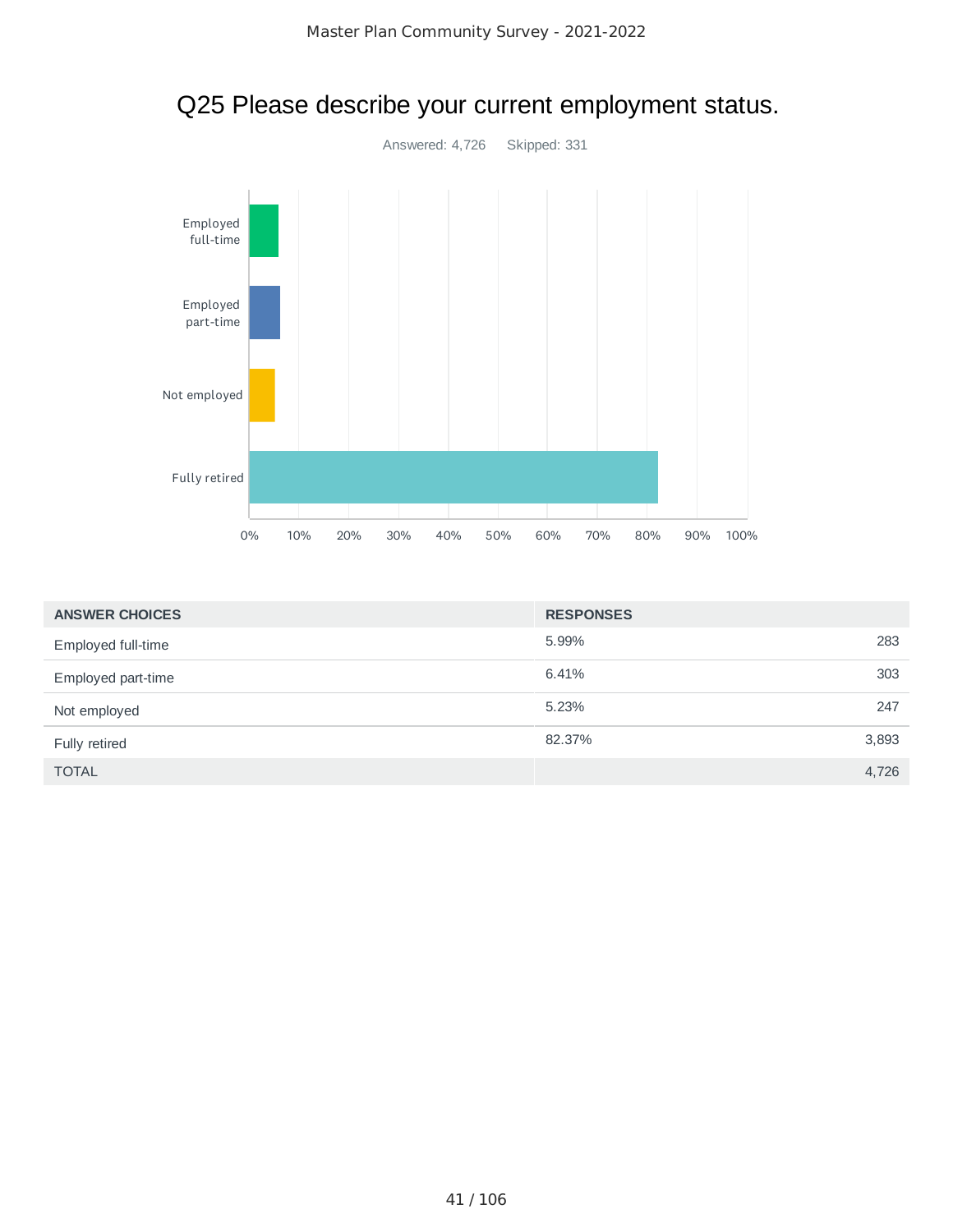## Q26 If you are employed full time or part time, do you work



| <b>ANSWER CHOICES</b>    | <b>RESPONSES</b> |     |
|--------------------------|------------------|-----|
| in Sun City West         | 41.48%           | 236 |
| outside of Sun City West | 58.52%           | 333 |
| <b>TOTAL</b>             |                  | 569 |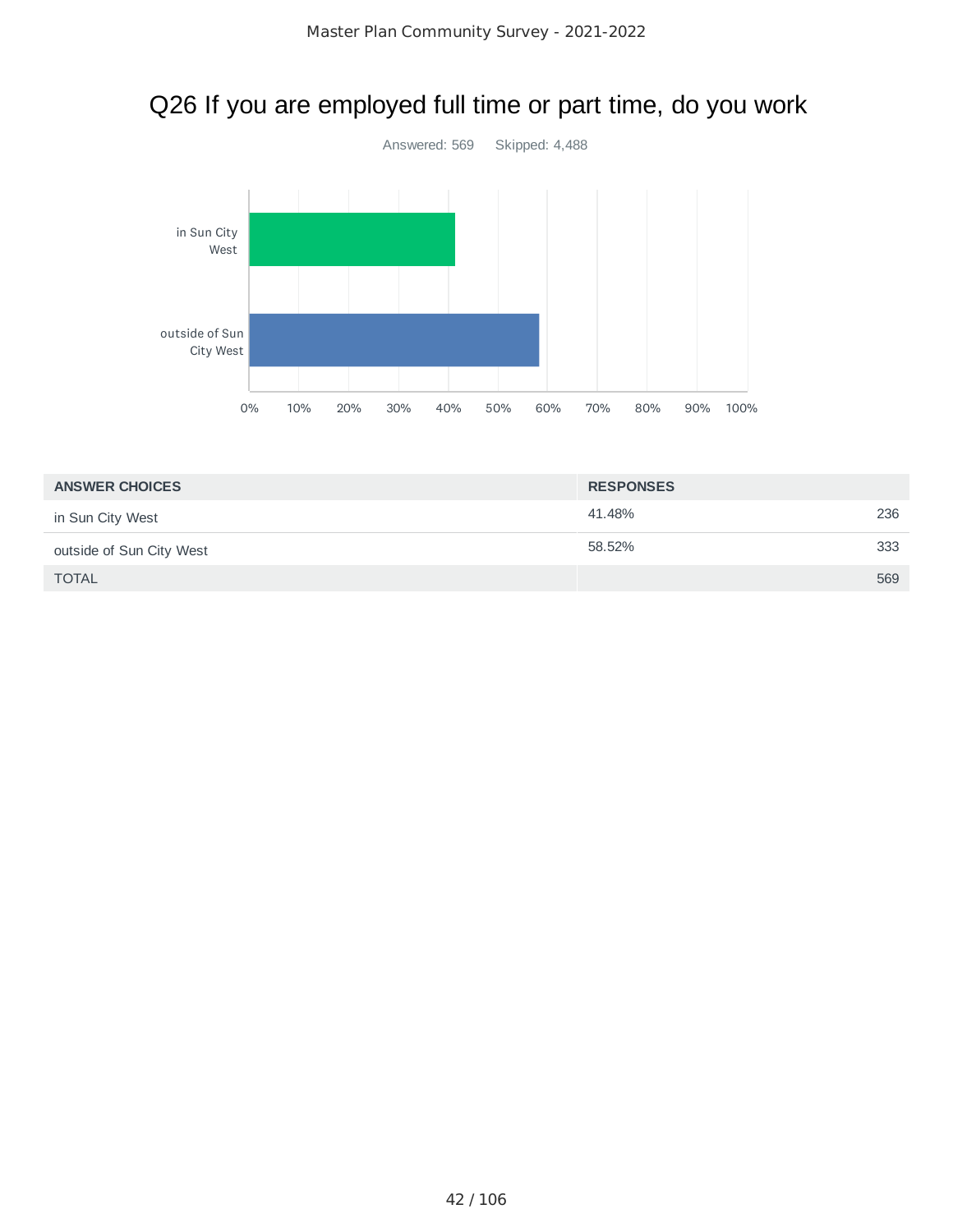### Q27 If you work outside SCW, how far do you commute one way?



| <b>ANSWER CHOICES</b> | <b>RESPONSES</b> |     |
|-----------------------|------------------|-----|
| 1-5 miles             | 34.90%           | 119 |
| 6-10 miles            | 15.84%           | 54  |
| 11-20 miles           | 11.73%           | 40  |
| $21+$ miles           | 37.54%           | 128 |
| <b>TOTAL</b>          |                  | 341 |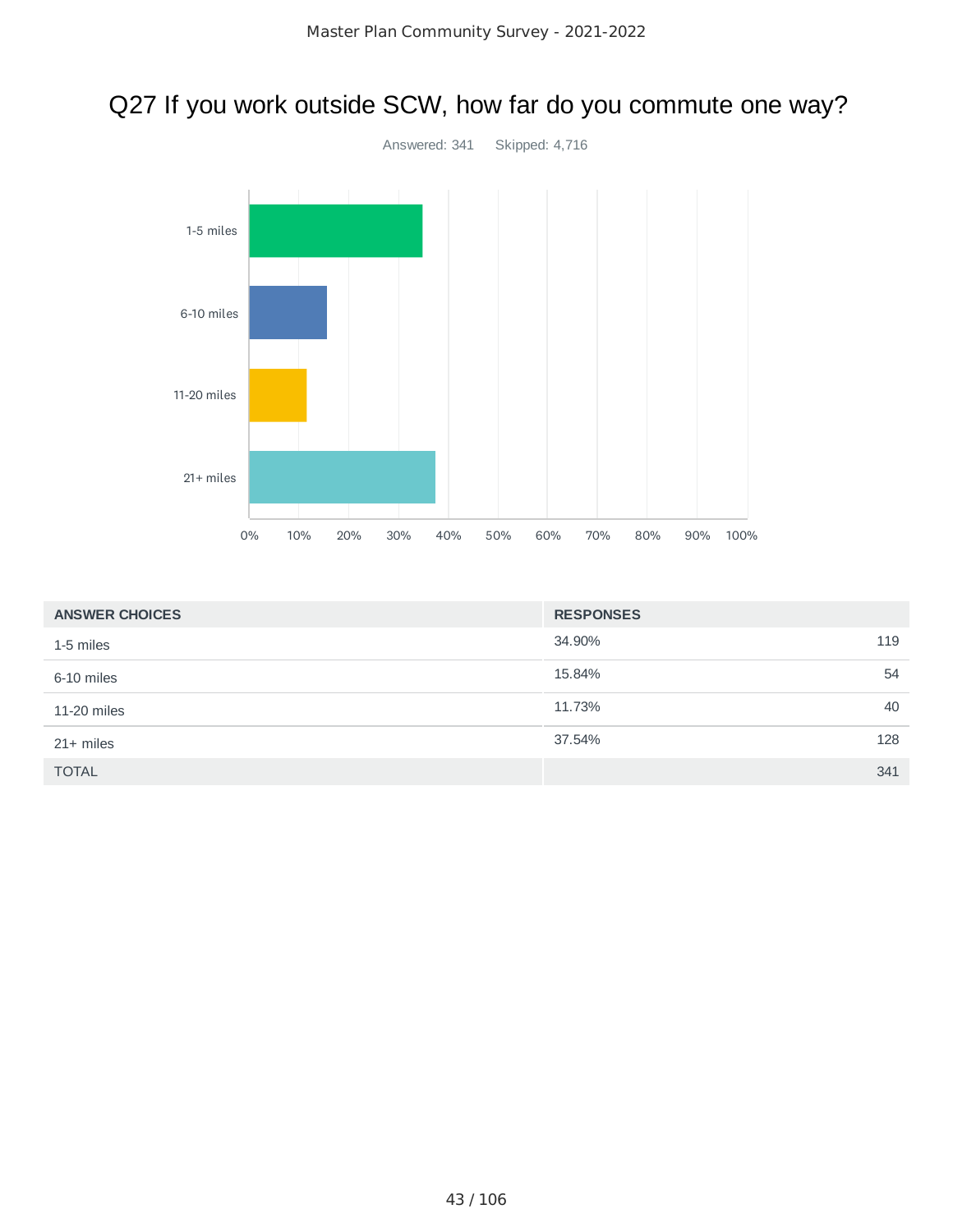

| <b>ANSWER CHOICES</b>                      | <b>RESPONSES</b> |     |
|--------------------------------------------|------------------|-----|
| at home                                    | 38.65%           | 194 |
| in the office                              | 35.46%           | 178 |
| combination of telecommuting and in-office | 25.90%           | 130 |
| <b>TOTAL</b>                               |                  | 502 |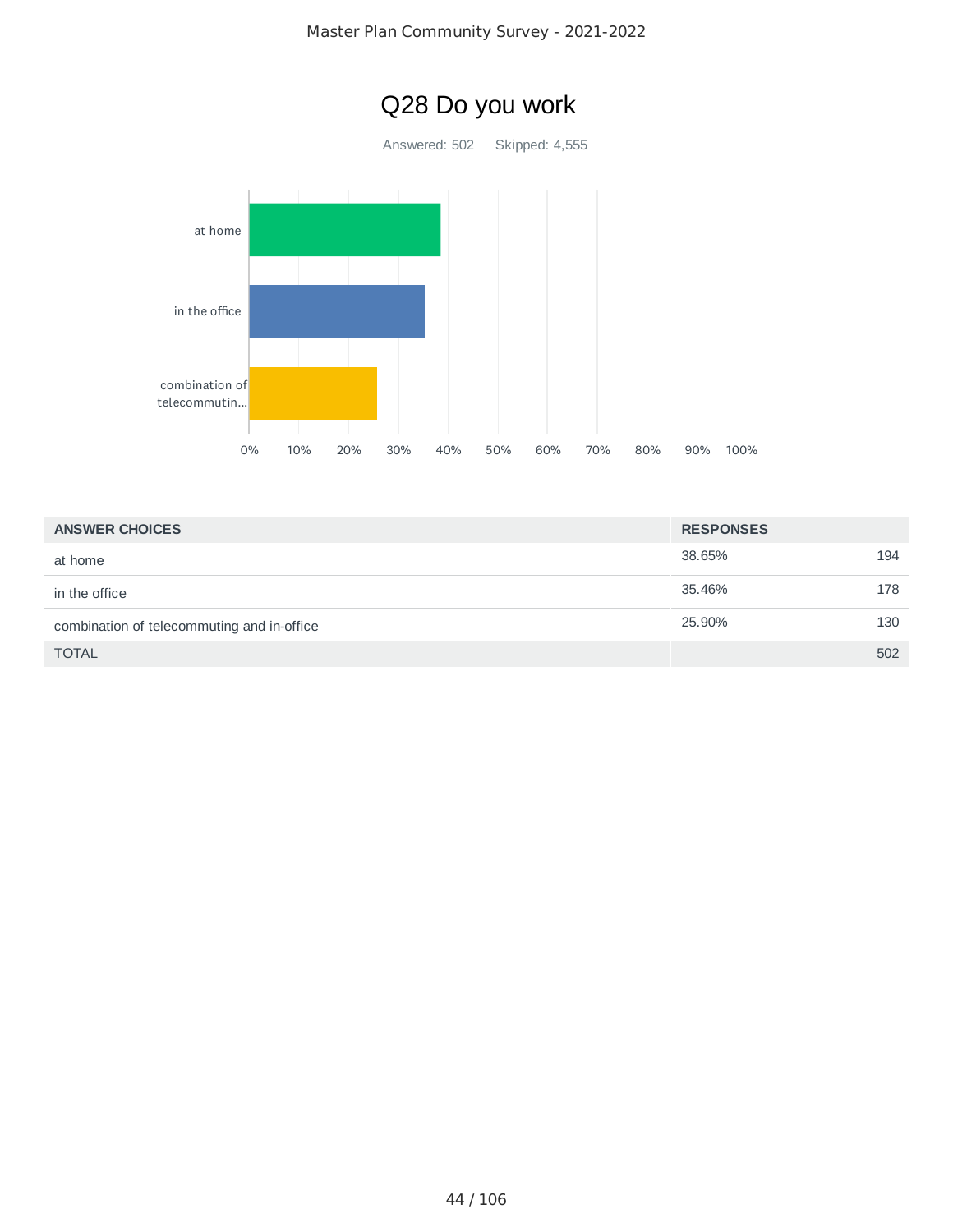# Q29 Would you consider employment with RCSCW?



| <b>ANSWER CHOICES</b> | <b>RESPONSES</b> |       |
|-----------------------|------------------|-------|
| Yes                   | 30.00%           | 1,400 |
| <b>No</b>             | 70.00%           | 3,267 |
| <b>TOTAL</b>          |                  | 4,667 |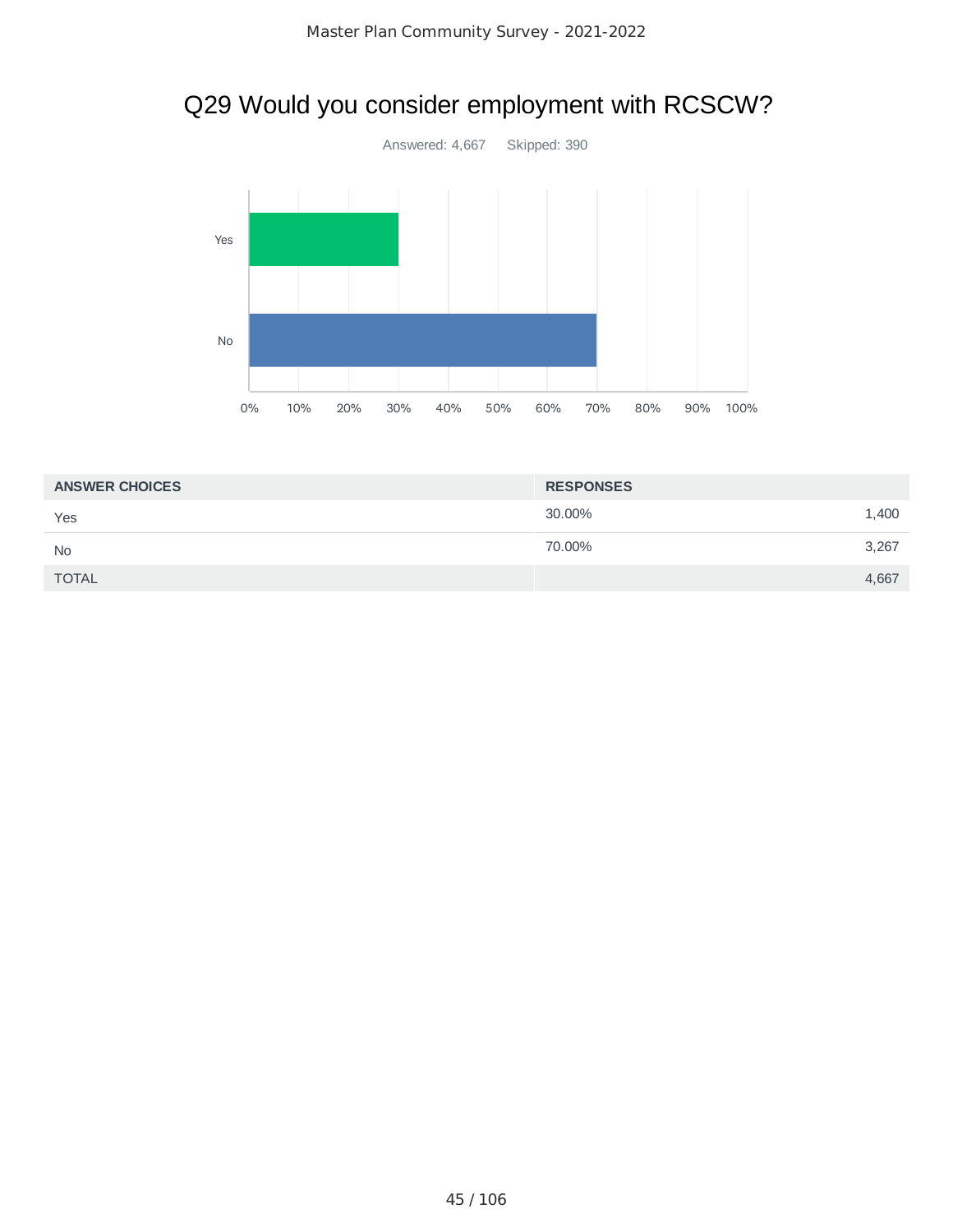### Q30 If you would not consider employment with RCSCW, what might change your mind? Select all that apply.



| <b>ANSWER CHOICES</b>       | <b>RESPONSES</b> |     |
|-----------------------------|------------------|-----|
| Different shifts/hours      | 18.32%           | 211 |
| Better pay                  | 31.25%           | 360 |
| More interesting job duties | 42.45%           | 489 |
| Shorter shifts              | 40.28%           | 464 |
| Longer shifts               | 0.43%            | 5   |
| <b>Better benefits</b>      | 22.05%           | 254 |
| Total Respondents: 1,152    |                  |     |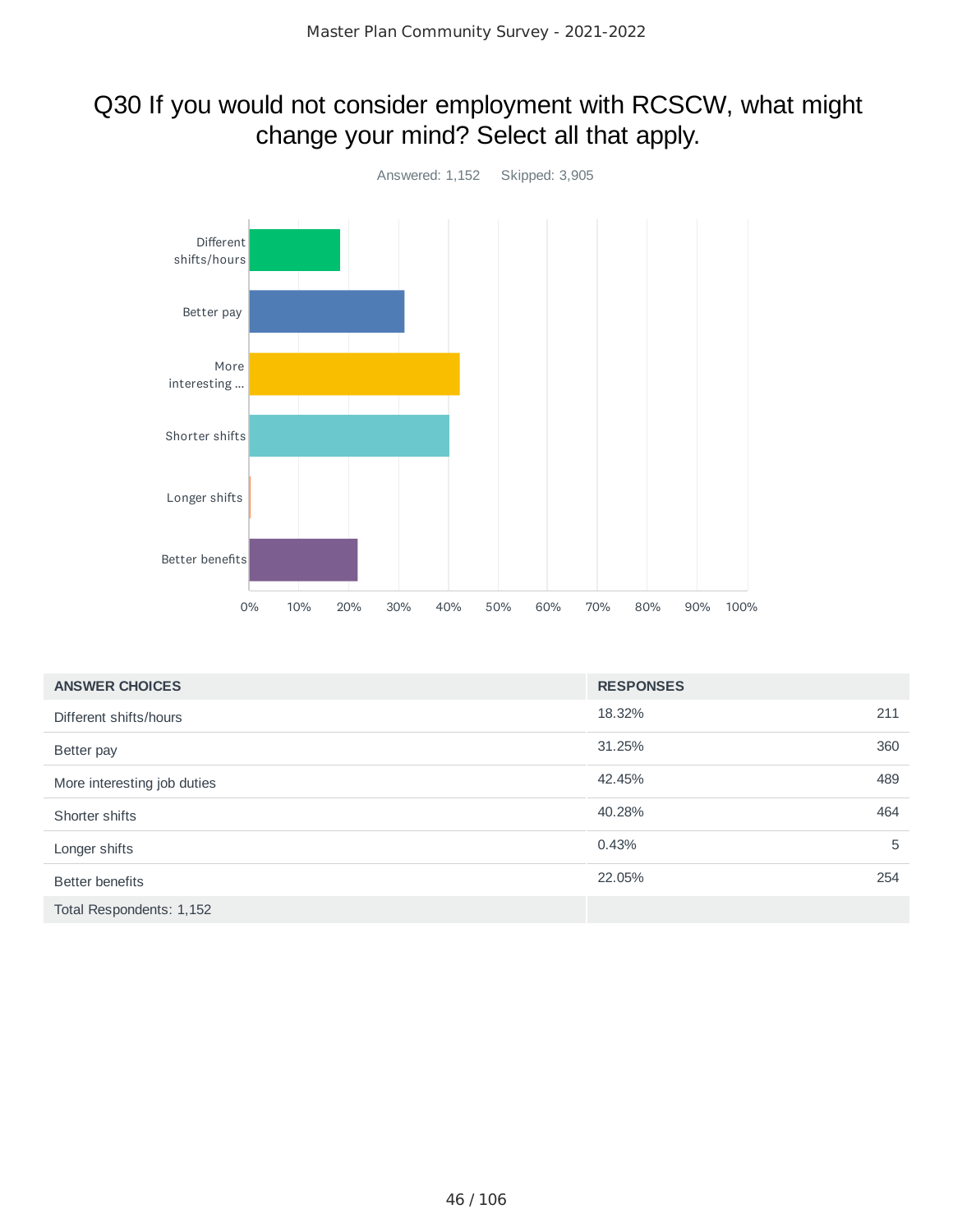### Q31 We would appreciate any feedback you want to provide about why you would or would not want to work at RCSCW:

Answered: 3,089 Skipped: 1,968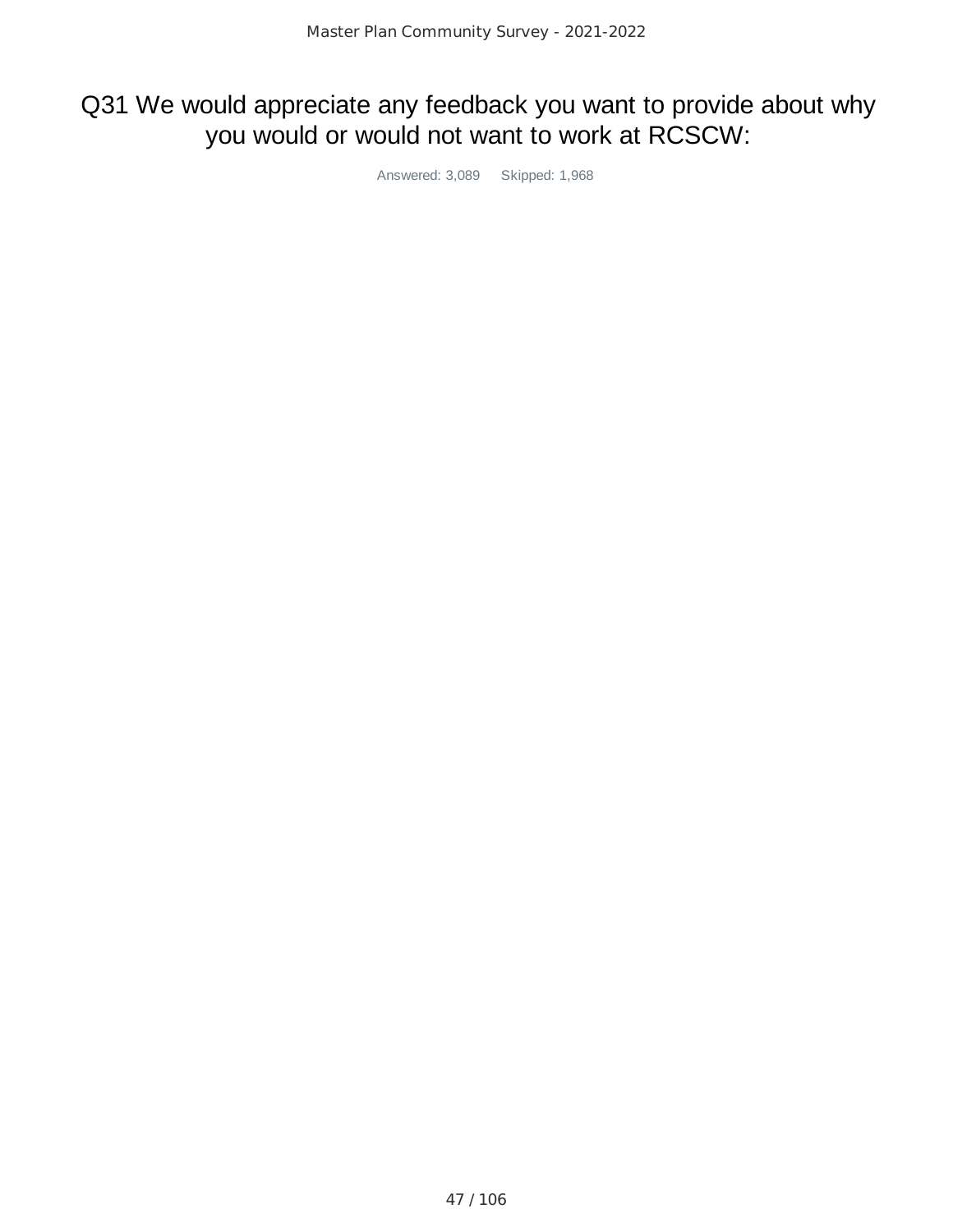

| <b>ANSWER CHOICES</b>                   | <b>RESPONSES</b> |       |
|-----------------------------------------|------------------|-------|
| Yes                                     | 43.76%           | 1,988 |
| No, and I don't plan to                 | 37.42%           | 1,700 |
| No, but I plan to in the next 12 months | 18.82%           | 855   |
| <b>TOTAL</b>                            |                  | 4,543 |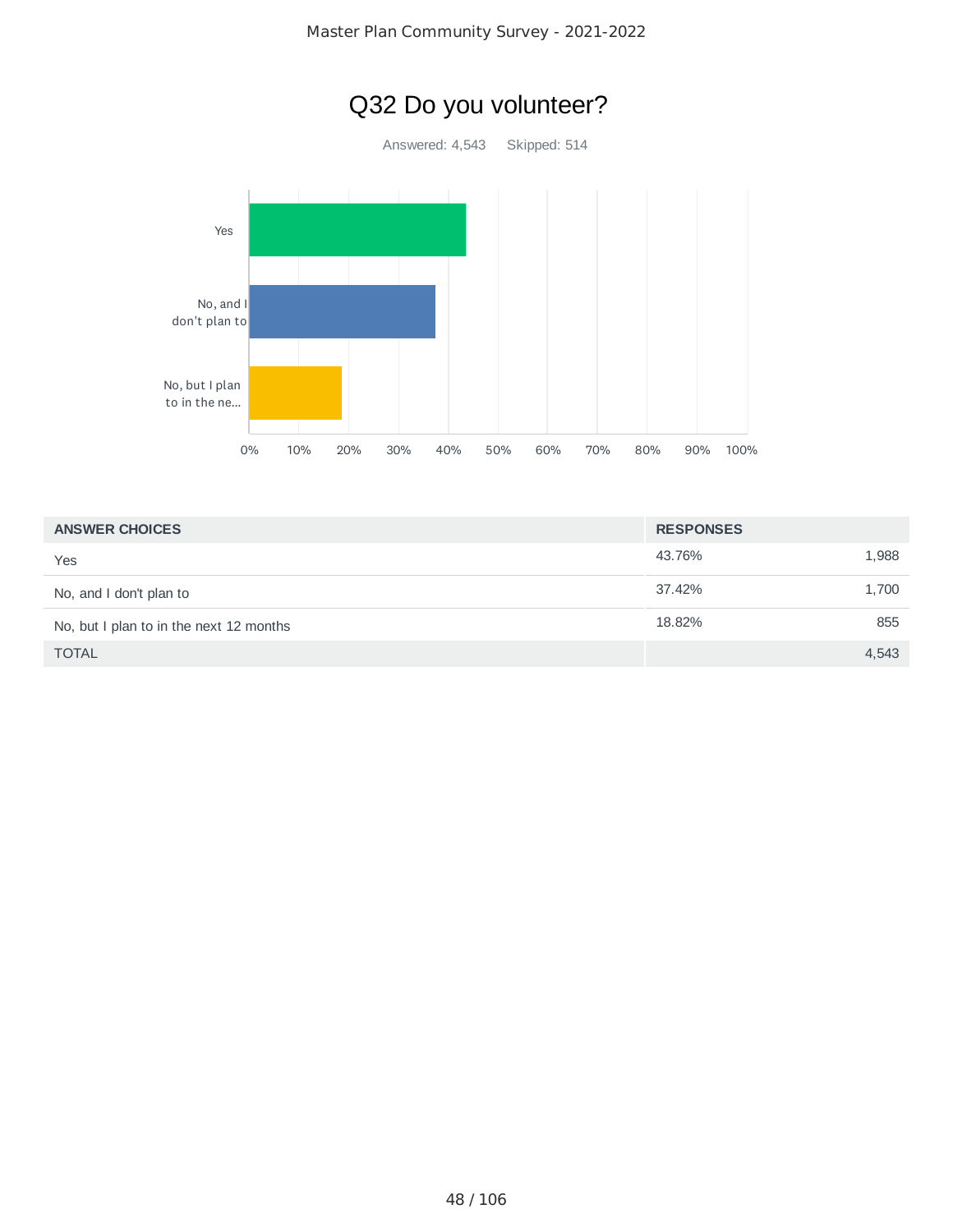

# Q33 If you volunteer, do you

| <b>ANSWER CHOICES</b>       | <b>RESPONSES</b> |       |
|-----------------------------|------------------|-------|
| Volunteer in SCW            | 59.50%           | 1,579 |
| Volunteer outside of SCW    | 20.84%           | 553   |
| Both inside and outside SCW | 19.67%           | 522   |
| <b>TOTAL</b>                |                  | 2.654 |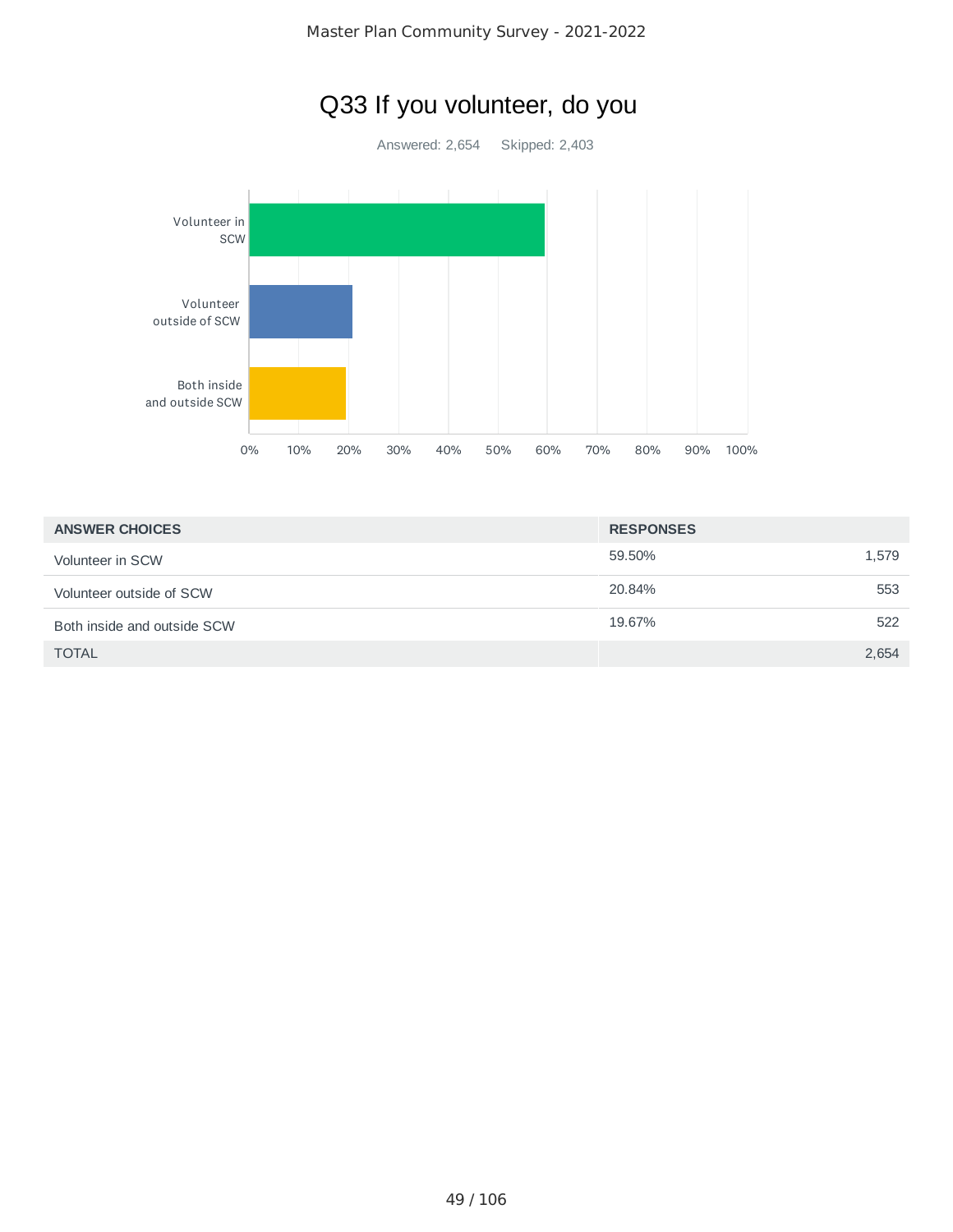### Q34 If you do not volunteer, and do not plan to volunteer, is it because (check all that apply):



| <b>ANSWER CHOICES</b>                                      | <b>RESPONSES</b> |       |
|------------------------------------------------------------|------------------|-------|
| You don't have the desire to volunteer                     | 31.40%           | 714   |
| You're too busy to volunteer                               | 27.97%           | 636   |
| You don't feel welcome when you try to volunteer           | 3.25%            | 74    |
| Volunteer opportunities don't fit your schedule            | 17.33%           | 394   |
| You don't know how to get started volunteering             | 6.02%            | 137   |
| You don't feel appreciated when volunteering               | 2.51%            | 57    |
| You don't feel qualified to volunteer                      | 3.83%            | 87    |
| You don't want to make a long-term commitment to volunteer | 48.72%           | 1,108 |
| Total Respondents: 2,274                                   |                  |       |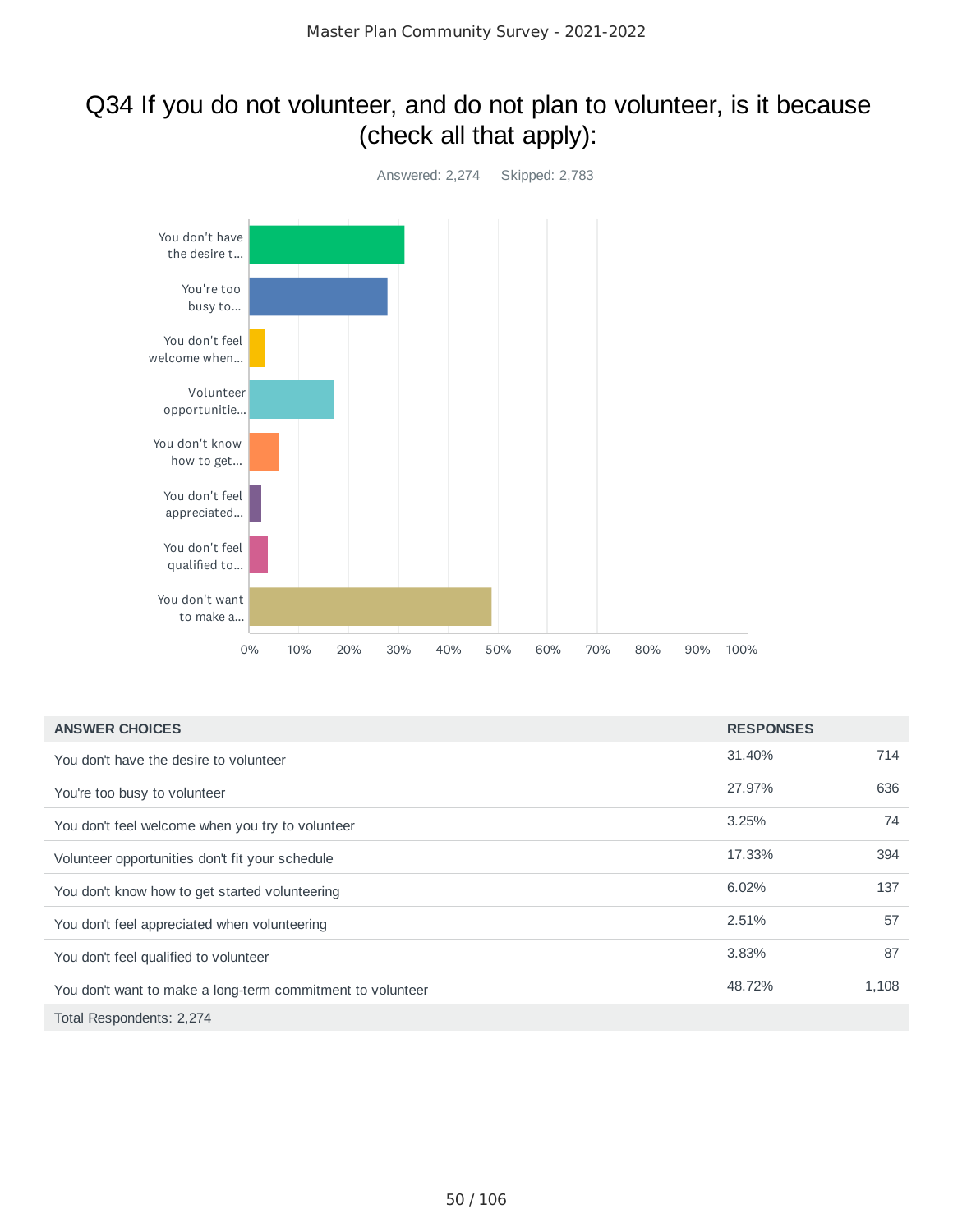### Q35 Ideally, how often per week would you like to spend time with friends?



| <b>ANSWER CHOICES</b> | <b>RESPONSES</b> |       |
|-----------------------|------------------|-------|
| Once per week         | 11.94%           | 536   |
| 1-2 times per week    | 24.59%           | 1,104 |
| 2-3 times per week    | 26.21%           | 1,177 |
| 3-4 times per week    | 18.11%           | 813   |
| 4-5 times per week    | 11.71%           | 526   |
| 5-6 times per week    | 5.32%            | 239   |
| 7 days a week         | 2.12%            | 95    |
| <b>TOTAL</b>          |                  | 4,490 |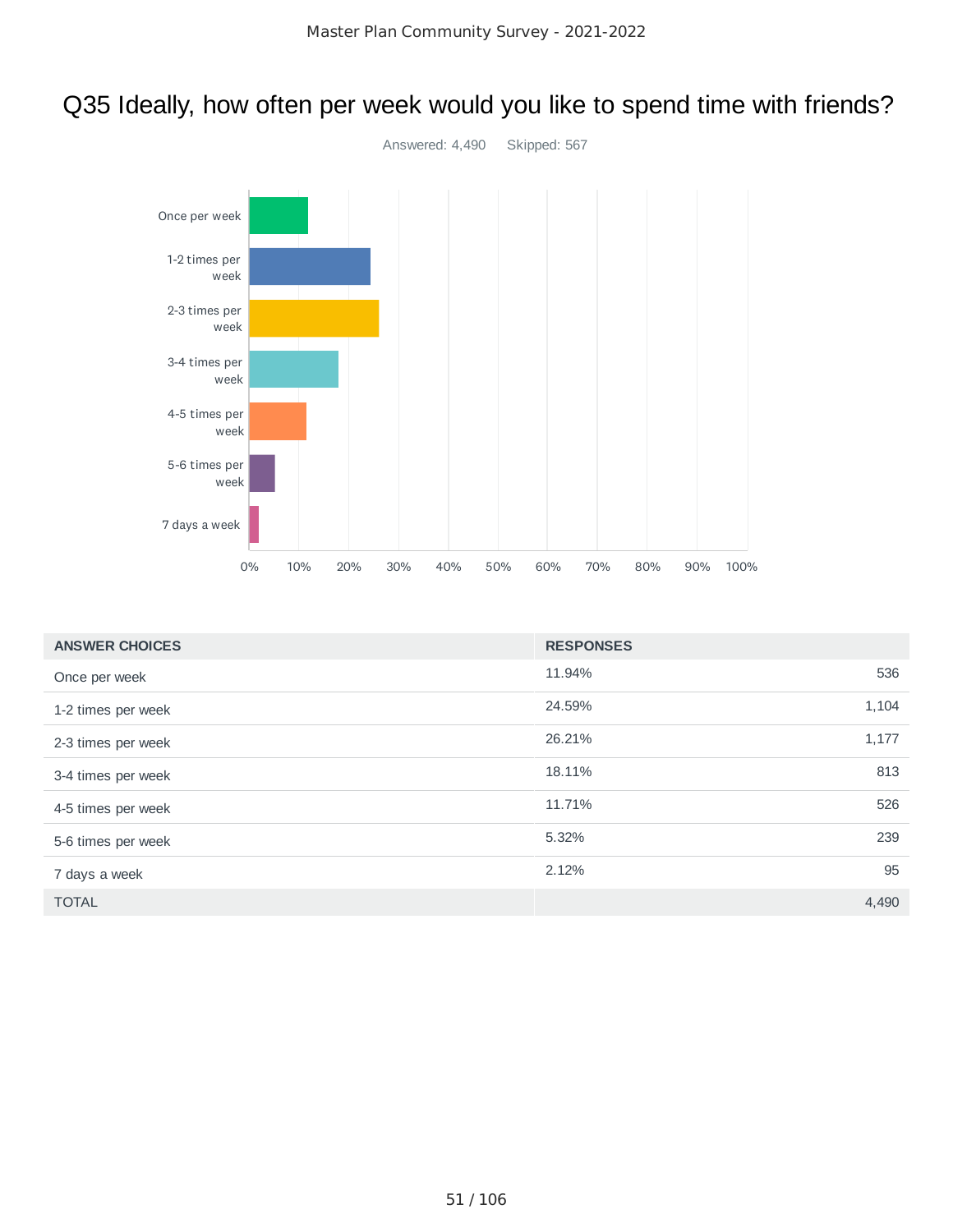### Q36 How would you rate the variety of RCSCW's amenities?



|               | <b>VERY</b><br><b>GOOD</b> | <b>GOOD</b>     | <b>NEUTRAL</b> | <b>NEEDS</b><br><b>IMPROVEMENT</b> | <b>UNACCEPTABLE</b> | <b>TOTAL</b> | <b>WEIGHTED</b><br><b>AVERAGE</b> |      |
|---------------|----------------------------|-----------------|----------------|------------------------------------|---------------------|--------------|-----------------------------------|------|
| (no<br>label) | 61.86%<br>2.811            | 31.73%<br>1.442 | 4.53%<br>206   | 74%<br>79                          | 0.13%               | 4.544        |                                   | 4.53 |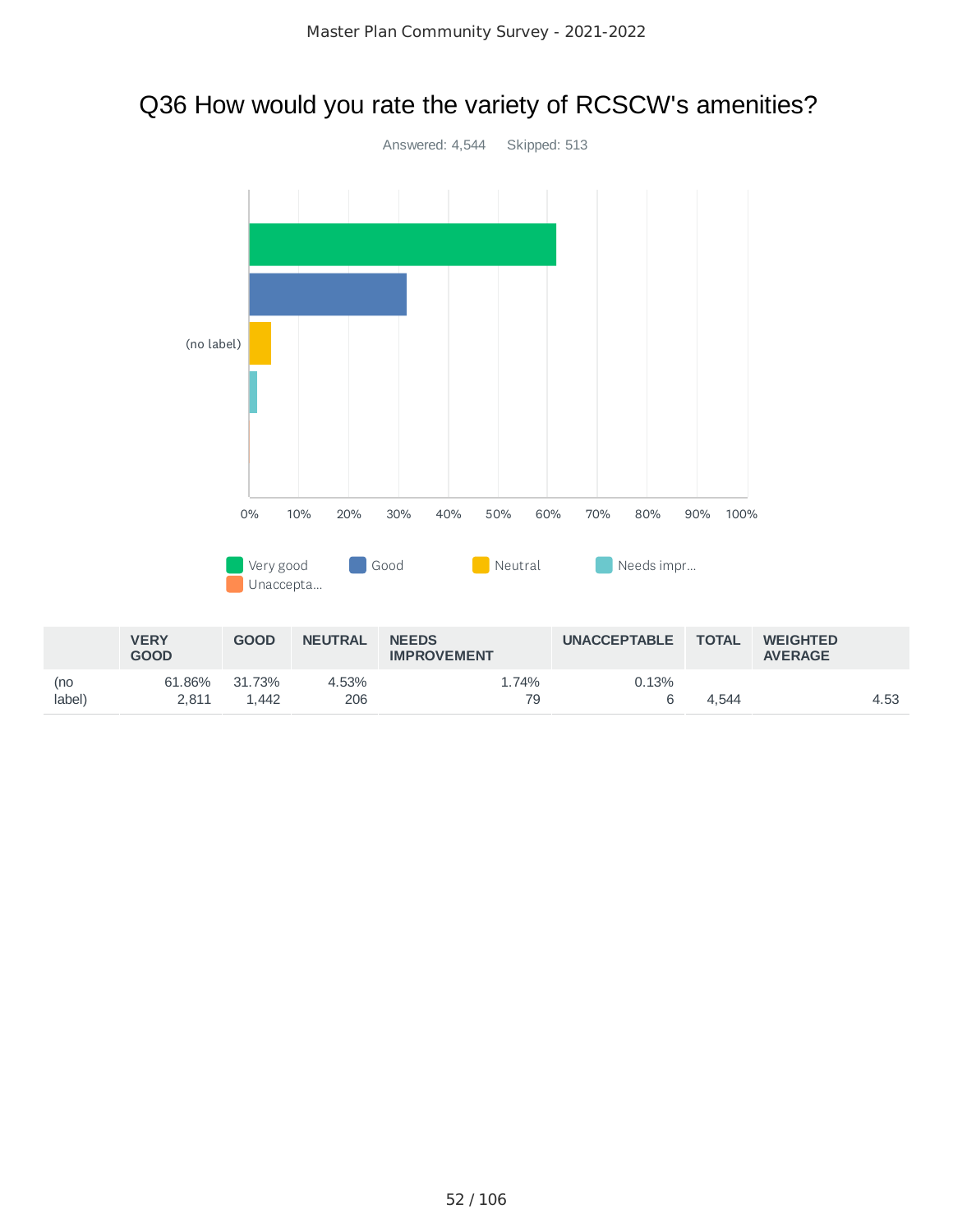### Q37 How would you rate the staff/service at RCSCW's recreational amenities?



|               | <b>VERY</b><br><b>GOOD</b> | <b>GOOD</b>     | <b>NEUTRAL</b> | <b>NEEDS</b><br><b>IMPROVEMENT</b> | <b>UNACCEPTABLE</b> | <b>TOTAL</b> | <b>WEIGHTED</b><br><b>AVERAGE</b> |      |
|---------------|----------------------------|-----------------|----------------|------------------------------------|---------------------|--------------|-----------------------------------|------|
| (no<br>label) | 49.50%<br>2.234            | 38.16%<br>1.722 | 9.46%<br>427   | 2.66%<br>120                       | 0.22%<br>10         | 4.513        |                                   | 4.34 |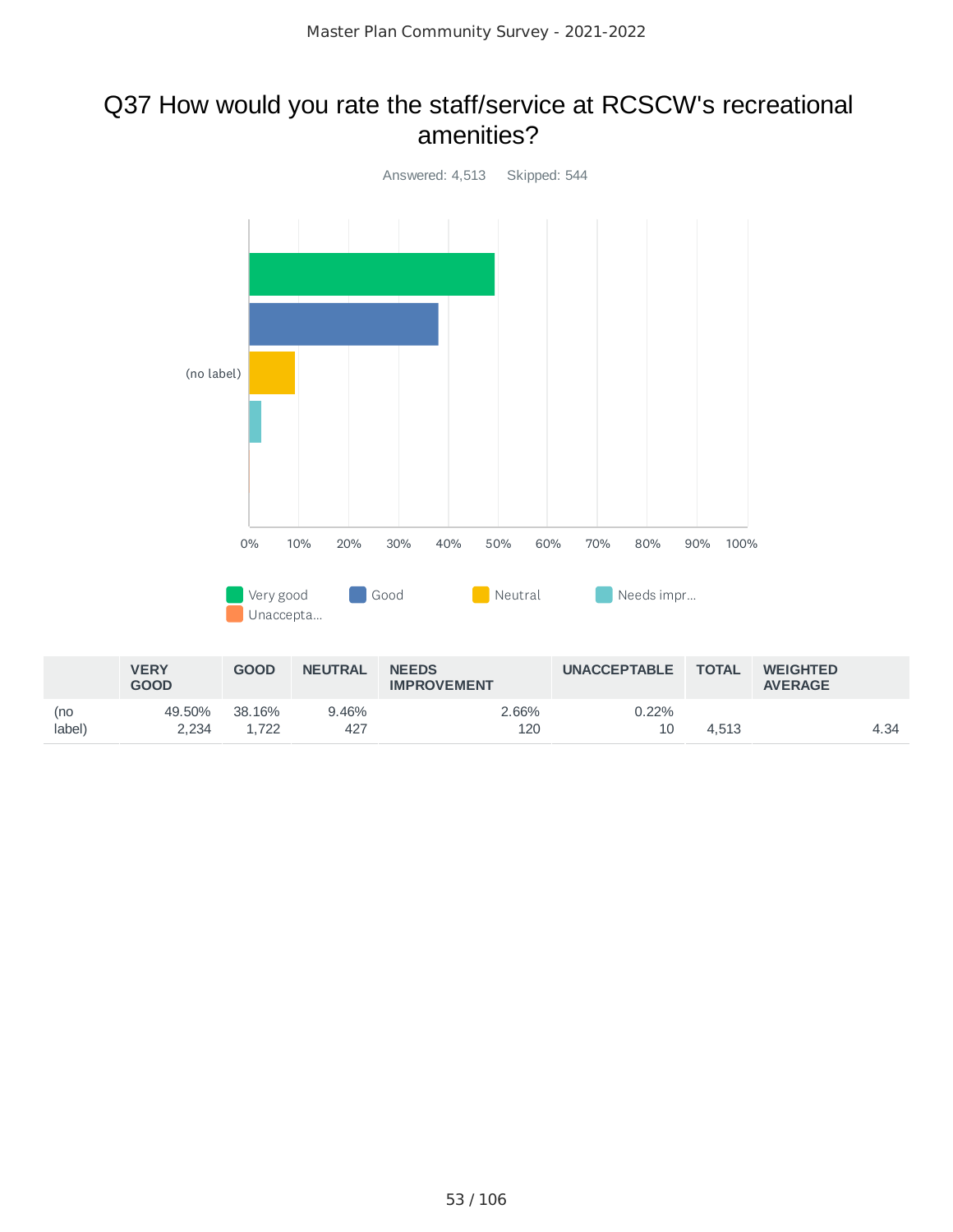### Q38 How would you rate the cleanliness of RCSCW's recreational amenities?



|               | <b>VERY</b><br><b>GOOD</b> | <b>GOOD</b>     | <b>NEUTRAL</b> | <b>NEEDS</b><br><b>IMPROVEMENT</b> | <b>UNACCEPTABLE</b> | <b>TOTAL</b> | <b>WEIGHTED</b><br><b>AVERAGE</b> |      |
|---------------|----------------------------|-----------------|----------------|------------------------------------|---------------------|--------------|-----------------------------------|------|
| (no<br>label) | 60.64%<br>2.733            | 33.55%<br>1.512 | 4.04%<br>182   | L.73%<br>78                        | $0.04\%$<br>-       | 4.507        |                                   | 4.53 |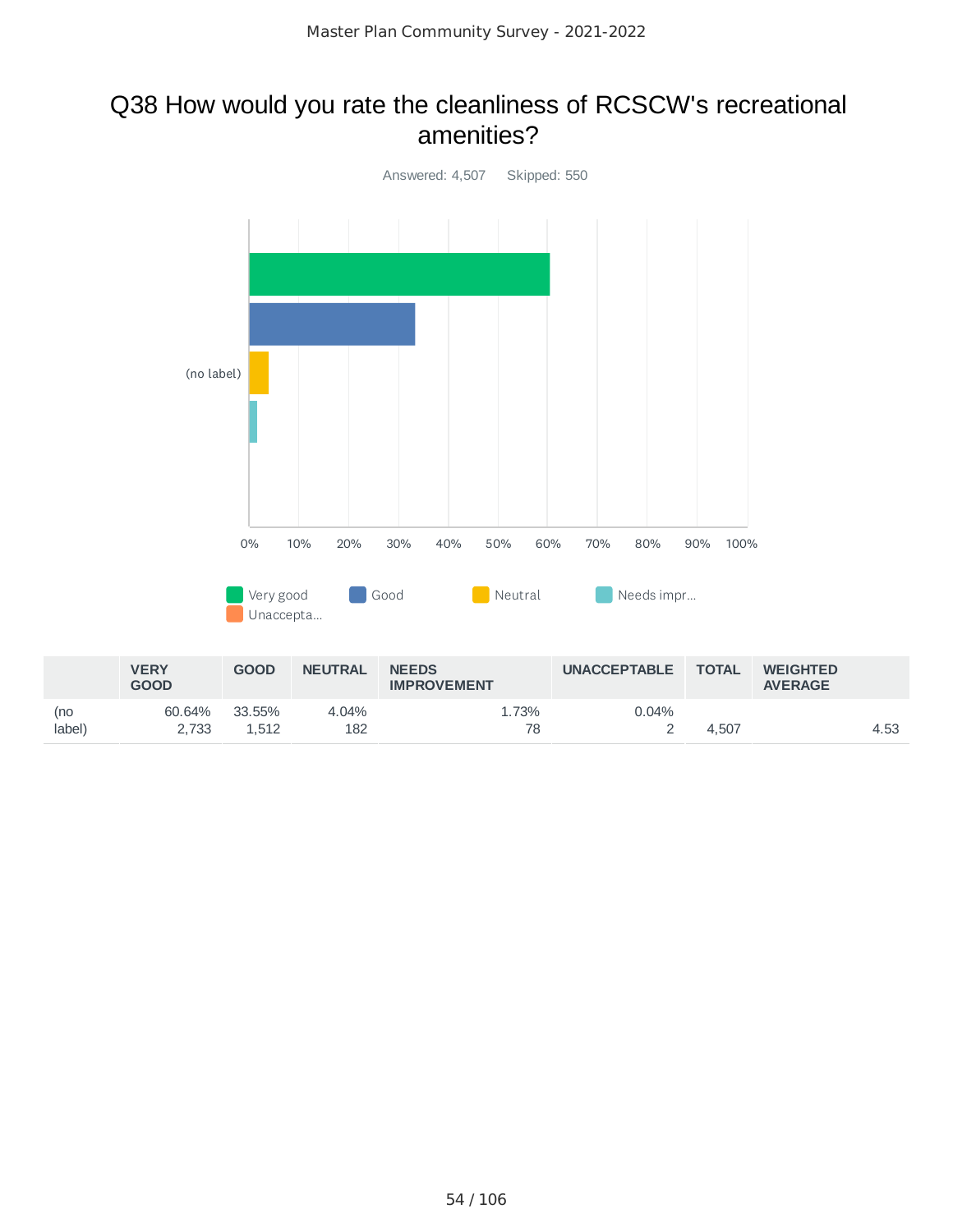### Q39 Which amenities do you use the MOST? Select all that apply.

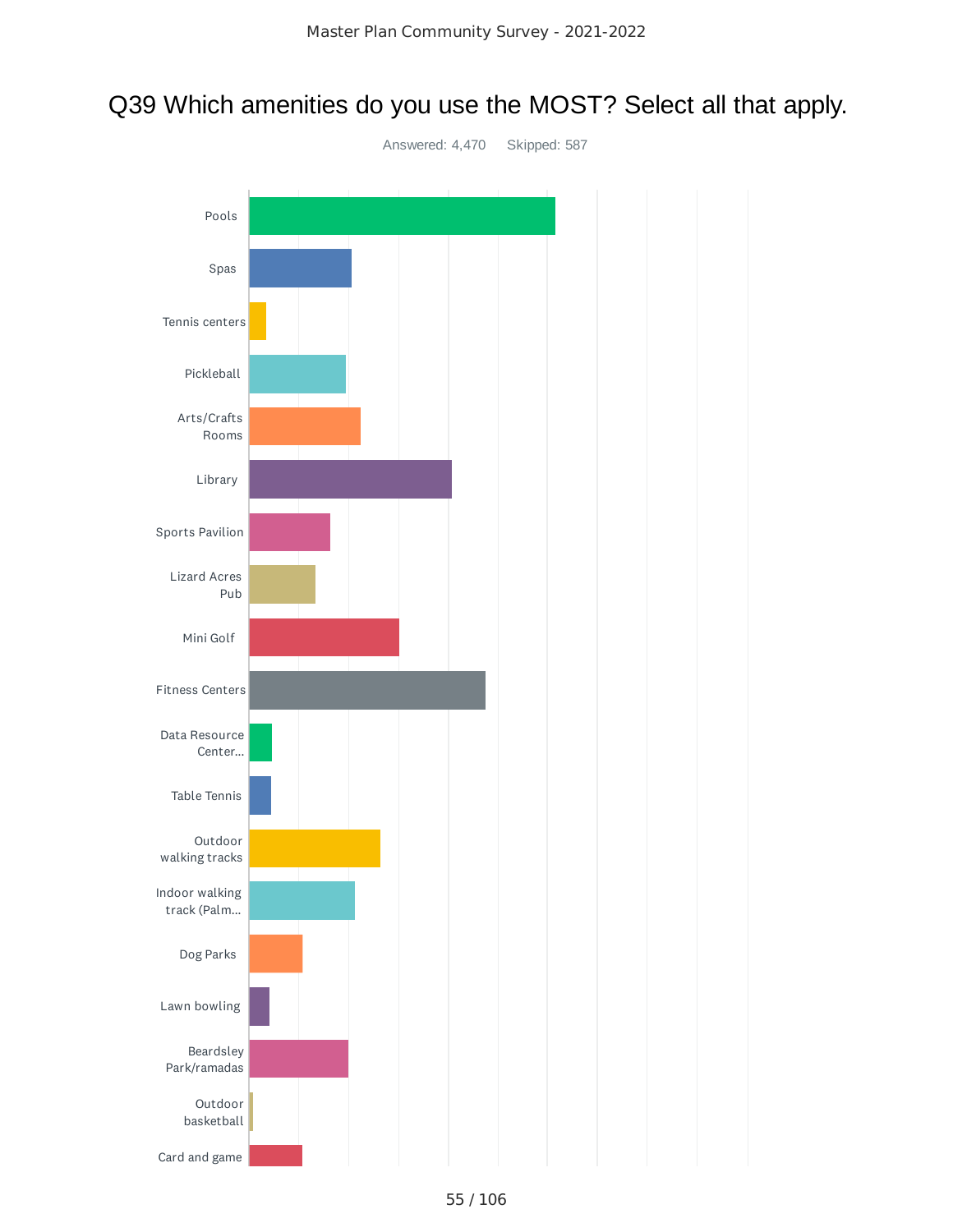

#### Master Plan Community Survey - 2021-2022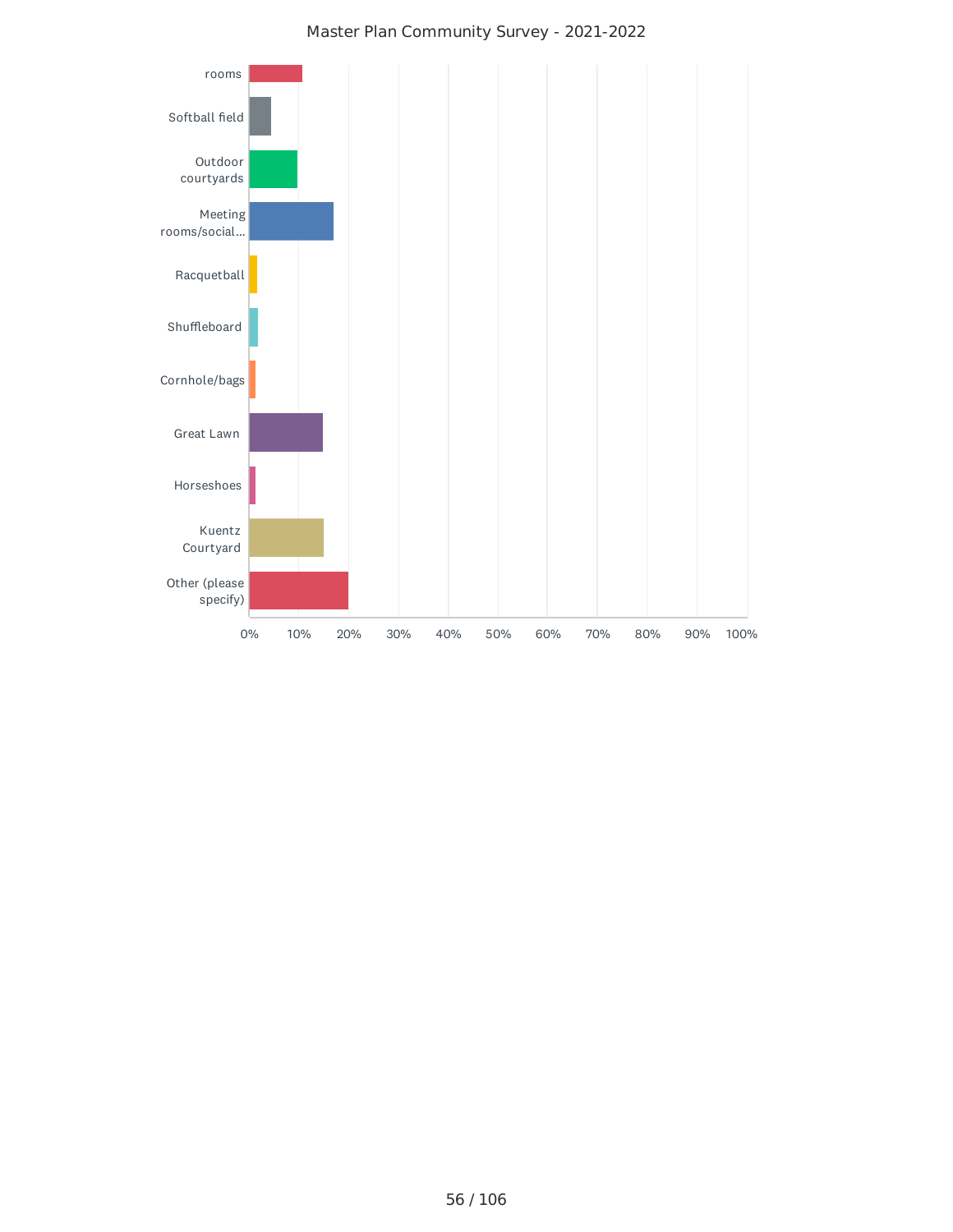#### Master Plan Community Survey - 2021-2022

| <b>ANSWER CHOICES</b>                           | <b>RESPONSES</b> |       |
|-------------------------------------------------|------------------|-------|
| Pools                                           | 61.66%           | 2,756 |
| Spas                                            | 20.67%           | 924   |
| Tennis centers                                  | 3.53%            | 158   |
| Pickleball                                      | 19.53%           | 873   |
| Arts/Crafts Rooms                               | 22.57%           | 1,009 |
| Library                                         | 41.03%           | 1,834 |
| Sports Pavilion                                 | 16.44%           | 735   |
| <b>Lizard Acres Pub</b>                         | 13.45%           | 601   |
| Mini Golf                                       | 30.22%           | 1,351 |
| <b>Fitness Centers</b>                          | 47.54%           | 2,125 |
| Data Resource Center (Computer room in library) | 4.68%            | 209   |
| <b>Table Tennis</b>                             | 4.45%            | 199   |
| Outdoor walking tracks                          | 26.51%           | 1,185 |
| Indoor walking track (Palm Ridge)               | 21.32%           | 953   |
| Dog Parks                                       | 10.94%           | 489   |
| Lawn bowling                                    | 4.36%            | 195   |
| Beardsley Park/ramadas                          | 20.13%           | 900   |
| Outdoor basketball                              | 0.85%            | 38    |
| Card and game rooms                             | 10.94%           | 489   |
| Softball field                                  | 4.41%            | 197   |
| Outdoor courtyards                              | 9.80%            | 438   |
| Meeting rooms/social-summit halls               | 17.07%           | 763   |
| Racquetball                                     | 1.61%            | 72    |
| Shuffleboard                                    | 1.86%            | 83    |
| Cornhole/bags                                   | 1.48%            | 66    |
| Great Lawn                                      | 14.83%           | 663   |
| Horseshoes                                      | 1.52%            | 68    |
| Kuentz Courtyard                                | 15.15%           | 677   |
| Other (please specify)                          | 19.96%           | 892   |
| Total Respondents: 4,470                        |                  |       |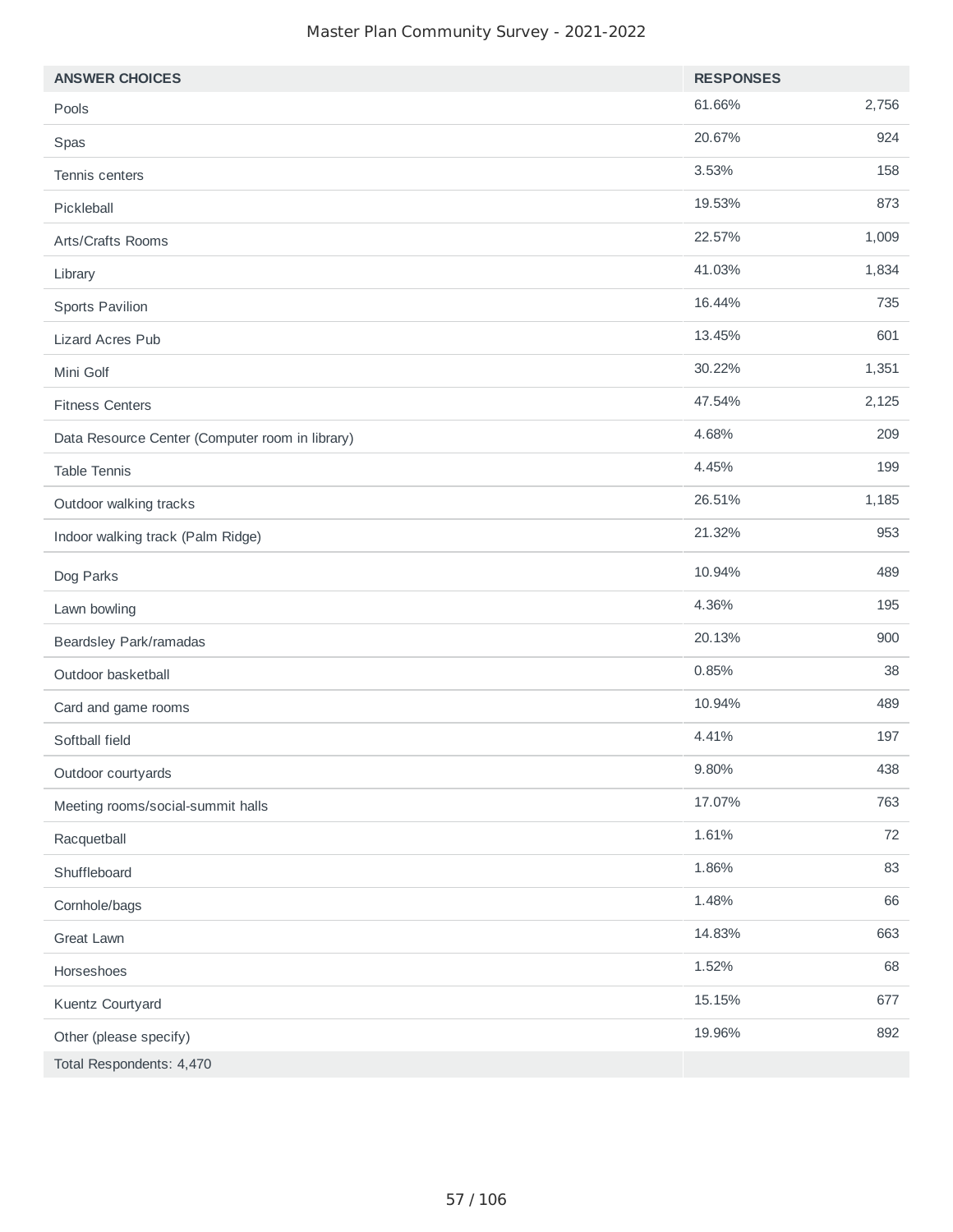### Q40 Do you support RCSCW providing a casual dining establishment?



| <b>ANSWER CHOICES</b>                                                          | <b>RESPONSES</b> |       |
|--------------------------------------------------------------------------------|------------------|-------|
| No, the Rec Centers should not be involved in this                             | 24.84%           | 1.119 |
| Yes, and I support the Rec Centers using Reserve funds to build it             | 21.11%           | 951   |
| Yes and I support the Rec Centers using Member Dues to subsidize ongoing costs | 8.17%            | 368   |
| Yes, but only if it is self-sufficient (no RCSCW funds should be used)         | 52.86%           | 2.381 |
| Total Respondents: 4,504                                                       |                  |       |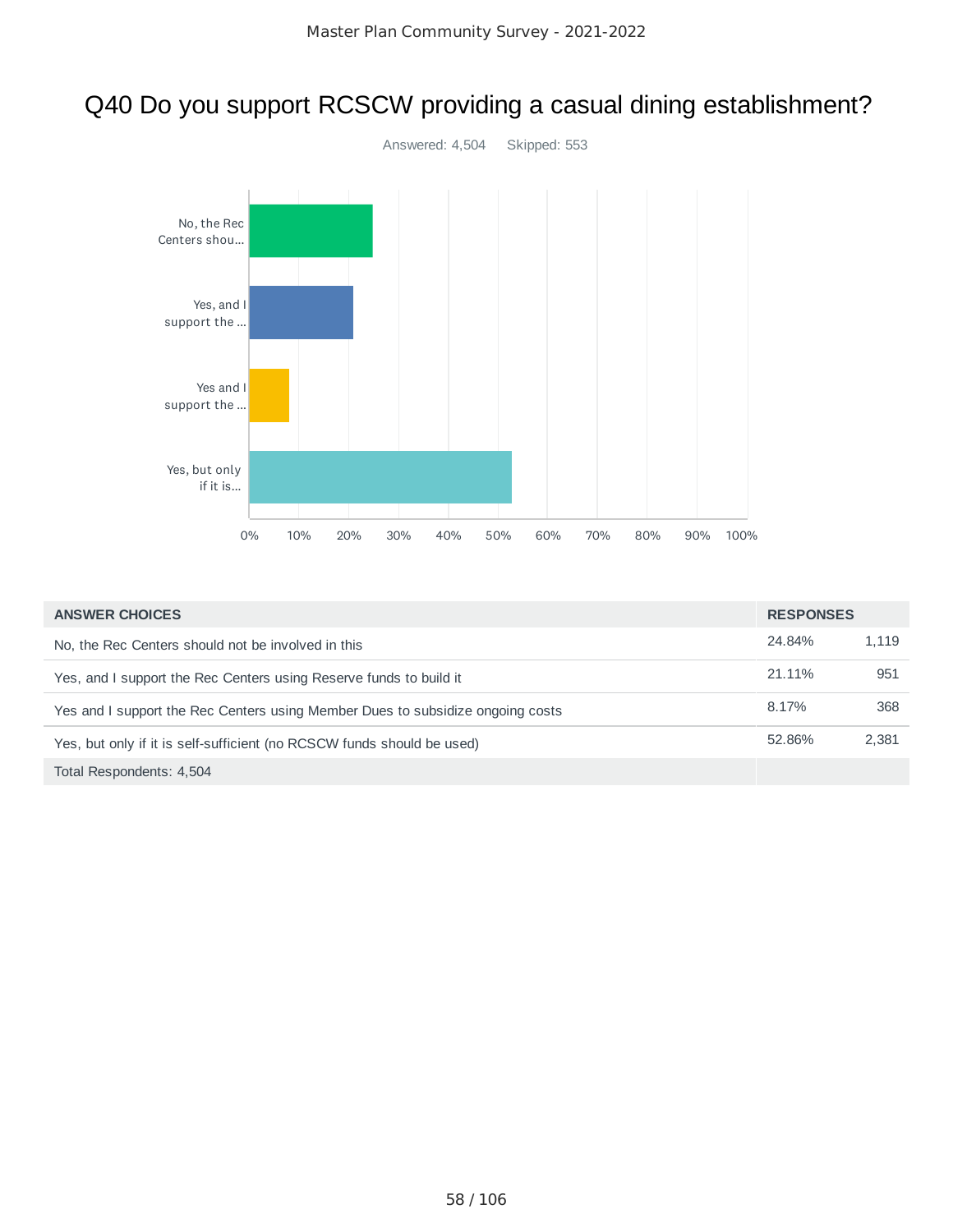### Q41 Do you support RCSCW providing a fine dining establishment?



| <b>ANSWER CHOICES</b>                                                          | <b>RESPONSES</b> |       |
|--------------------------------------------------------------------------------|------------------|-------|
| No, the Rec Centers should not be involved in this                             | 41.32%           | 1.854 |
| Yes, and I support the Rec Centers using using Reserve funds to build it       | 12.46%           | 559   |
| Yes and I support the Rec Centers using Member Dues to subsidize ongoing costs | 4.68%            | 210   |
| Yes, but only if it is self-sufficient (no RCSCW funds should be used)         | 46.13%           | 2.070 |
| Total Respondents: 4,487                                                       |                  |       |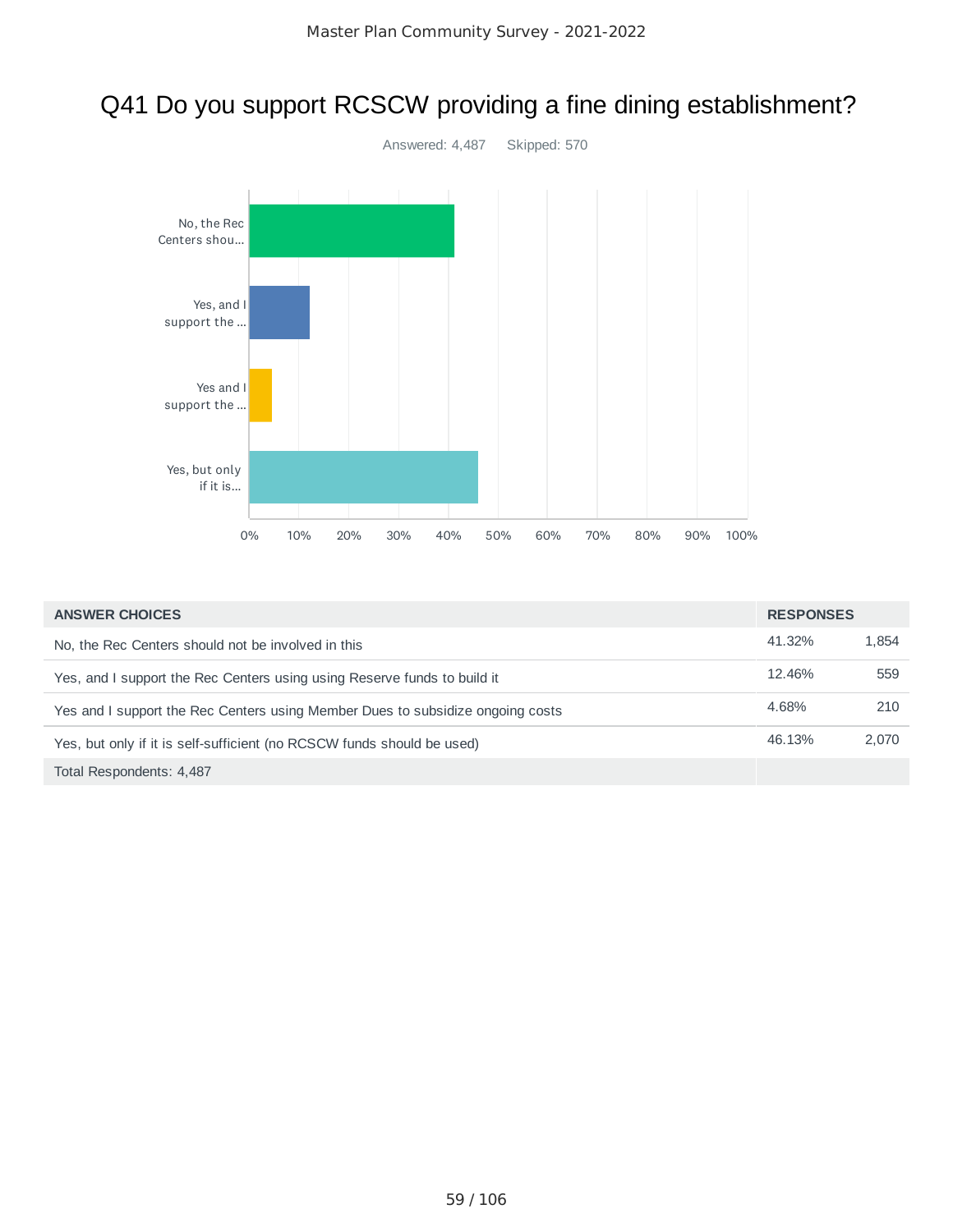# Q42 Do you support RCSCW providing a bar/tavern? Answered: 4,514 Skipped: 543 0% 10% 20% 30% 40% 50% 60% 70% 80% 90% 100% No, the Rec Centers shou... Yes, and I support the ... Yes and I support the ... Yes, but only if it is...

| <b>ANSWER CHOICES</b>                                                          | <b>RESPONSES</b> |       |
|--------------------------------------------------------------------------------|------------------|-------|
| No, the Rec Centers should not be involved in this                             | 39.30%           | 1.774 |
| Yes, and I support the Rec Centers using using Reserve funds to build it       | 13.85%           | 625   |
| Yes and I support the Rec Centers using Member Dues to subsidize ongoing costs | 6.25%            | 282   |
| Yes, but only if it is self-sufficient (no RCSCW funds should be used)         | 45.44%           | 2.051 |
| Total Respondents: 4,514                                                       |                  |       |

#### 60 / 106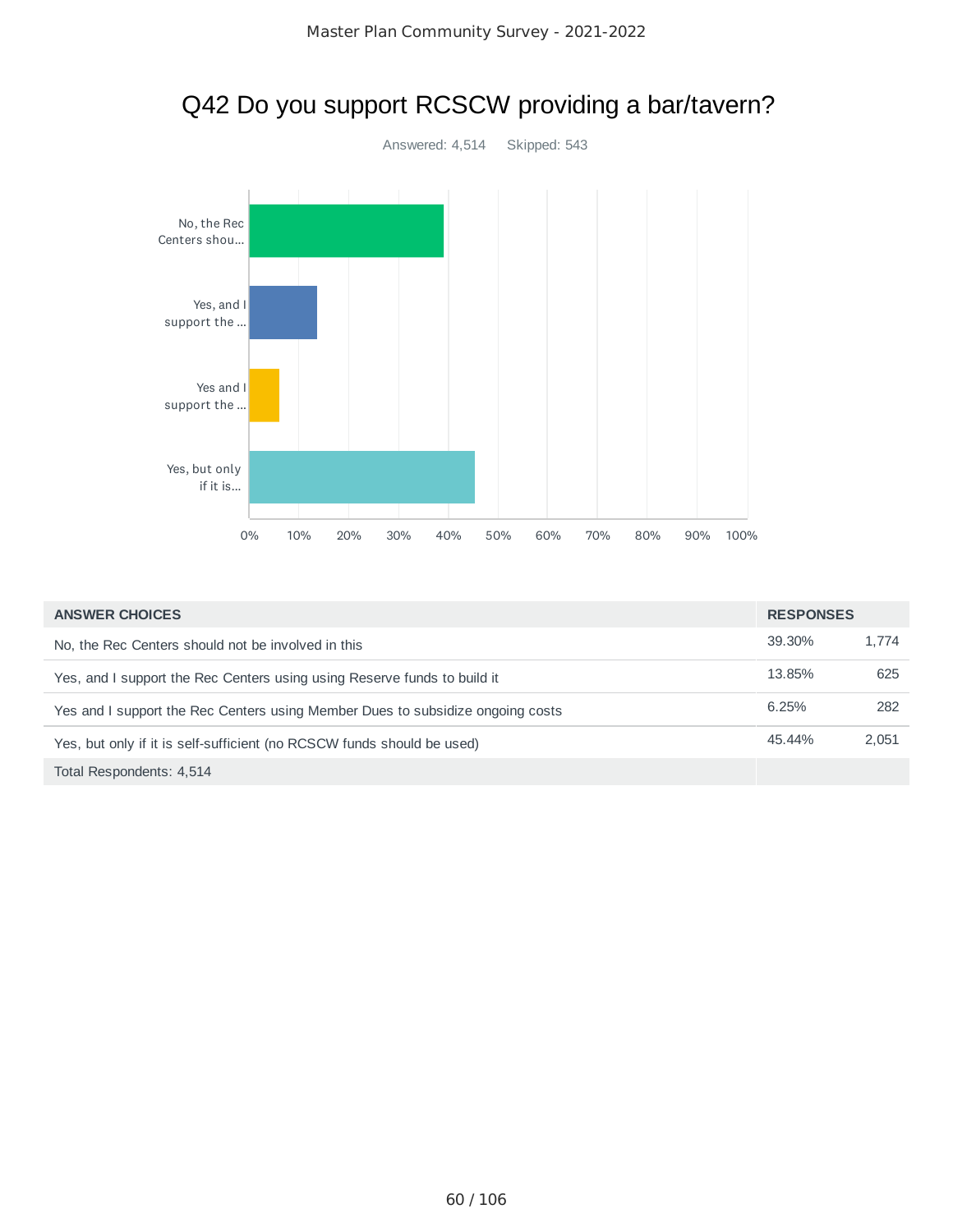### Q43 Do you support RCSCW providing covered pickleball courts?



| <b>ANSWER CHOICES</b>                                                          | <b>RESPONSES</b> |       |
|--------------------------------------------------------------------------------|------------------|-------|
| No, the Rec Centers should not be involved in this                             | 37.36%           | 1.612 |
| Yes, and I support the Rec Centers using using Reserve funds to build it       | 23.96%           | 1.034 |
| Yes and I support the Rec Centers using Member Dues to subsidize ongoing costs | 11.54%           | 498   |
| Yes, but only if it is self-sufficient (no RCSCW funds should be used)         | 31.10%           | 1,342 |
| Total Respondents: 4,315                                                       |                  |       |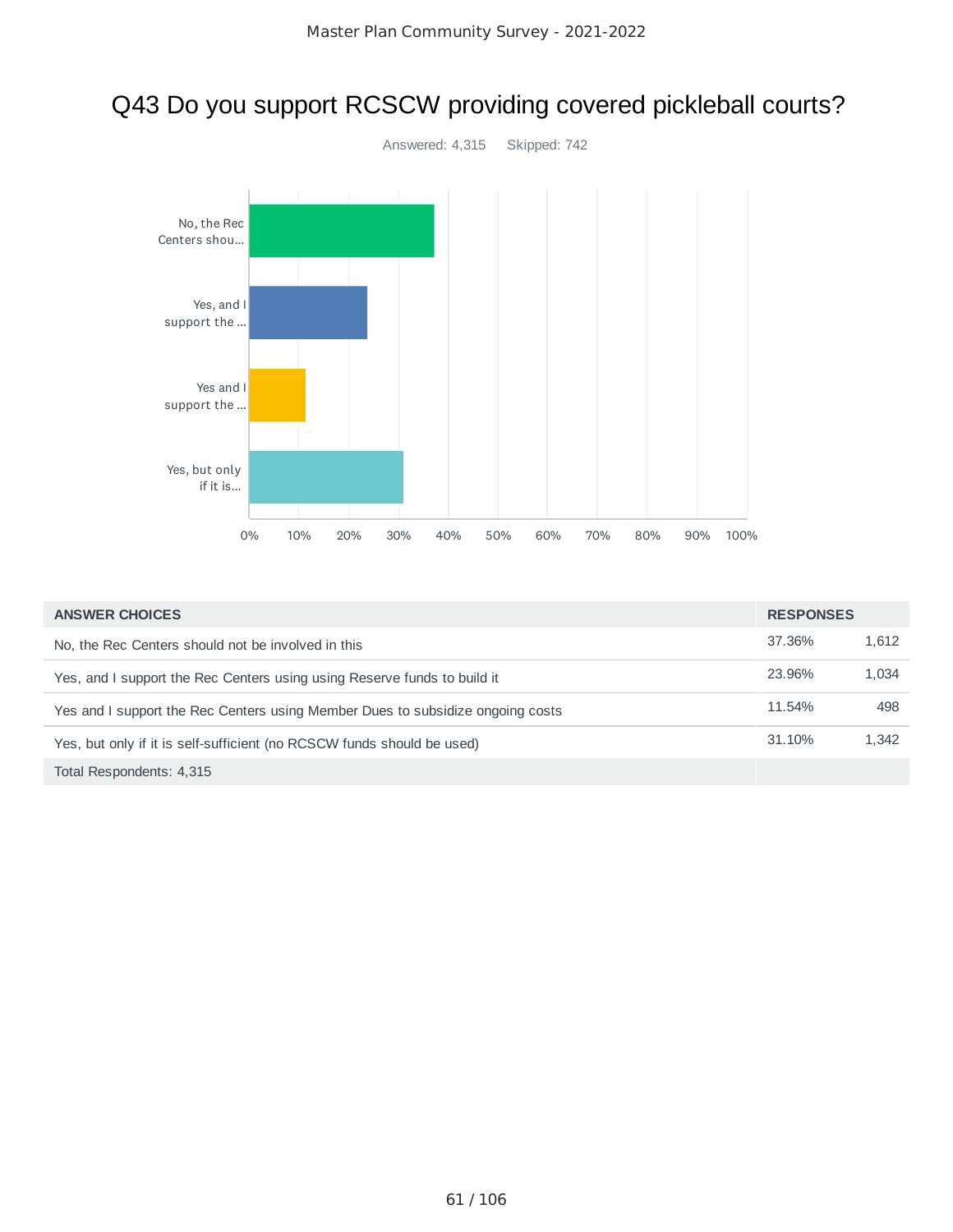### Q44 Do you support RCSCW using funds to build additional multipurpose meeting/club/classroom space?



| <b>ANSWER CHOICES</b>               | <b>RESPONSES</b> |       |
|-------------------------------------|------------------|-------|
| No, we have enough space            | 70.12%           | 2,976 |
| Yes we need more multipurpose space | 29.88%           | 1,268 |
| <b>TOTAL</b>                        |                  | 4,244 |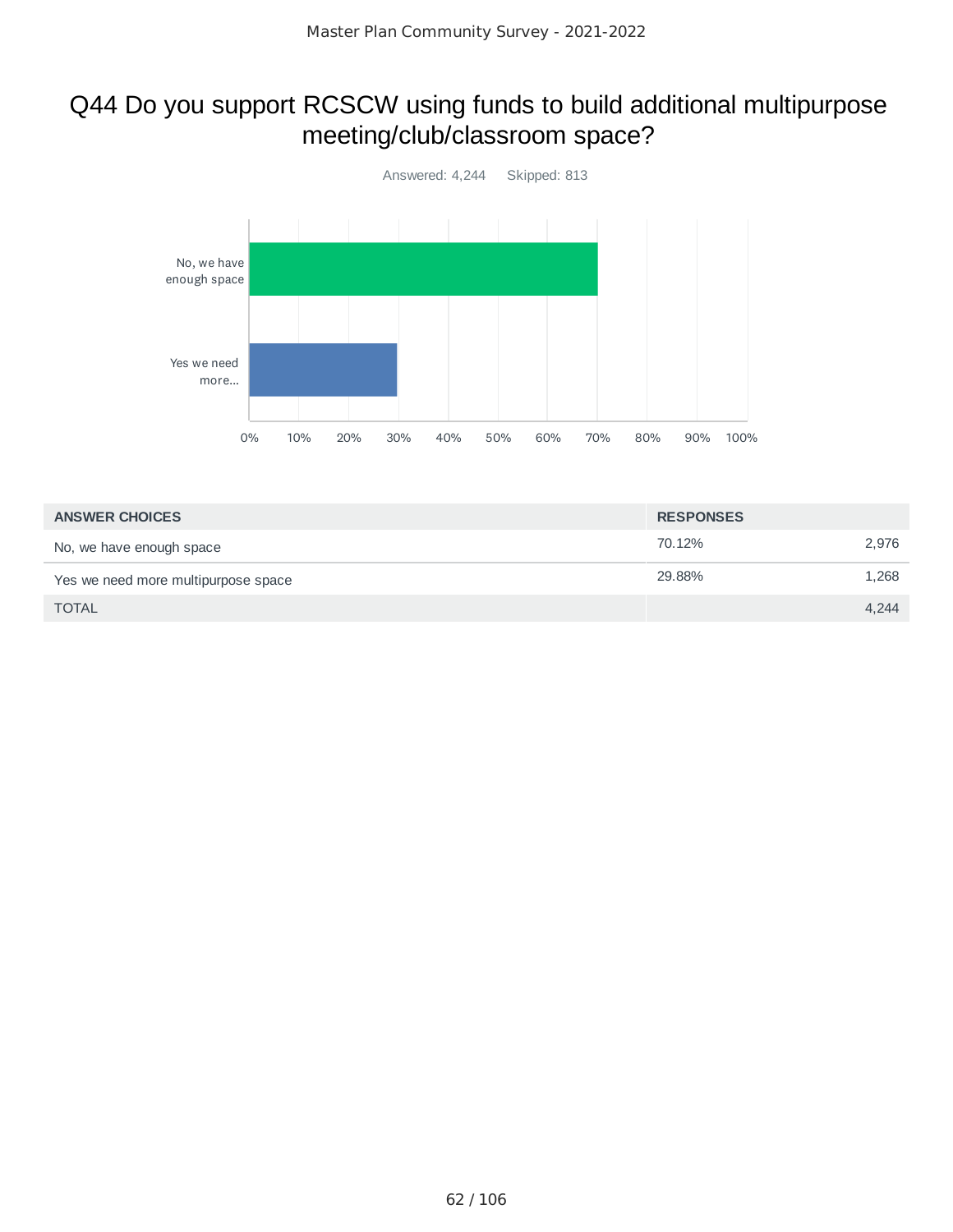### Q45 Do you support RCSCW using funds to build additional outdoor gathering spaces?



| <b>ANSWER CHOICES</b>                            | <b>RESPONSES</b> |       |
|--------------------------------------------------|------------------|-------|
| No, we have enough space                         | 74.53%           | 3,233 |
| Yes, we need additional outdoor gathering spaces | 25.47%           | 1,105 |
| <b>TOTAL</b>                                     |                  | 4,338 |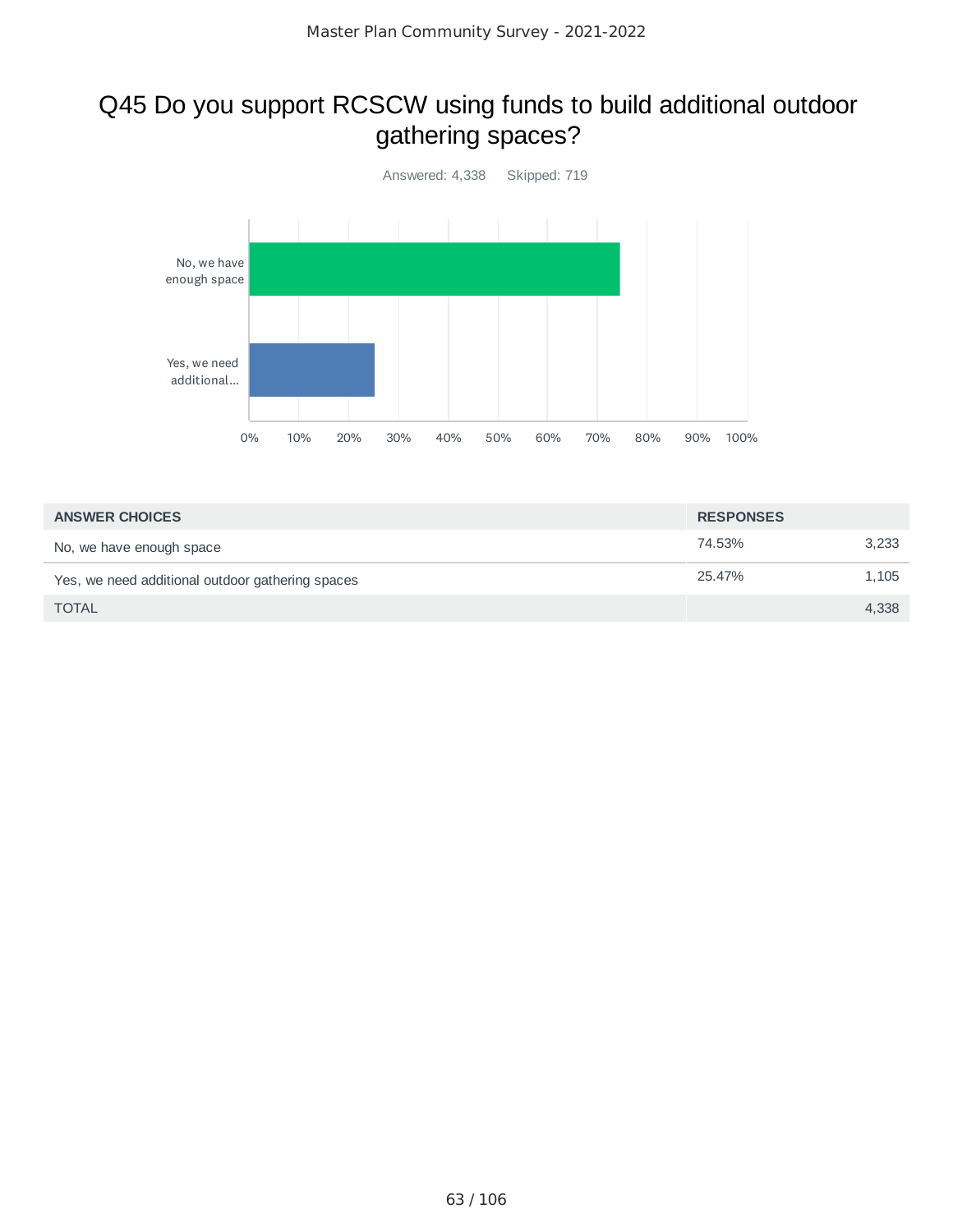### Q46 In what areas do you think RCSCW could improve amenities the most?

Answered: 2,101 Skipped: 2,956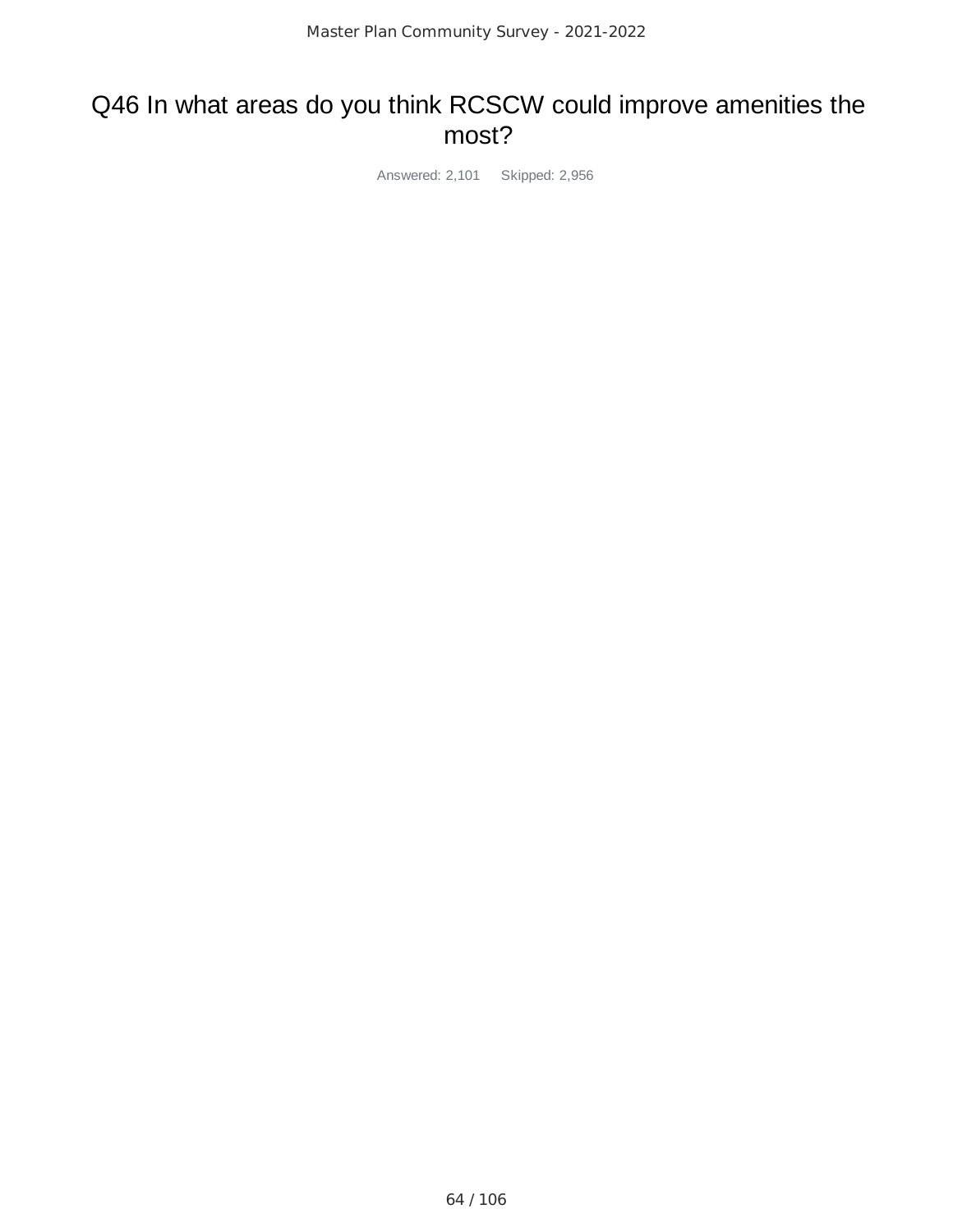

| Q47 How many Chartered Clubs do you participate in? |  |  |  |
|-----------------------------------------------------|--|--|--|
|-----------------------------------------------------|--|--|--|

| <b>ANSWER CHOICES</b> | <b>RESPONSES</b> |       |
|-----------------------|------------------|-------|
| None                  | 28.49%           | 1,281 |
| 1                     | 19.77%           | 889   |
| 2                     | 23.64%           | 1,063 |
| $3 - 4$               | 23.08%           | 1,038 |
| $5-6$                 | 4.23%            | 190   |
| $7+$                  | 0.80%            | 36    |
| <b>TOTAL</b>          |                  | 4,497 |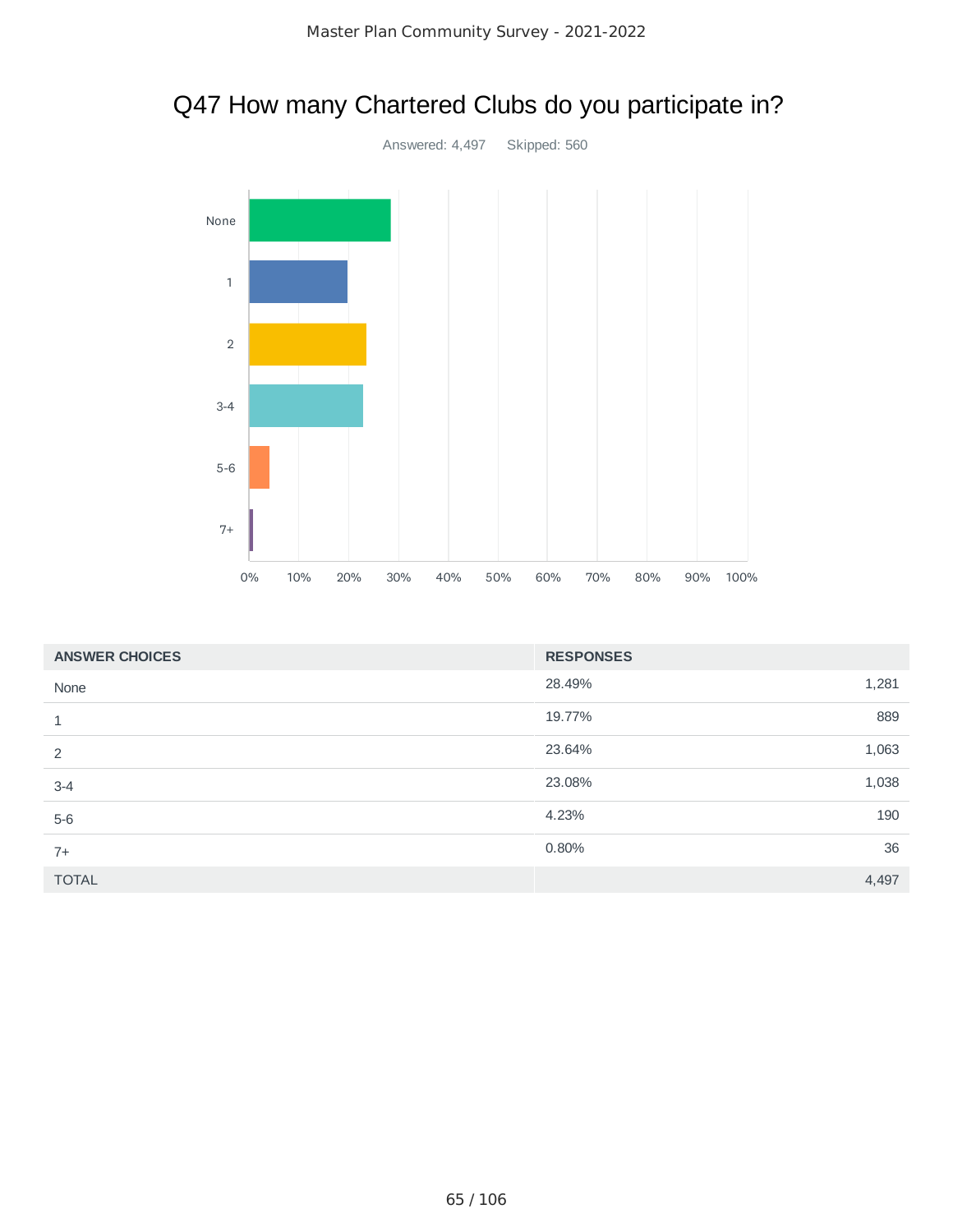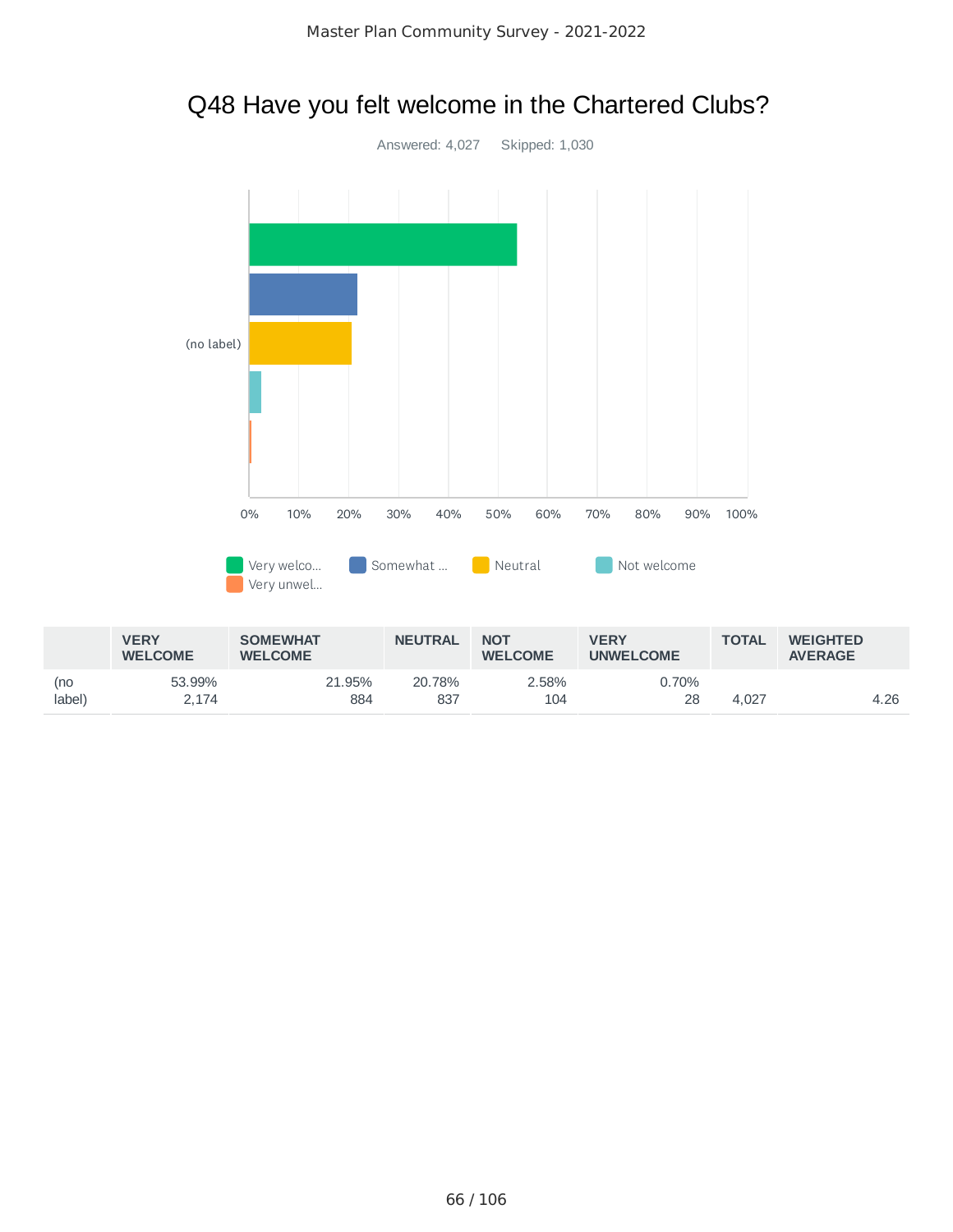### Q49 What kind of Chartered Clubs MOST interest you (whether or not you are currently involved)?

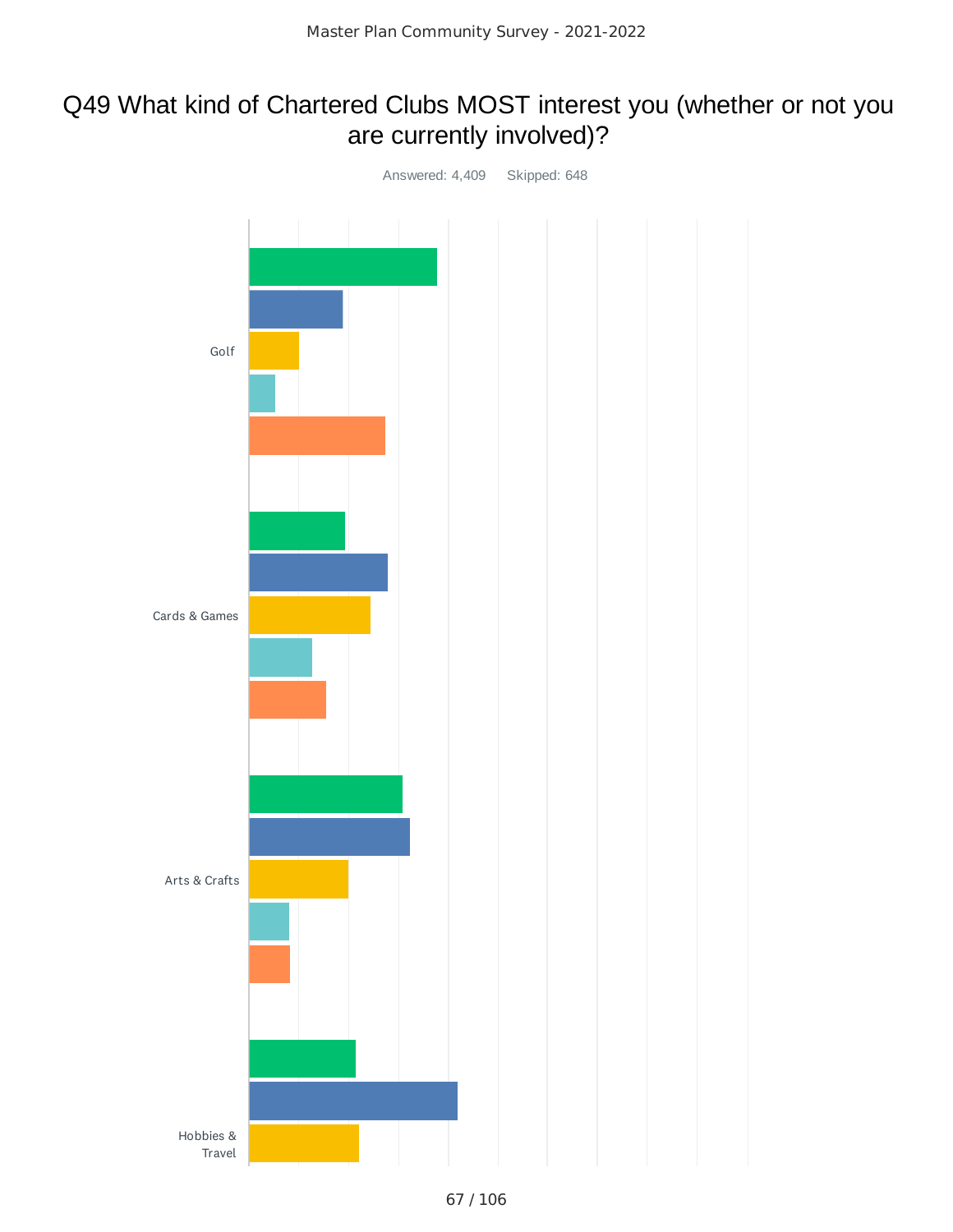#### Master Plan Community Survey - 2021-2022

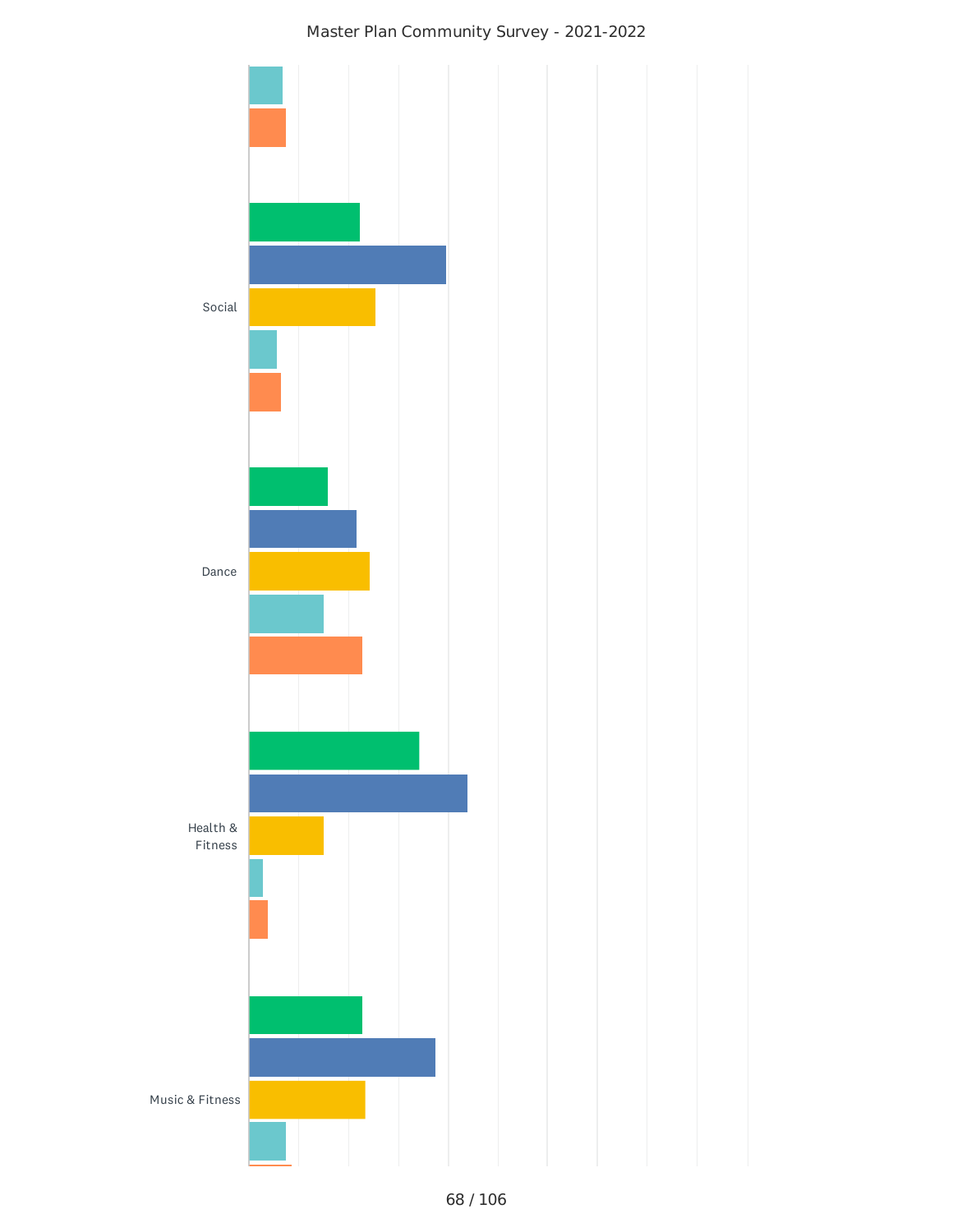#### Master Plan Community Survey - 2021-2022



|                             | <b>VERY</b><br><b>INTERESTED</b> | <b>INTERESTED</b> | <b>NEUTRAL</b> | <b>NOT TOO</b><br><b>INTERESTED</b> | <b>NOT</b><br><b>INTERESTED AT</b><br><b>ALL</b> | <b>TOTAL</b> | <b>WEIGHTED</b><br><b>AVERAGE</b> |
|-----------------------------|----------------------------------|-------------------|----------------|-------------------------------------|--------------------------------------------------|--------------|-----------------------------------|
| Golf                        | 37.93%<br>1,258                  | 19.02%<br>631     | 10.34%<br>343  | 5.31%<br>176                        | 27.40%<br>909                                    | 3,317        | 3.35                              |
| Cards & Games               | 19.41%<br>552                    | 27.88%<br>793     | 24.47%<br>696  | 12.73%<br>362                       | 15.51%<br>441                                    | 2,844        | 3.23                              |
| Arts & Crafts               | 30.99%<br>980                    | 32.51%<br>1,028   | 20.15%<br>637  | 8.13%<br>257                        | 8.22%<br>260                                     | 3,162        | 3.70                              |
| Hobbies &<br>Travel         | 21.62%<br>642                    | 42.10%<br>1,250   | 22.13%<br>657  | 6.74%<br>200                        | 7.41%<br>220                                     | 2,969        | 3.64                              |
| Social                      | 22.45%<br>686                    | 39.61%<br>1,210   | 25.56%<br>781  | 5.70%<br>174                        | 6.68%<br>204                                     | 3,055        | 3.65                              |
| Dance                       | 16.00%<br>436                    | 21.83%<br>595     | 24.26%<br>661  | 15.08%<br>411                       | 22.83%<br>622                                    | 2,725        | 2.93                              |
| Health & Fitness            | 34.32%<br>1,177                  | 43.89%<br>1,505   | 15.05%<br>516  | 3.00%<br>103                        | 3.73%<br>128                                     | 3,429        | 4.02                              |
| Music & Fitness             | 22.77%<br>653                    | 37.52%<br>1,076   | 23.54%<br>675  | 7.39%<br>212                        | 8.79%<br>252                                     | 2,868        | 3.58                              |
| Sports (other<br>than golf) | 26.41%<br>789                    | 30.83%<br>921     | 22.46%<br>671  | 8.24%<br>246                        | 12.05%<br>360                                    | 2,987        | 3.51                              |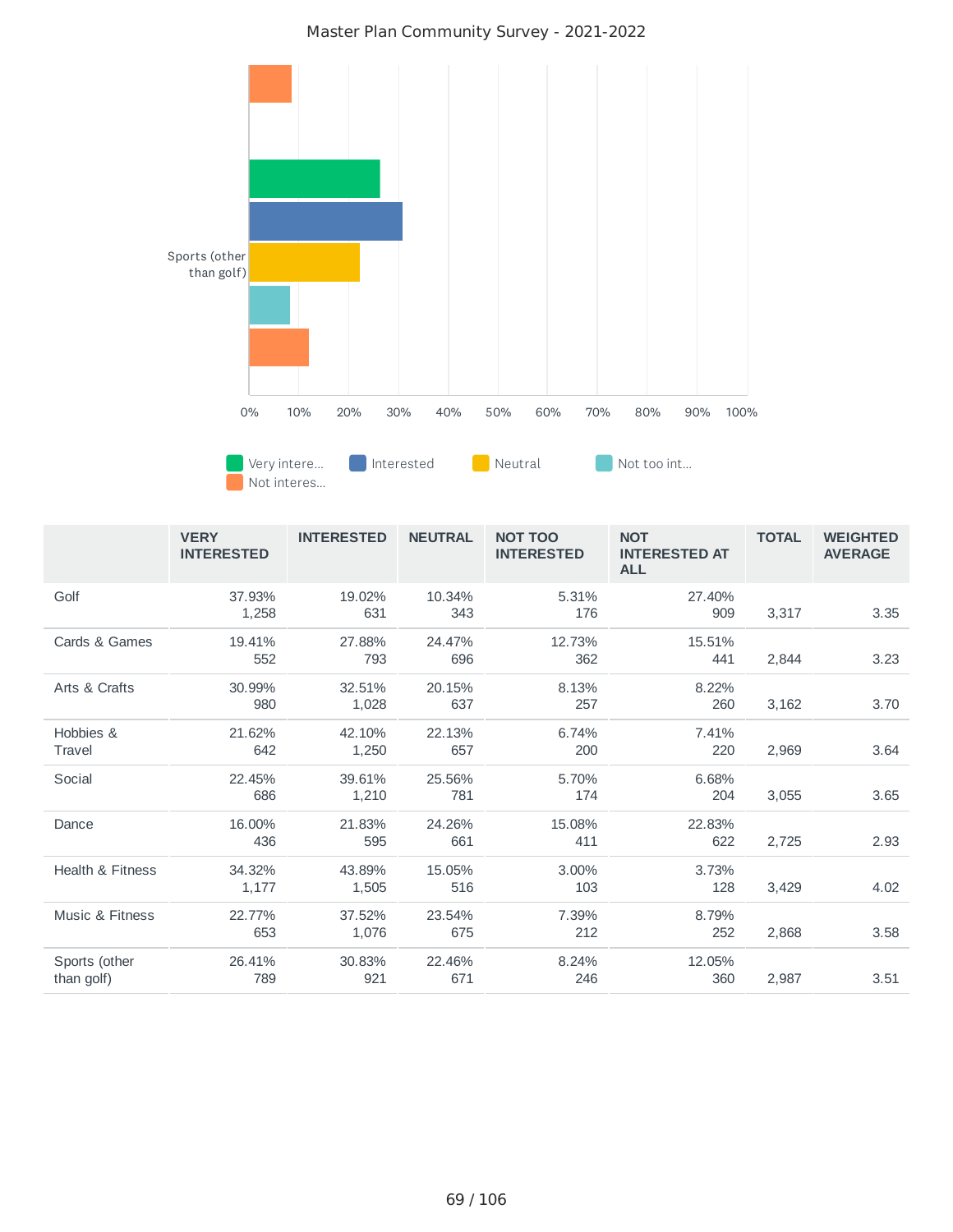

| <b>ANSWER CHOICES</b>                      | <b>RESPONSES</b> |       |
|--------------------------------------------|------------------|-------|
| Join more clubs                            | 24.81%           | 899   |
| Not renew membership in some of your clubs | 9.05%            | 328   |
| Participate in more RCSCW Special Events   | 49.85%           | 1,806 |
| Participate in fewer RCSCW Special Events  | 16.28%           | 590   |
| Other (please specify)                     | $0.00\%$         | 0     |
| TOTAL                                      |                  | 3,623 |

### Q50 In the next 12 months, are you likely to: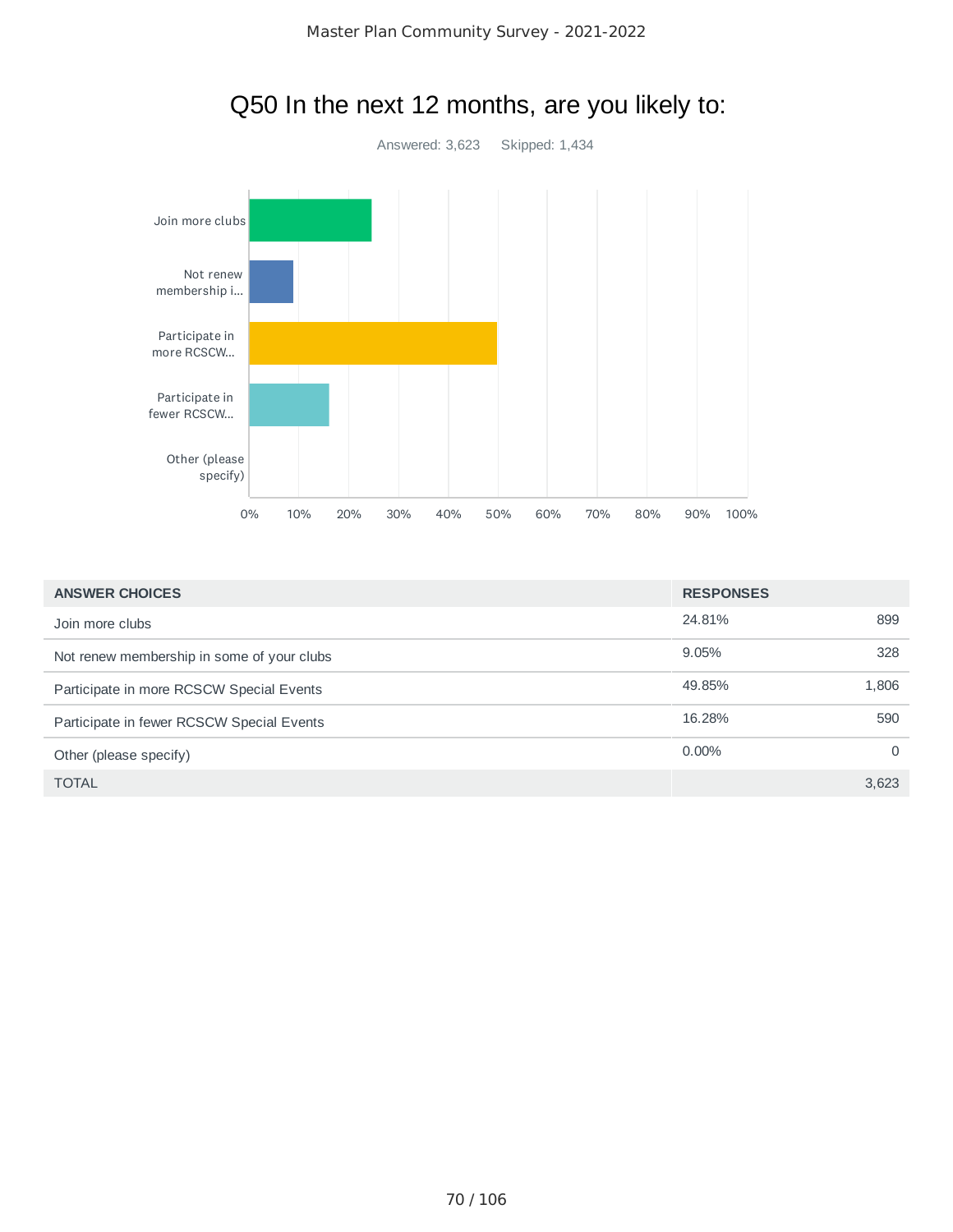

| <b>ANSWER CHOICES</b>                                                              |        | <b>RESPONSES</b> |  |
|------------------------------------------------------------------------------------|--------|------------------|--|
| Focusing on a few activities and spending most of your time doing those activities | 82.29% | 3.509            |  |
| Spreading your time out, trying a lot of new activities                            | 17.71% | 755              |  |
| <b>TOTAL</b>                                                                       |        | 4.264            |  |

### Q51 Are you the type of person who enjoys: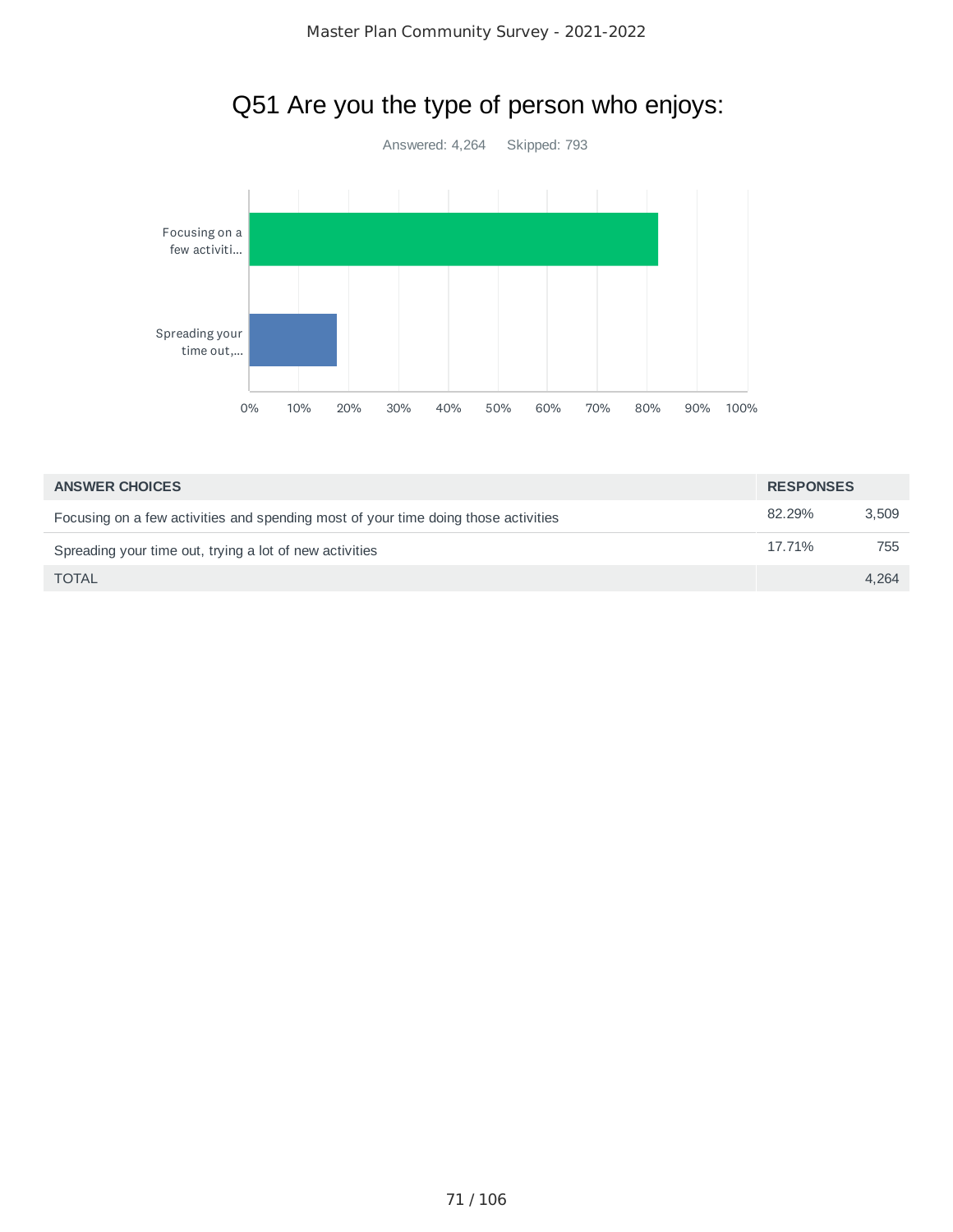### Q52 What is your preferred way to try a variety of different activities:



| <b>ANSWER CHOICES</b>                                                                       |        | <b>RESPONSES</b> |  |
|---------------------------------------------------------------------------------------------|--------|------------------|--|
| By joining different clubs                                                                  | 13.46% | 535              |  |
| By visiting various clubs as a guest first                                                  | 65.74% | 2,613            |  |
| By participating in a variety of activities through Rec Centers' Special Events programming | 20.81% | 827              |  |
| <b>TOTAL</b>                                                                                |        | 3,975            |  |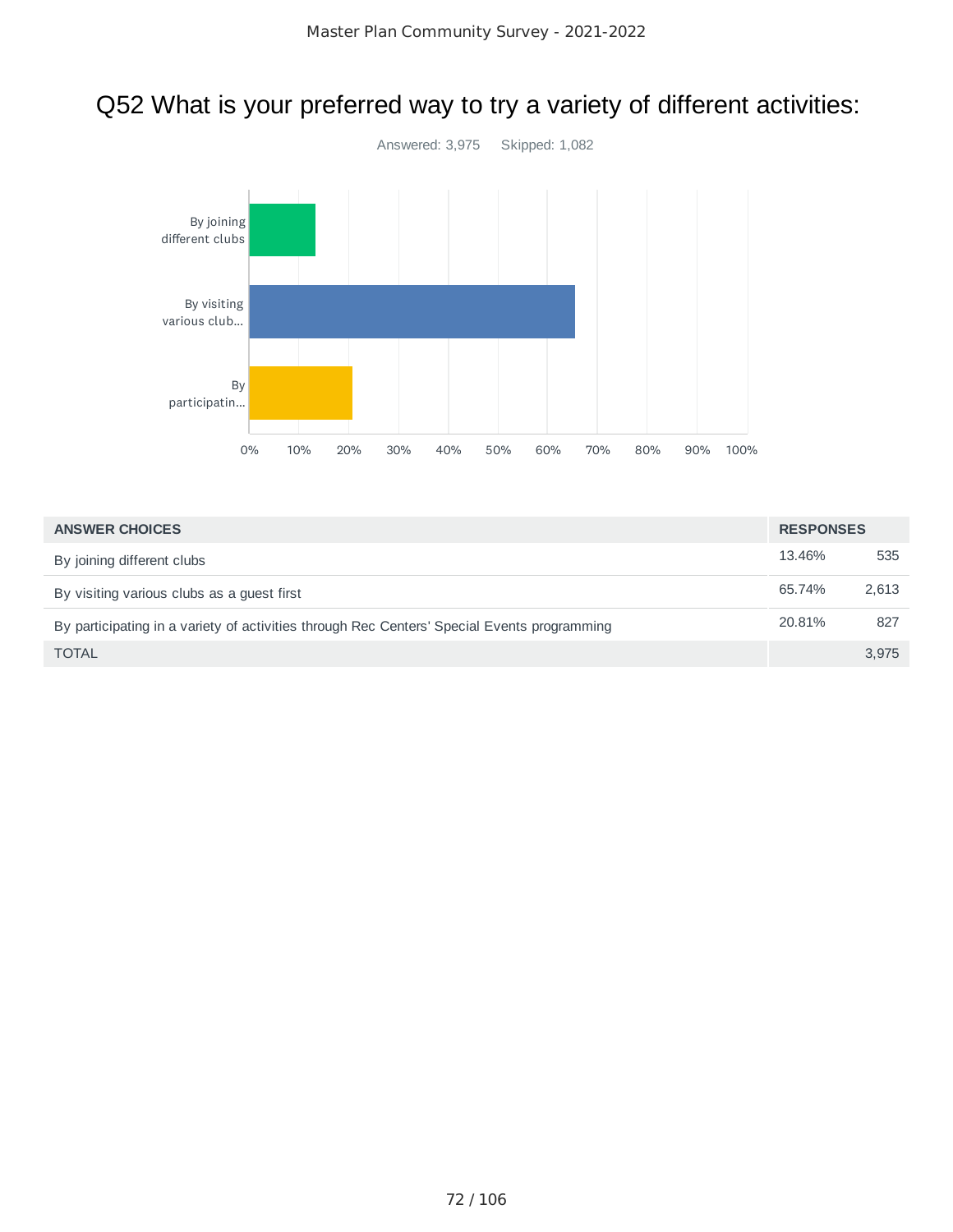## Q53 Do you feel the chartered clubs you belong to offer enough variety to keep you interested?



| <b>ANSWER CHOICES</b>       | <b>RESPONSES</b> |
|-----------------------------|------------------|
| Yes                         | 84.01%<br>3,226  |
| <b>No</b>                   | 4.92%<br>189     |
| <b>Additional Comments:</b> | 425<br>11.07%    |
| <b>TOTAL</b>                | 3,840            |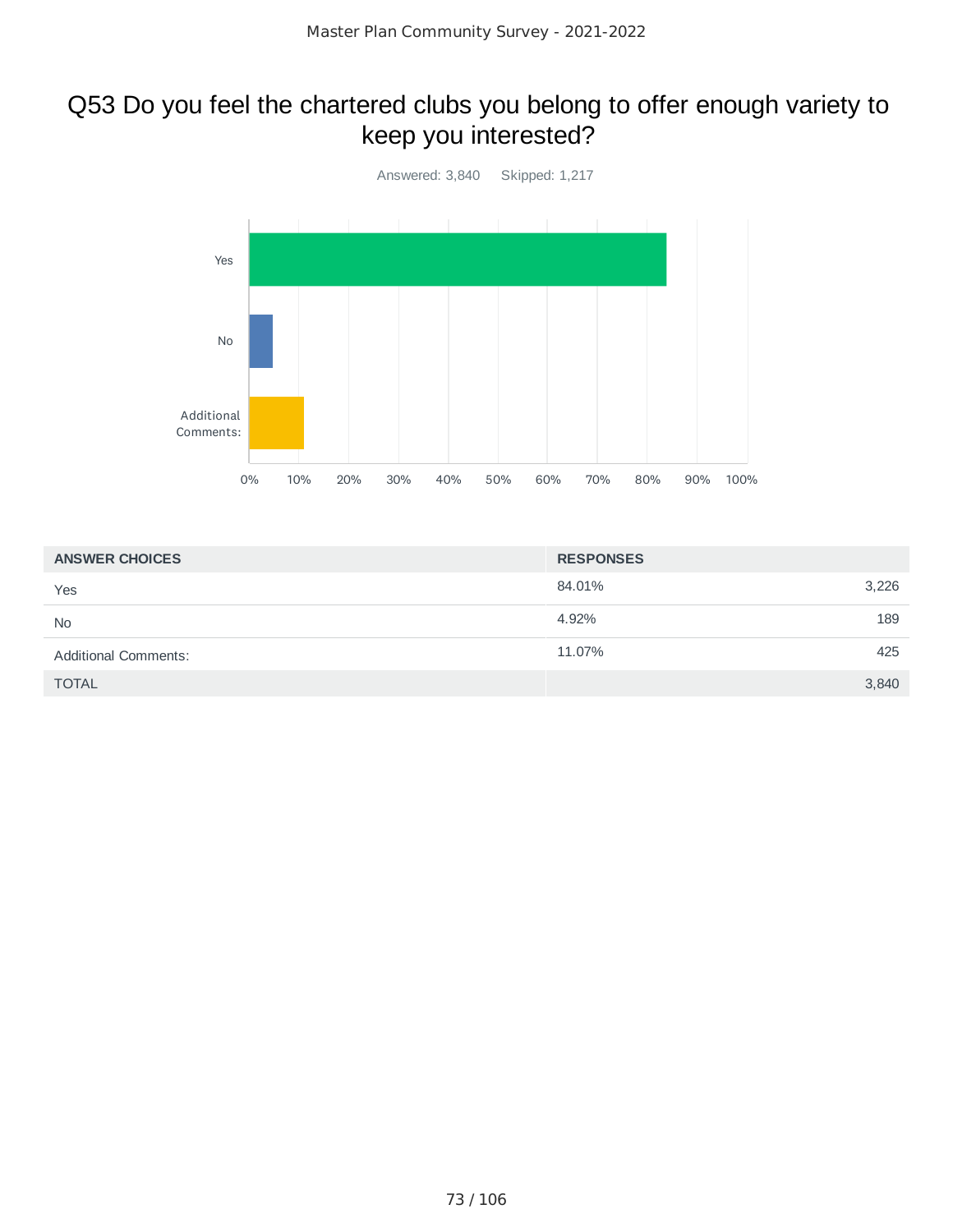## Q54 Do you feel RCSCW's Special Events offer enough programing to keep you interested?



| <b>ANSWER CHOICES</b>       | <b>RESPONSES</b> |
|-----------------------------|------------------|
| Yes                         | 75.93%<br>3,095  |
| <b>No</b>                   | 13.10%<br>534    |
| <b>Additional Comments:</b> | 10.97%<br>447    |
| <b>TOTAL</b>                | 4,076            |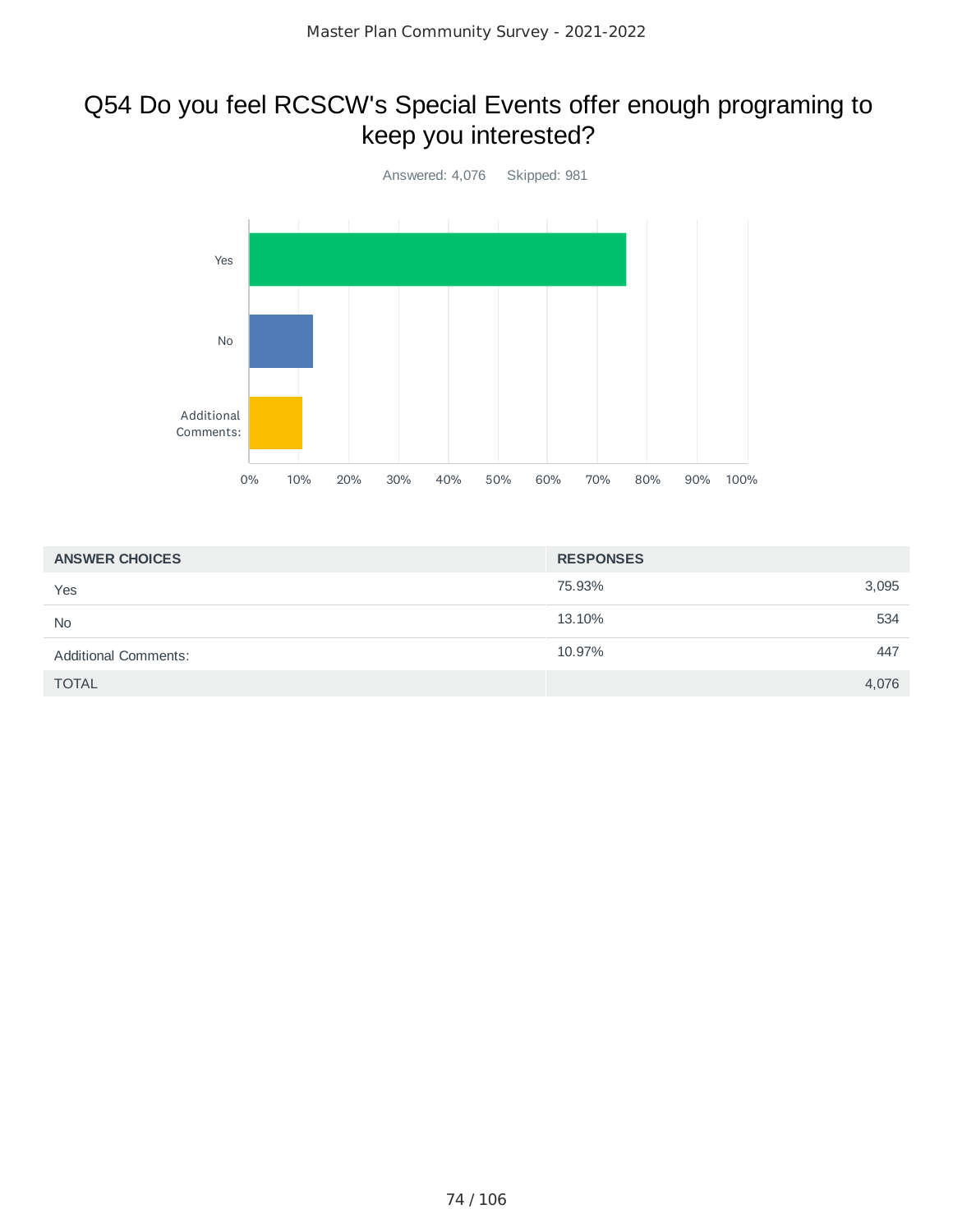## Q55 Do you believe the RCSCW offers enough activities/services for your age group?



| <b>ANSWER CHOICES</b>       | <b>RESPONSES</b> |
|-----------------------------|------------------|
| Yes                         | 87.19%<br>3,729  |
| <b>No</b>                   | 8.74%<br>374     |
| <b>Additional Comments:</b> | 4.07%<br>174     |
| <b>TOTAL</b>                | 4.277            |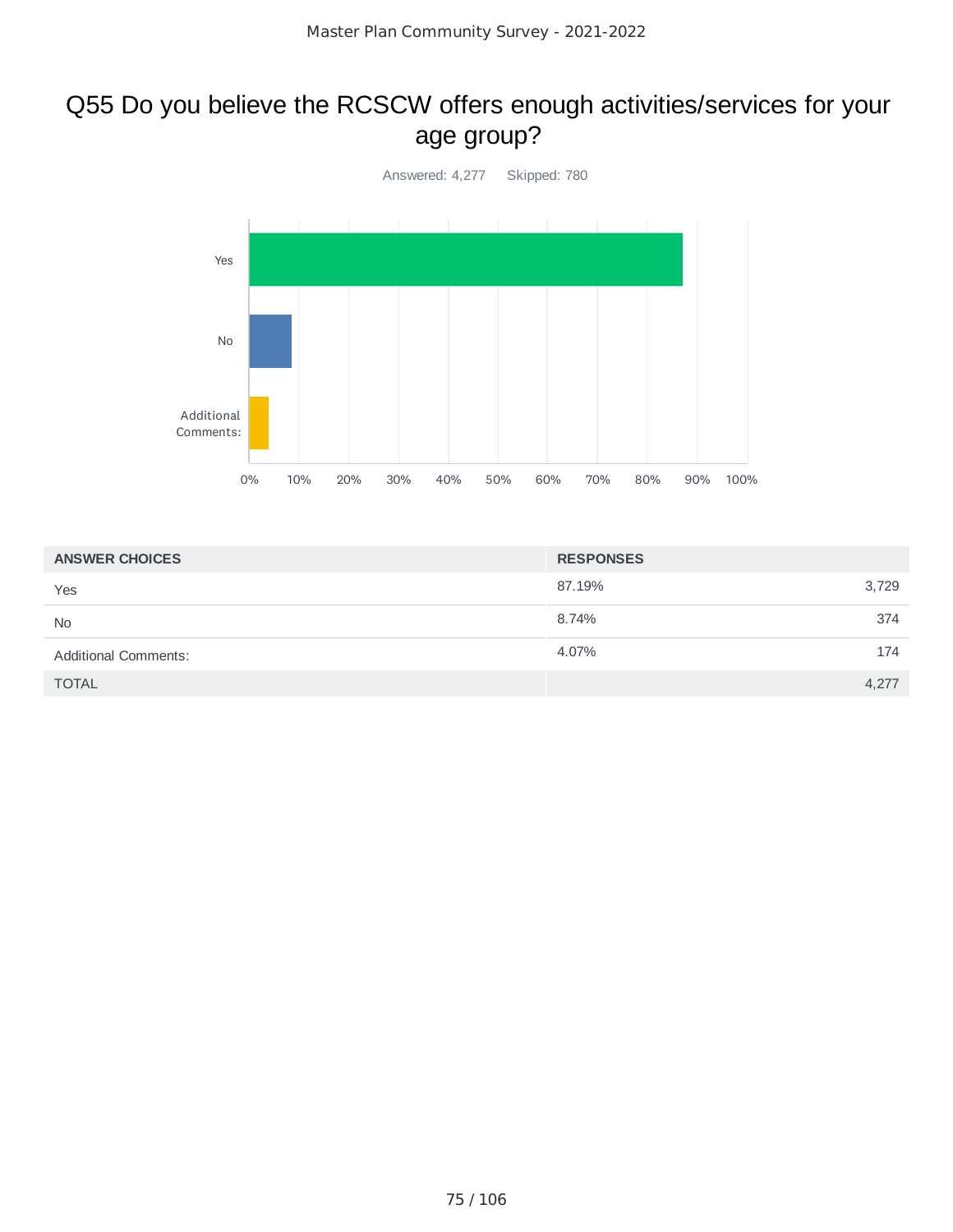## Q56 Should Chartered Clubs be charged a small percentage of their membership dues to offset some of the operational/maintenance costs for their club space?



| <b>ANSWER CHOICES</b>       | <b>RESPONSES</b> |
|-----------------------------|------------------|
| Yes                         | 40.03%<br>1,717  |
| <b>No</b>                   | 46.30%<br>1,986  |
| <b>Additional Comments:</b> | 13.66%<br>586    |
| <b>TOTAL</b>                | 4,289            |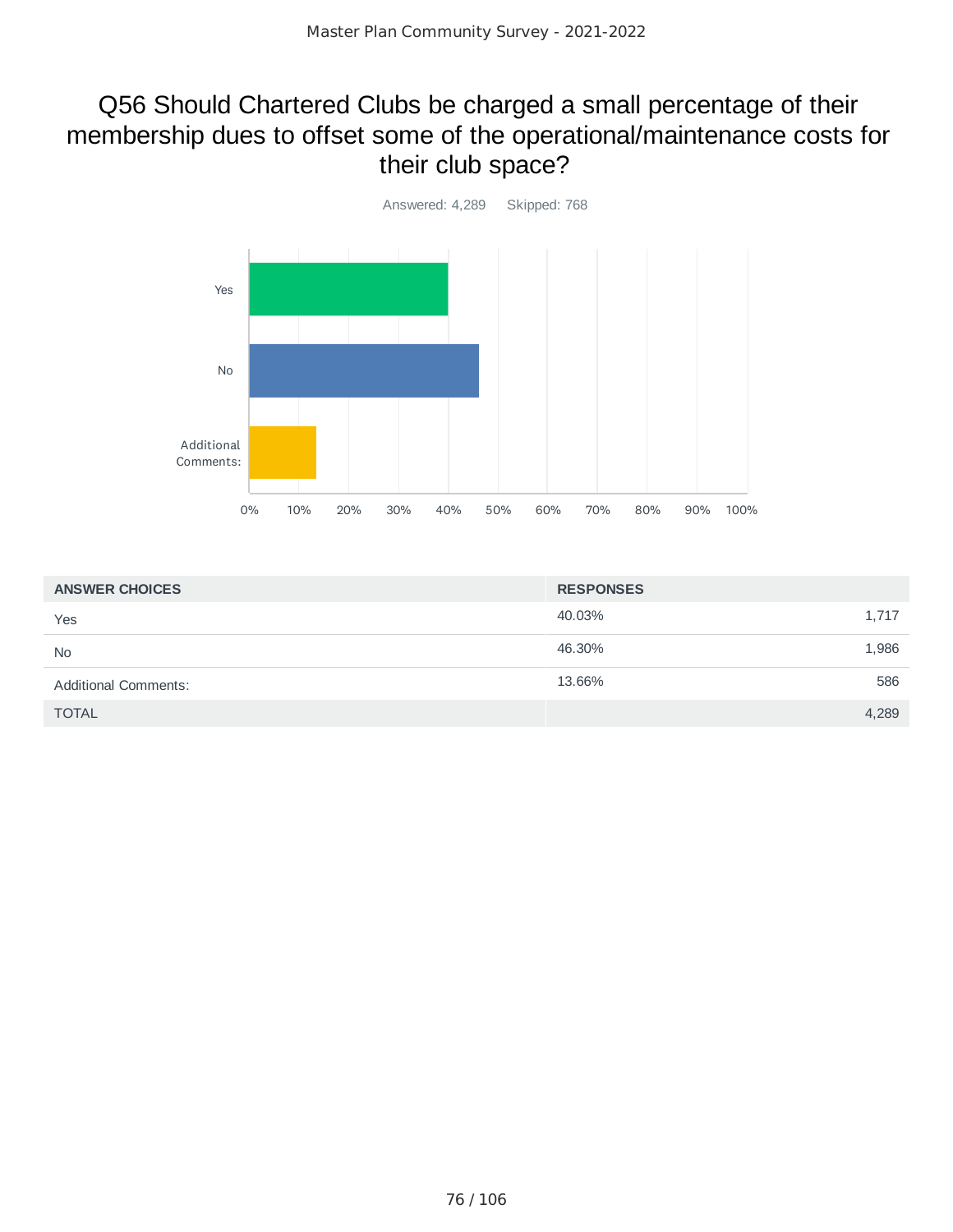

| <b>ANSWER CHOICES</b> | <b>RESPONSES</b> |       |
|-----------------------|------------------|-------|
| Yes                   | 46.89%           | 2,108 |
| <b>No</b>             | 53.11%           | 2,388 |
| <b>TOTAL</b>          |                  | 4,496 |

## Q57 Do you golf RCSCW courses?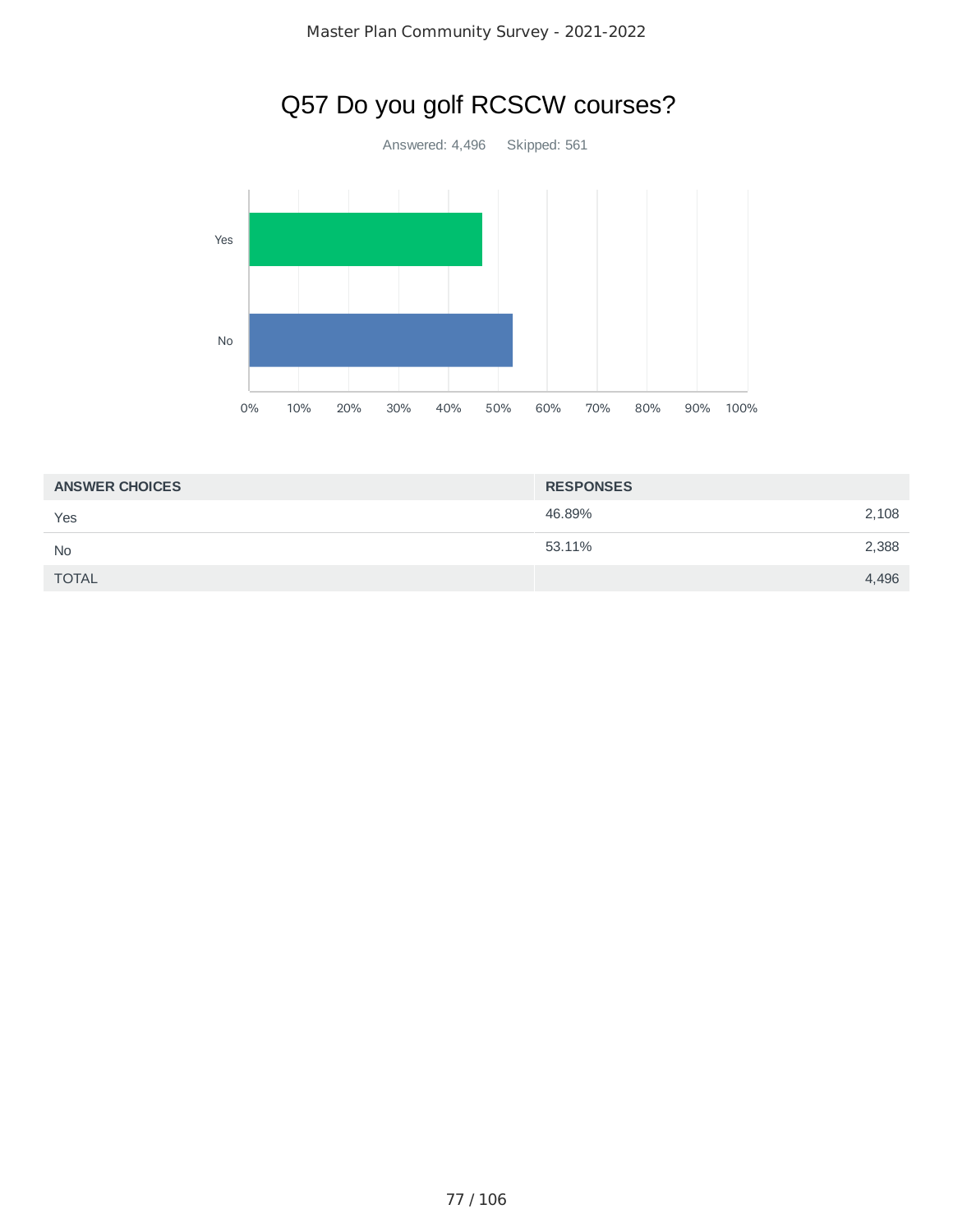

| <b>ANSWER CHOICES</b> | <b>RESPONSES</b> |       |
|-----------------------|------------------|-------|
| 1-5 times a year      | 17.72%           | 369   |
| 1-5 times a month     | 20.61%           | 429   |
| 1-3 times a week      | 53.07%           | 1,105 |
| 4-7 times a week      | 8.60%            | 179   |
| <b>TOTAL</b>          |                  | 2,082 |

## Q58 How often do you golf RCSCW courses?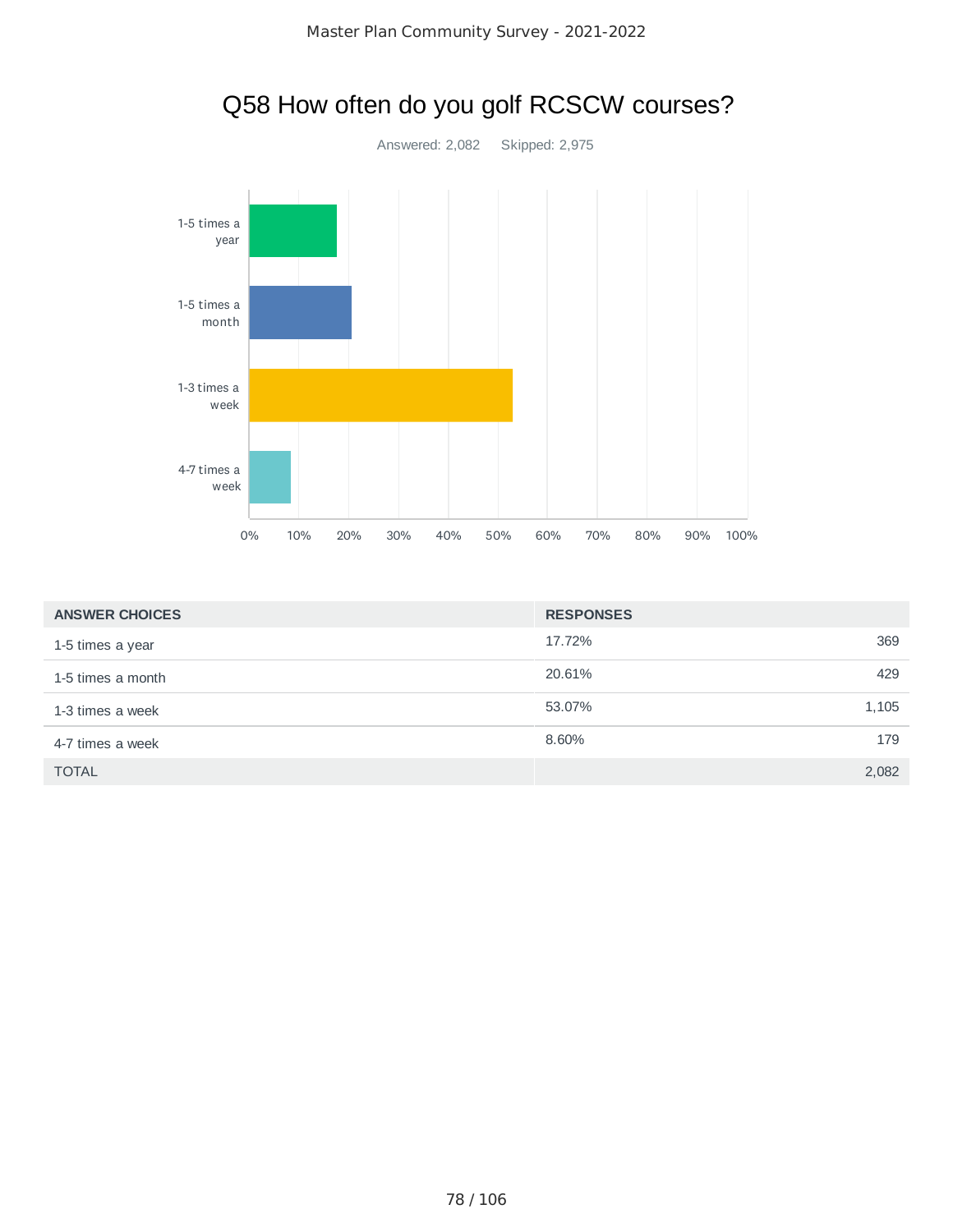## Q59 Which RCSCW courses do you golf? (Check all that apply).



| <b>ANSWER CHOICES</b>    | <b>RESPONSES</b> |       |
|--------------------------|------------------|-------|
| Grandview                | 62.55%           | 1,301 |
| Pebblebrook              | 64.04%           | 1,332 |
| Deer Valley              | 72.69%           | 1,512 |
| <b>Trail Ridge</b>       | 63.13%           | 1,313 |
| Echo Mesa                | 82.16%           | 1,709 |
| Stardust                 | 78.03%           | 1,623 |
| <b>Desert Trails</b>     | 77.84%           | 1,619 |
| Total Respondents: 2,080 |                  |       |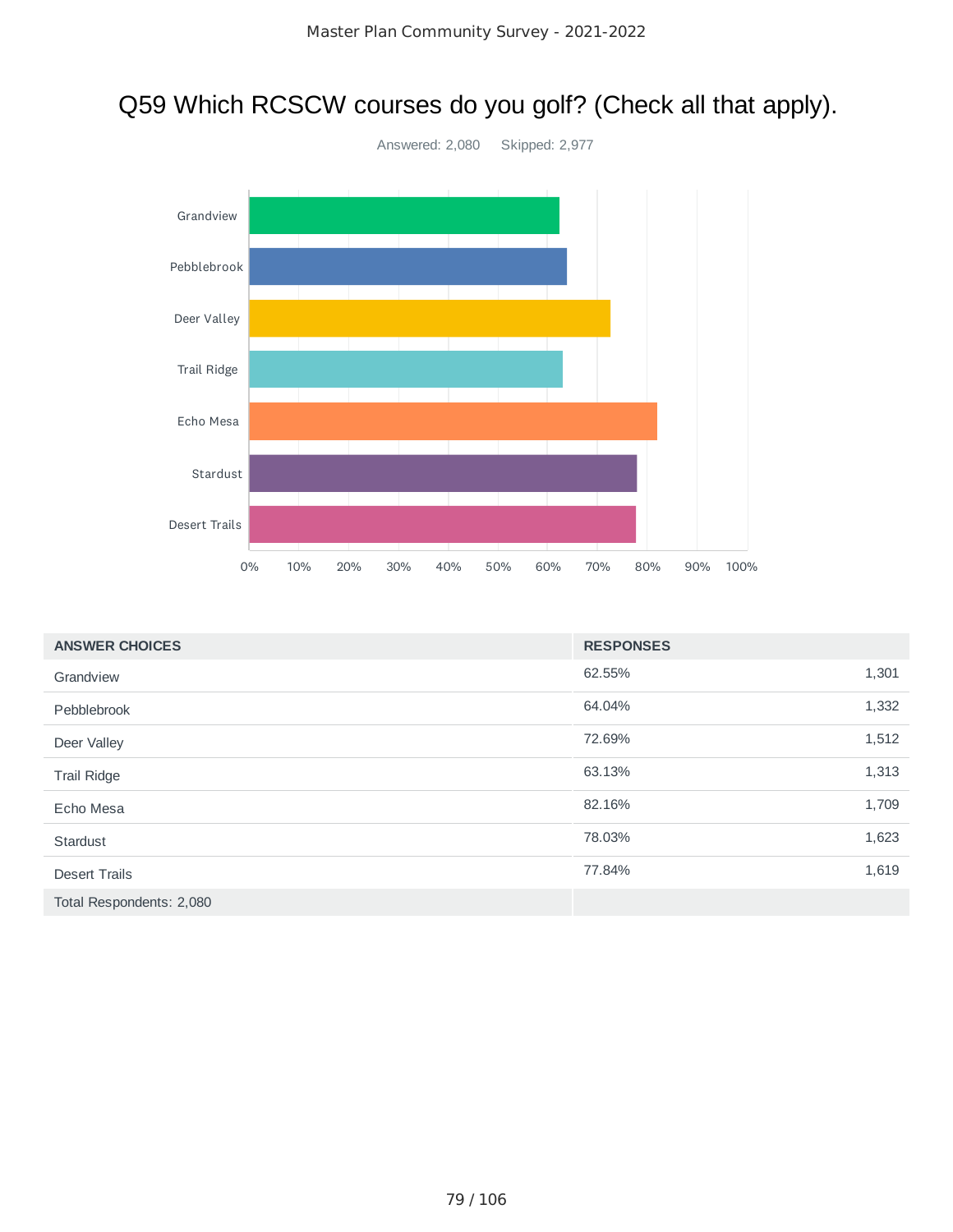

| <b>ANSWER CHOICES</b> | <b>RESPONSES</b> |       |
|-----------------------|------------------|-------|
| Unlimited card        | 3.47%            | 72    |
| Kachina card          | 13.64%           | 283   |
| Coyote card           | 12.39%           | 257   |
| Twilight card         | 3.33%            | 69    |
| Daily rate            | 67.18%           | 1,394 |
| <b>TOTAL</b>          |                  | 2,075 |

Ĭ.

## Q60 How do you pay for your golf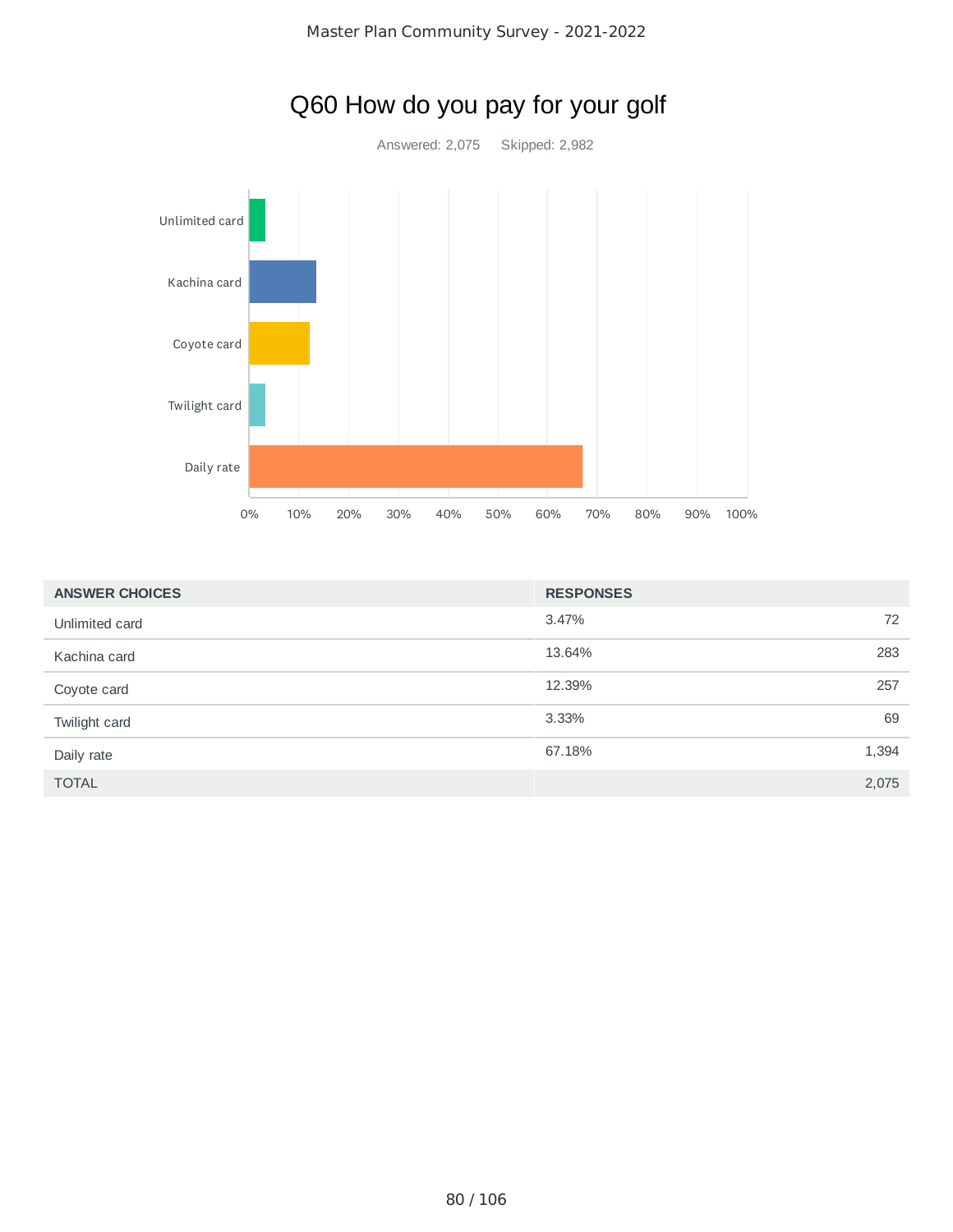## Q61 Do you think RCSCW golf fees are a good value?



| <b>ANSWER CHOICES</b> | <b>RESPONSES</b> |  |
|-----------------------|------------------|--|
| Yes                   | 93.04%<br>1,897  |  |
| <b>No</b>             | 6.96%<br>142     |  |
| <b>TOTAL</b>          | 2,039            |  |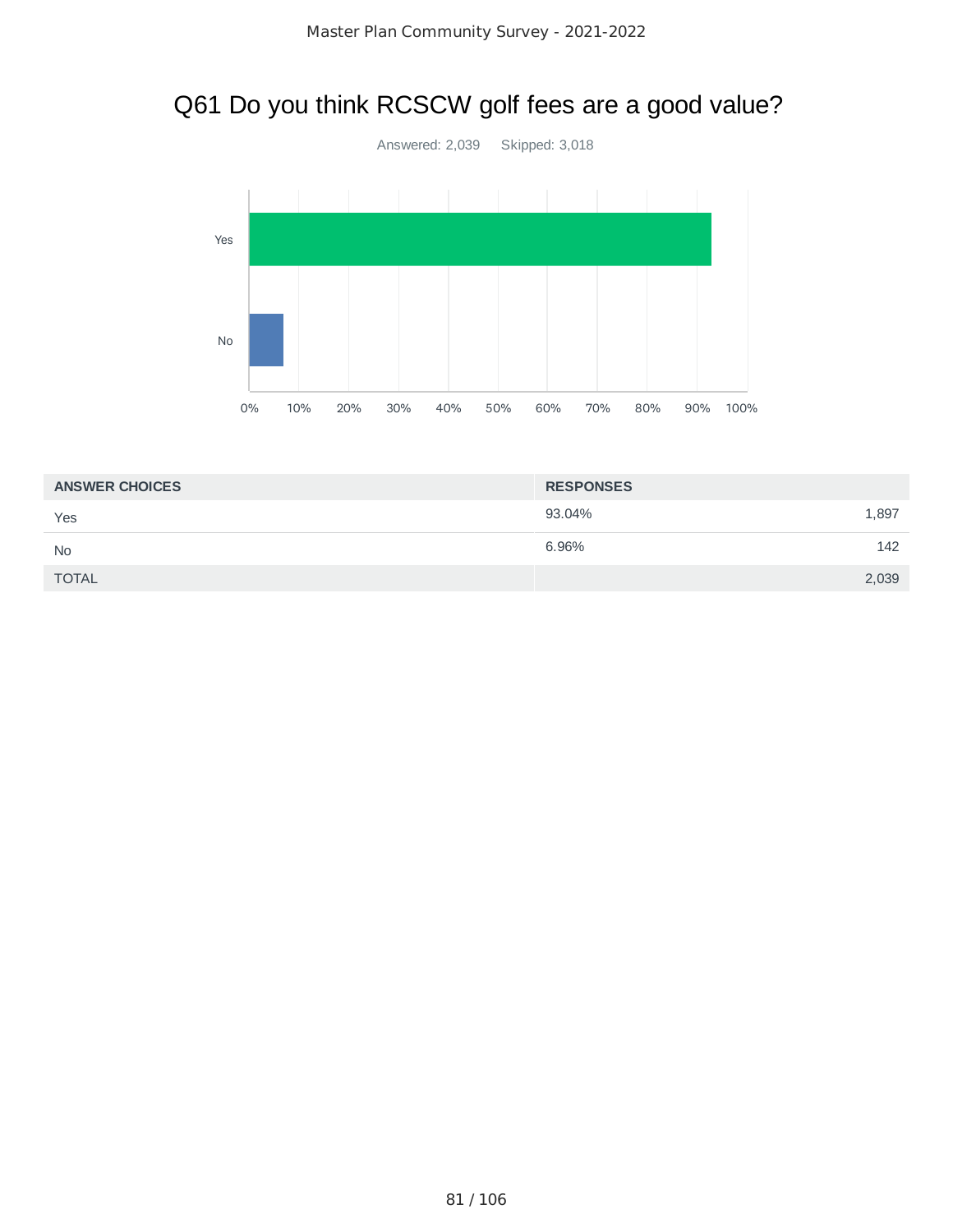## Q62 When considering golfing on RCSCW courses, please rate how important these factors are for you.

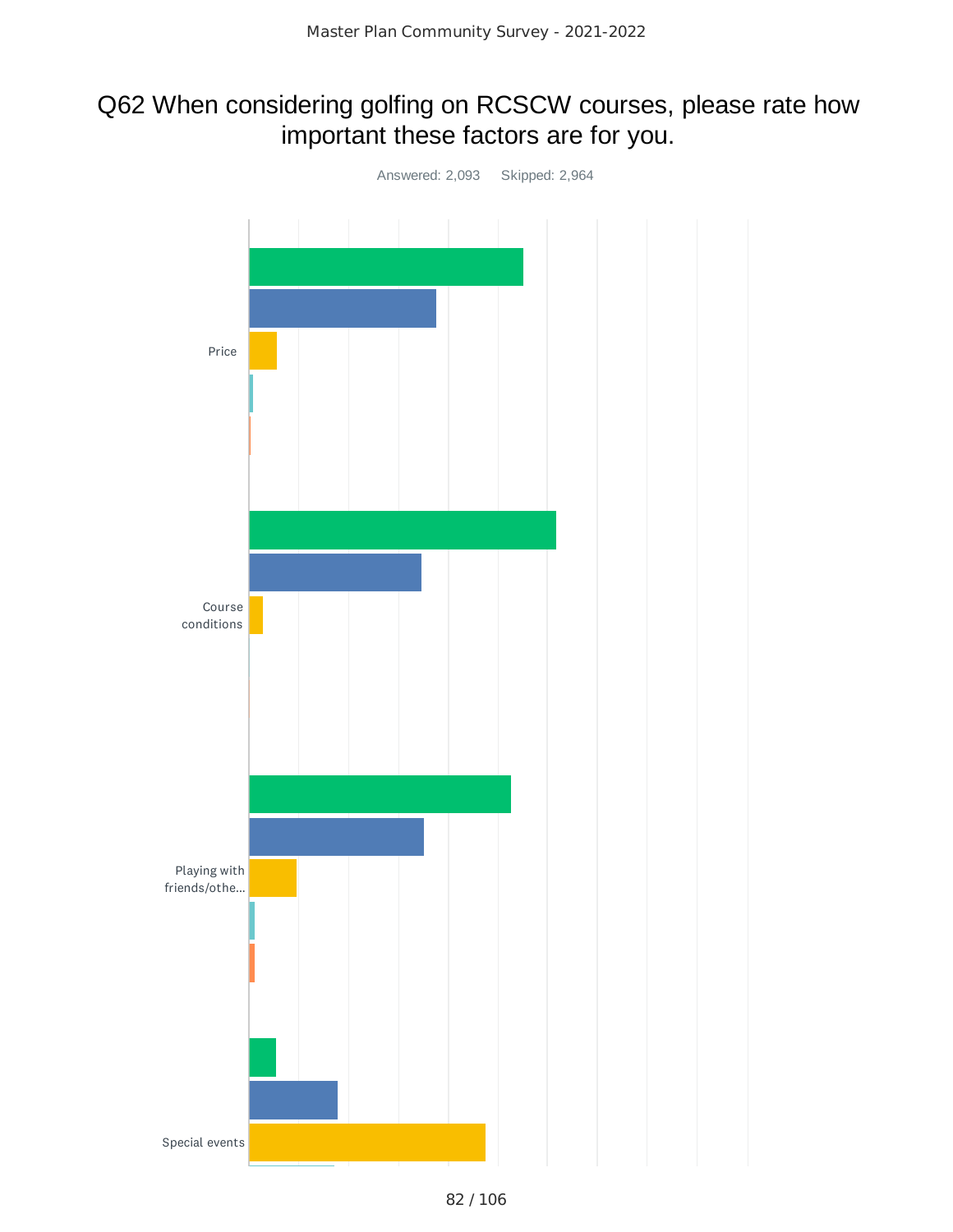

#### Master Plan Community Survey - 2021-2022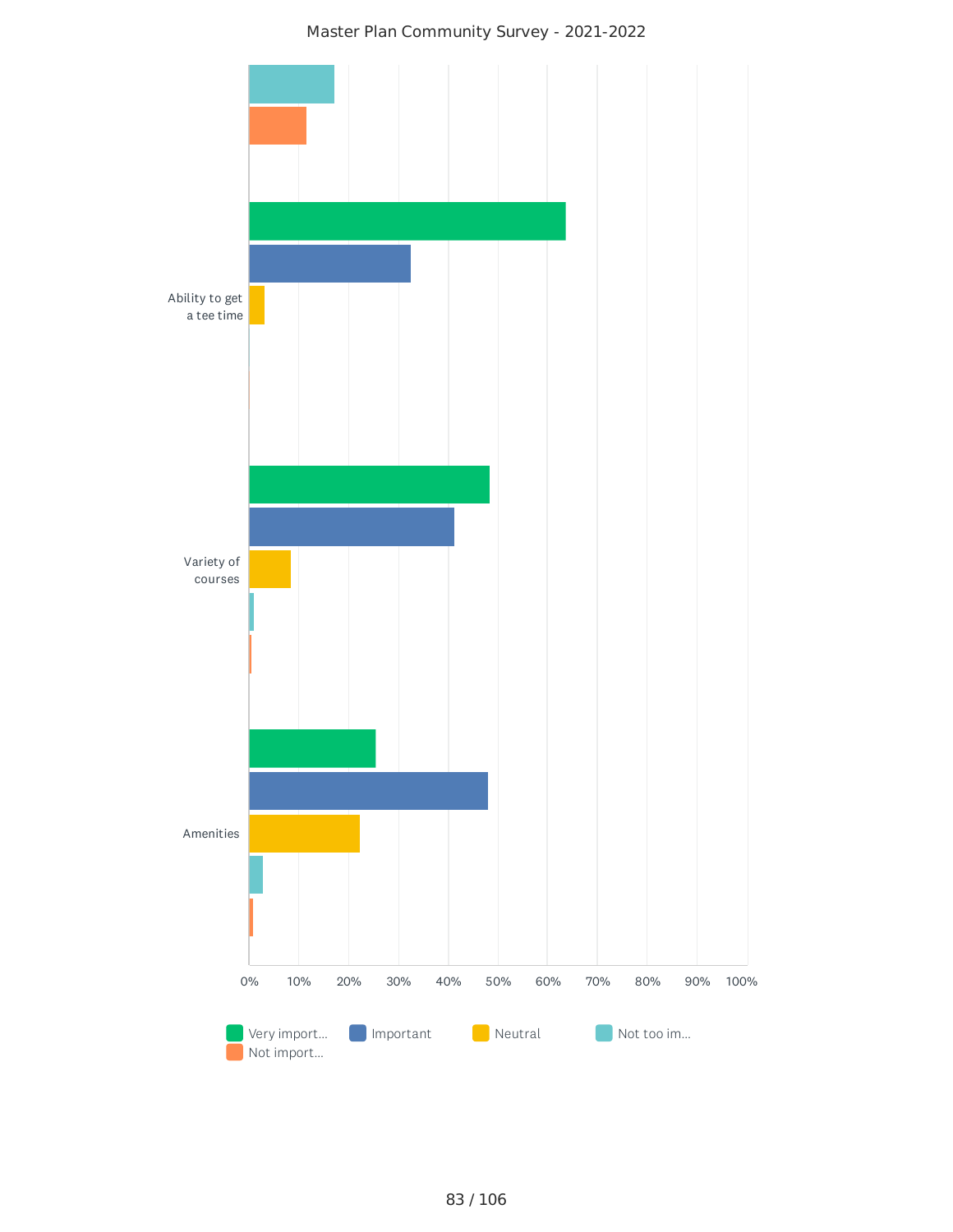#### Master Plan Community Survey - 2021-2022

|                                                    | <b>VERY</b><br><b>IMPORTANT</b> | <b>IMPORTANT</b> | <b>NEUTRAL</b> | <b>NOT TOO</b><br><b>IMPORTANT</b> | <b>NOT</b><br><b>IMPORTANT</b><br><b>AT ALL</b> | <b>TOTAL</b> | <b>WEIGHTED</b><br><b>AVERAGE</b> |
|----------------------------------------------------|---------------------------------|------------------|----------------|------------------------------------|-------------------------------------------------|--------------|-----------------------------------|
| Price                                              | 55.19%<br>1,138                 | 37.83%<br>780    | 5.67%<br>117   | 0.87%<br>18                        | 0.44%<br>9                                      | 2,062        | 4.46                              |
| Course conditions                                  | 61.84%<br>1,277                 | 34.77%<br>718    | 2.91%<br>60    | 0.29%<br>6                         | 0.19%<br>4                                      | 2,065        | 4.58                              |
| Playing with friends/other<br><b>SCW</b> residents | 52.61%<br>1,089                 | 35.22%<br>729    | 9.61%<br>199   | 1.35%<br>28                        | 1.21%<br>25                                     | 2,070        | 4.37                              |
| Special events                                     | 5.58%<br>107                    | 17.90%<br>343    | 47.55%<br>911  | 17.33%<br>332                      | 11.64%<br>223                                   | 1,916        | 2.88                              |
| Ability to get a tee time                          | 63.72%<br>1,319                 | 32.61%<br>675    | 3.09%<br>64    | 0.29%<br>6                         | 0.29%<br>6                                      | 2.070        | 4.59                              |
| Variety of courses                                 | 48.44%<br>994                   | 41.42%<br>850    | 8.53%<br>175   | 1.02%<br>21                        | 0.58%<br>12                                     | 2,052        | 4.36                              |
| Amenities                                          | 25.62%<br>510                   | 48.17%<br>959    | 22.30%<br>444  | 3.01%<br>60                        | $0.90\%$<br>18                                  | 1,991        | 3.95                              |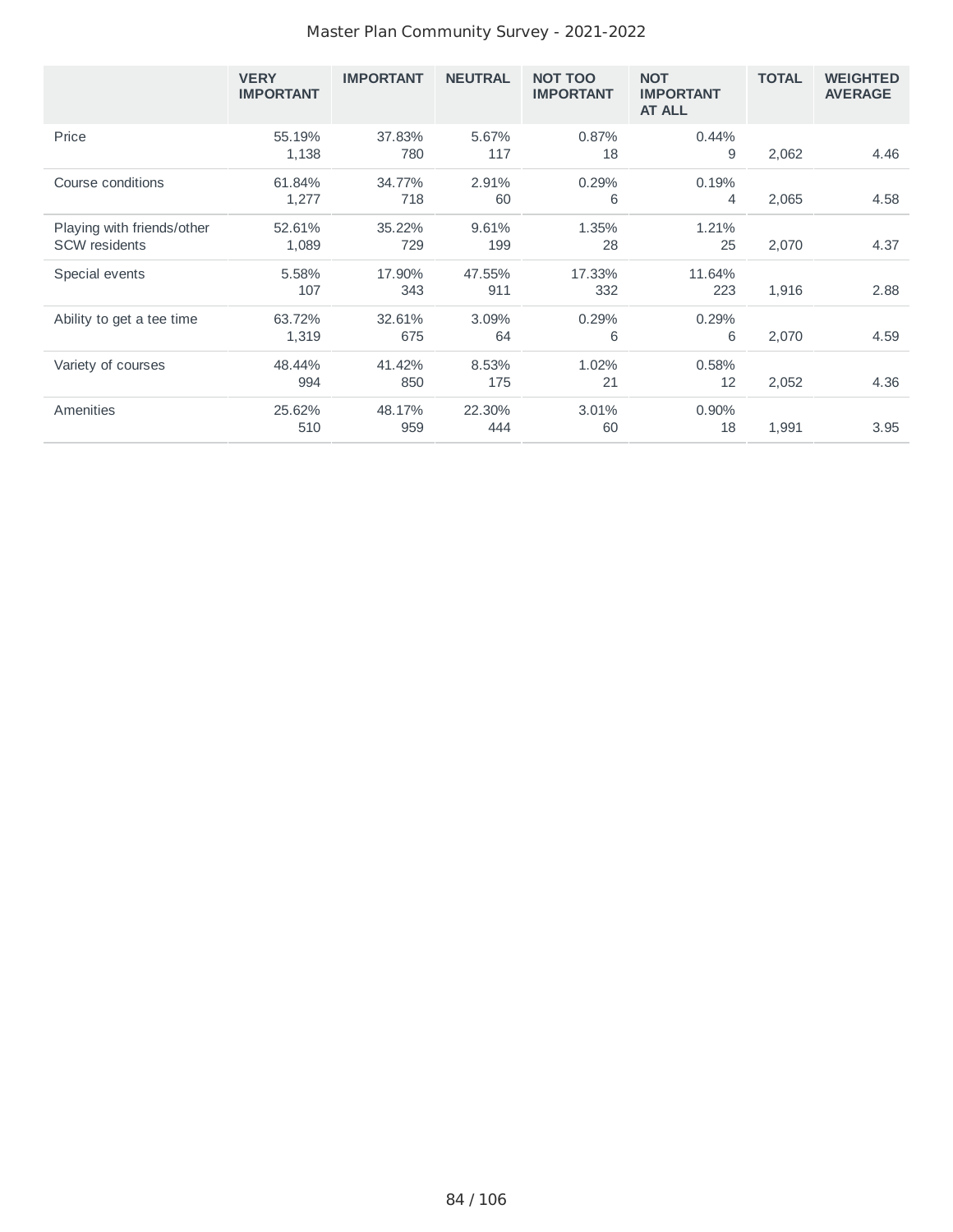## Q63 How well do you think RCSCW's seven golf courses are maintained?



|               | <b>EXCELLENT</b> | <b>GOOD</b>   | <b>NEUTRAL</b> | <b>NEEDS</b><br><b>IMPROVEMENT</b> | <b>UNACCEPTABLE</b> | <b>TOTAL</b> | <b>WEIGHTED</b><br><b>AVERAGE</b> |      |
|---------------|------------------|---------------|----------------|------------------------------------|---------------------|--------------|-----------------------------------|------|
| (no<br>label) | 54.75%<br>1.141  | 41.27%<br>860 | $2.16\%$<br>45 | 63%<br>34                          | 0.19%               | 2.084        |                                   | 4.49 |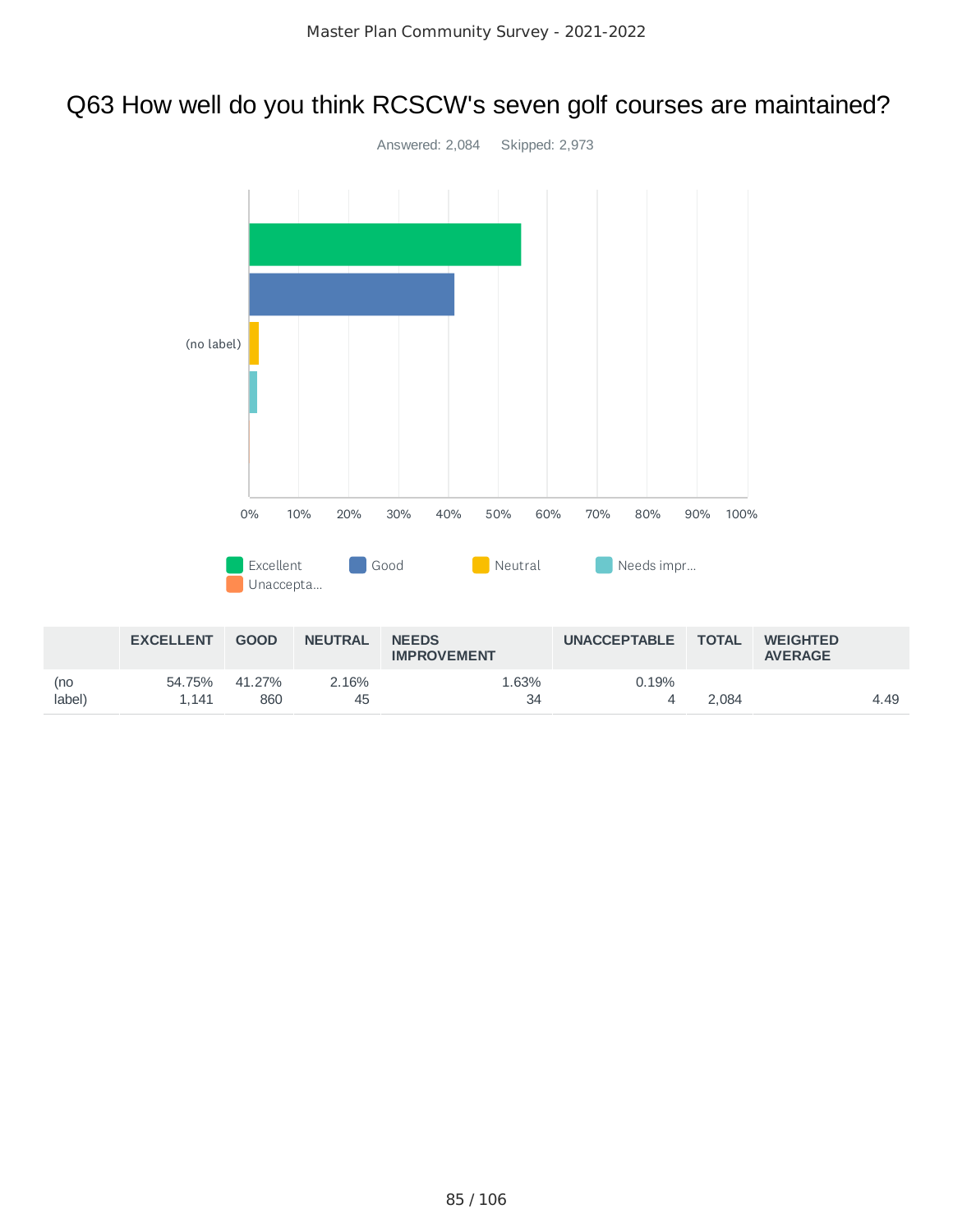## Q64 How do you feel about the friendliness and professionalism of the pro shop staff members?



|               | <b>VERY</b><br><b>GOOD</b> | <b>GOOD</b>   | <b>NEUTRAL</b> | <b>NEEDS</b><br><b>IMPROVEMENT</b> | <b>UNACCEPTABLE</b> | <b>TOTAL</b> | <b>WEIGHTED</b><br><b>AVERAGE</b> |      |
|---------------|----------------------------|---------------|----------------|------------------------------------|---------------------|--------------|-----------------------------------|------|
| (no<br>label) | 59.97%<br>1.245            | 32.80%<br>681 | 4.91%<br>102   | 2.12%<br>44                        | $0.19\%$            | 2.076        |                                   | 4.50 |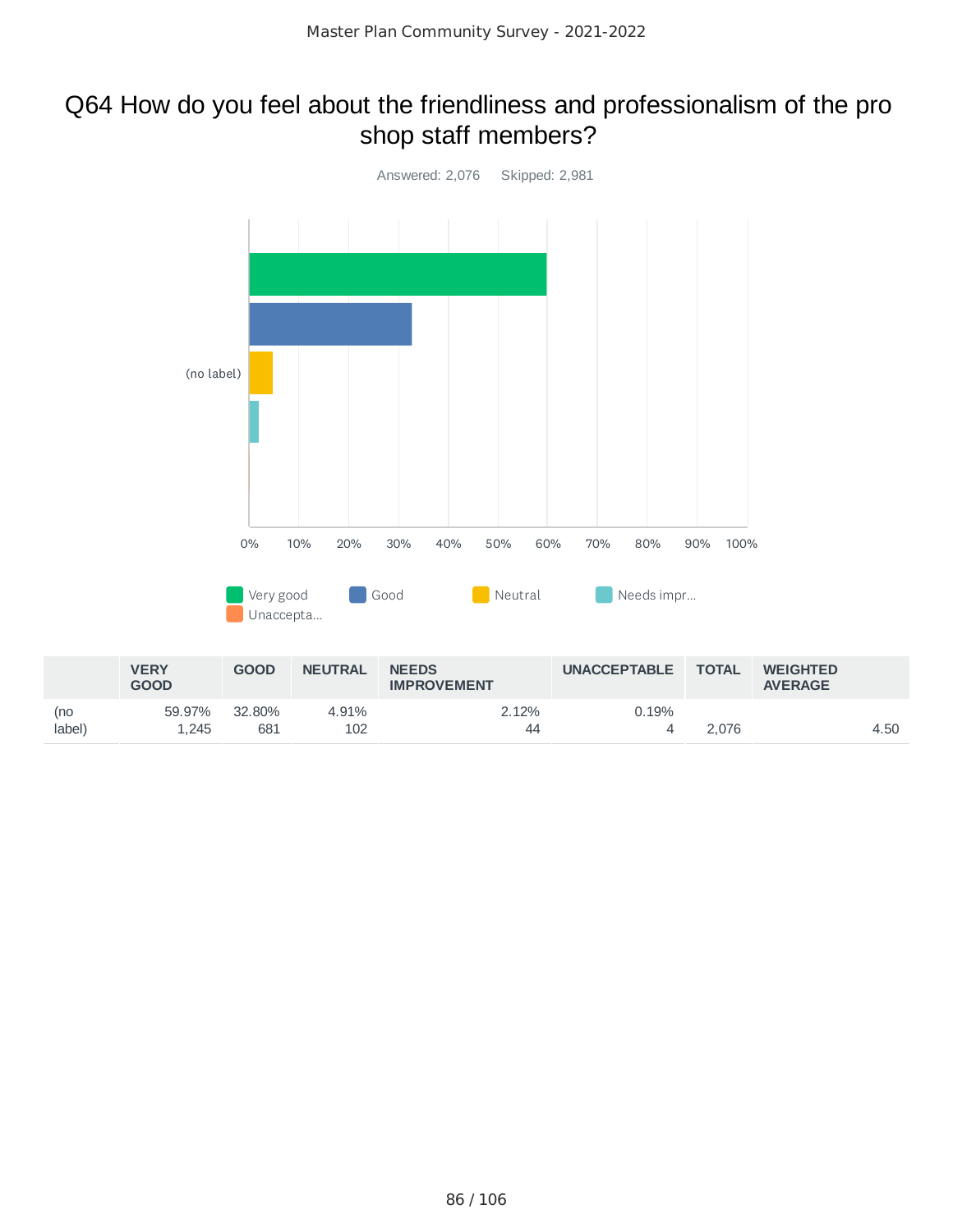

## Q65 Do you golf outside of RCSCW courses?

| <b>ANSWER CHOICES</b>       | <b>RESPONSES</b> |       |
|-----------------------------|------------------|-------|
| Yes, year round             | 12.08%           | 528   |
| Yes, but only in the summer | 14.36%           | 628   |
| <b>No</b>                   | 73.56%           | 3,216 |
| <b>TOTAL</b>                |                  | 4,372 |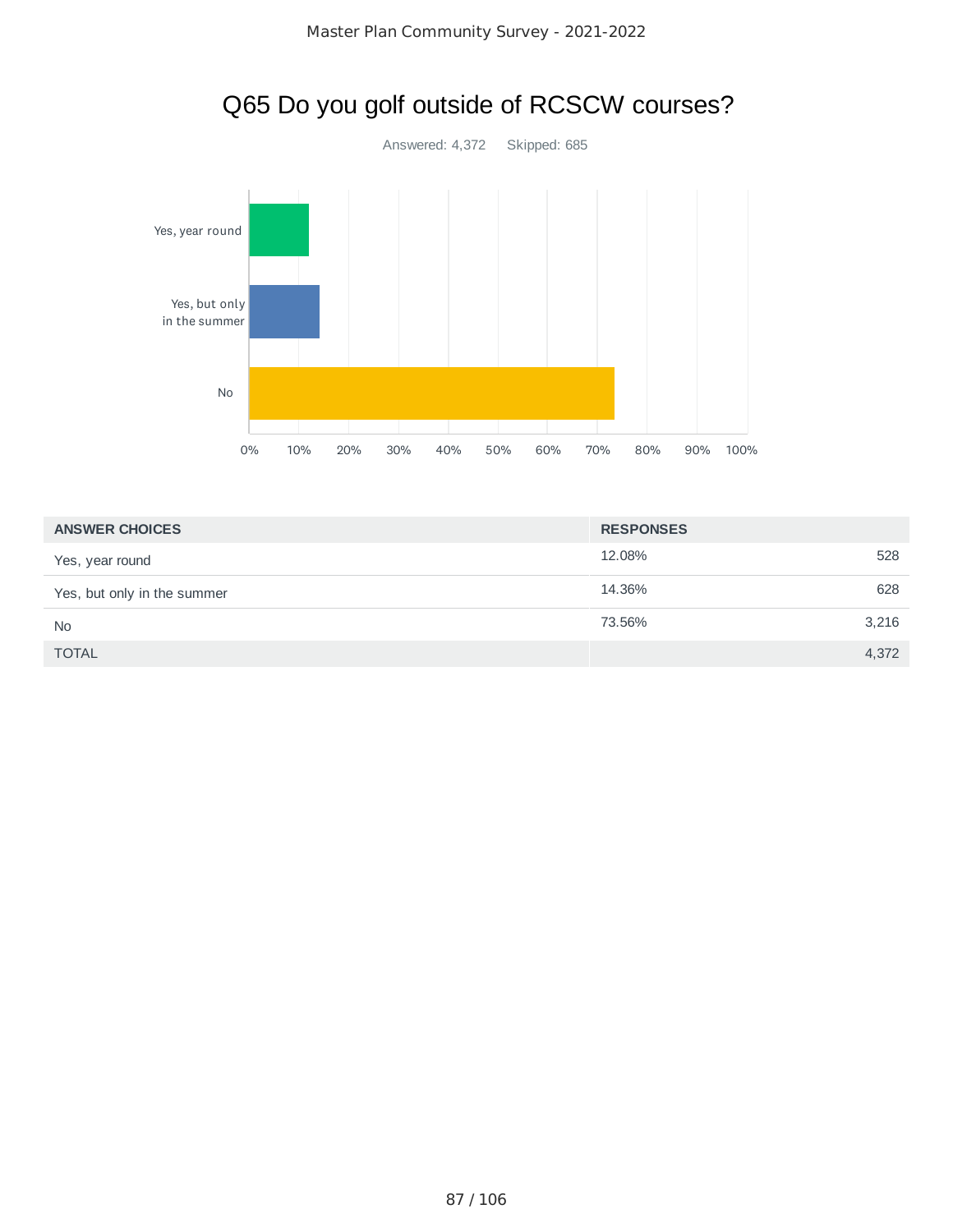## Q66 Where do you golf outside of RCSCW? Select all that apply.

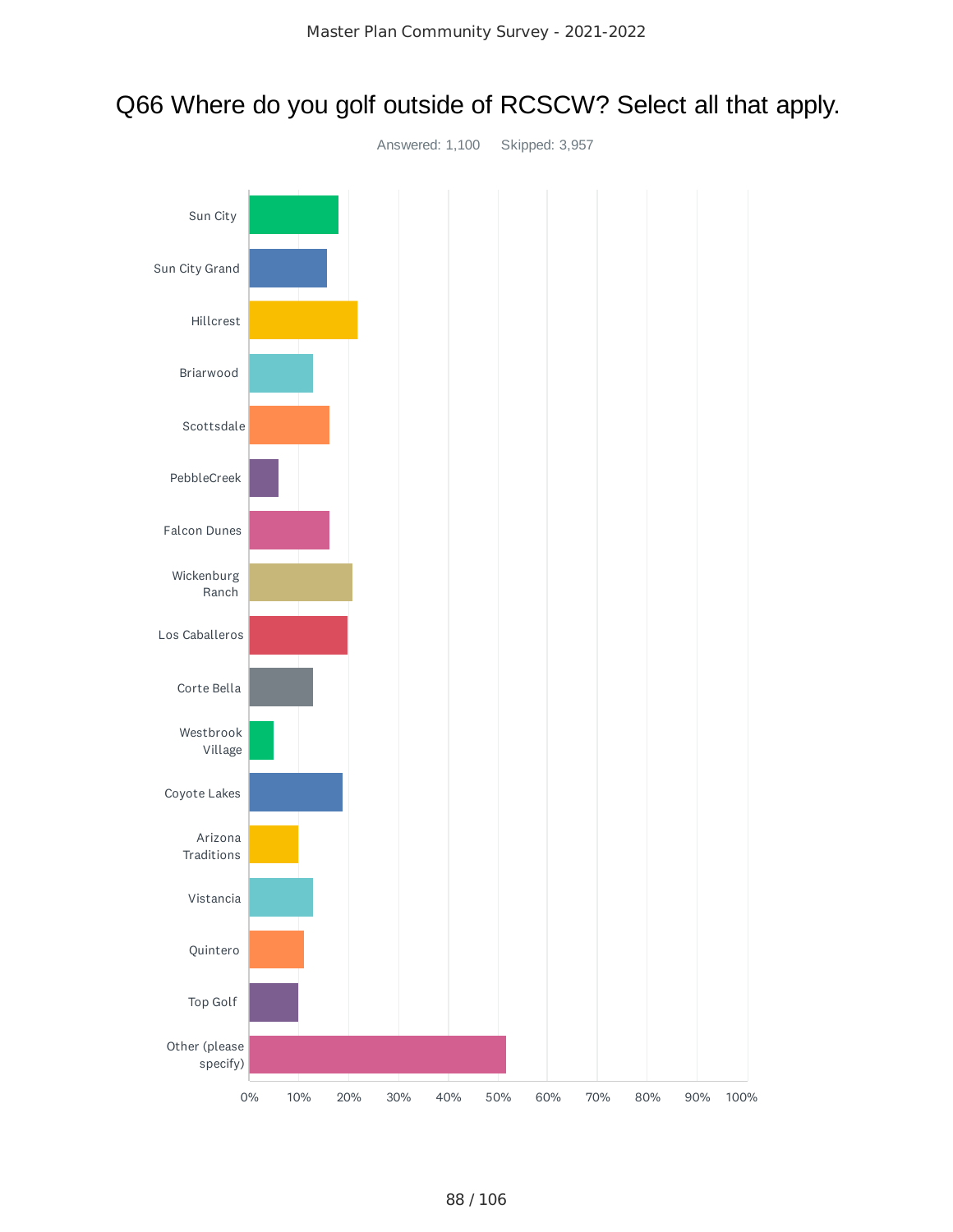#### Master Plan Community Survey - 2021-2022

| <b>ANSWER CHOICES</b>    | <b>RESPONSES</b> |     |
|--------------------------|------------------|-----|
| Sun City                 | 18.18%           | 200 |
| Sun City Grand           | 15.82%           | 174 |
| Hillcrest                | 21.91%           | 241 |
| <b>Briarwood</b>         | 13.09%           | 144 |
| Scottsdale               | 16.27%           | 179 |
| PebbleCreek              | 5.91%            | 65  |
| Falcon Dunes             | 16.18%           | 178 |
| Wickenburg Ranch         | 20.91%           | 230 |
| Los Caballeros           | 19.82%           | 218 |
| Corte Bella              | 13.00%           | 143 |
| Westbrook Village        | 5.09%            | 56  |
| Coyote Lakes             | 18.91%           | 208 |
| Arizona Traditions       | 10.00%           | 110 |
| Vistancia                | 13.09%           | 144 |
| Quintero                 | 11.18%           | 123 |
| <b>Top Golf</b>          | 10.00%           | 110 |
| Other (please specify)   | 51.82%           | 570 |
| Total Respondents: 1,100 |                  |     |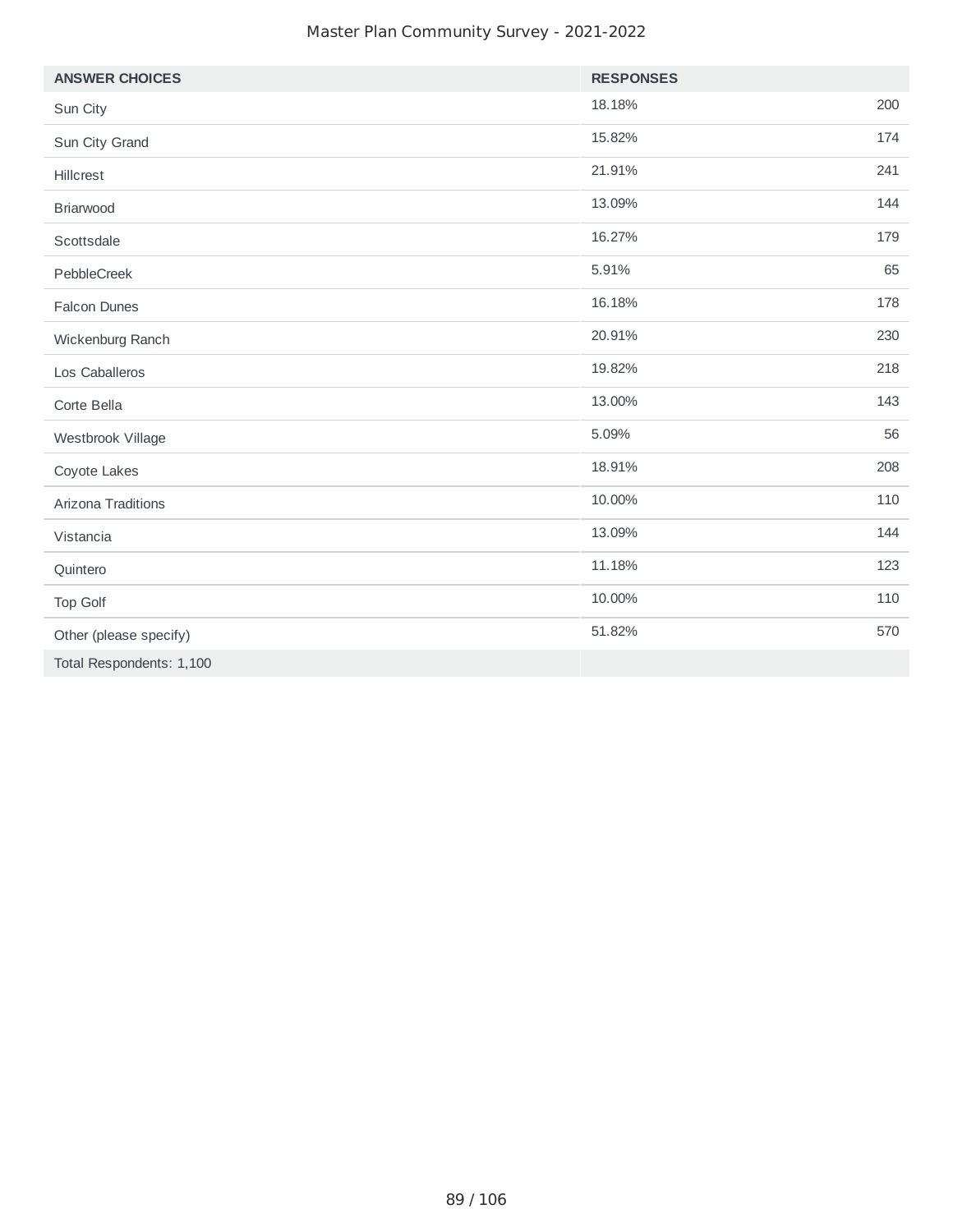

| <b>ANSWER CHOICES</b> | <b>RESPONSES</b> |       |
|-----------------------|------------------|-------|
| 1-5 times a year      | 59.44%           | 677   |
| 1-5 times a month     | 24.50%           | 279   |
| 1-2 times a week      | 10.89%           | 124   |
| 3-7 times a week      | 5.18%            | 59    |
| <b>TOTAL</b>          |                  | 1,139 |

## Q67 How often do you golf outside of SCW?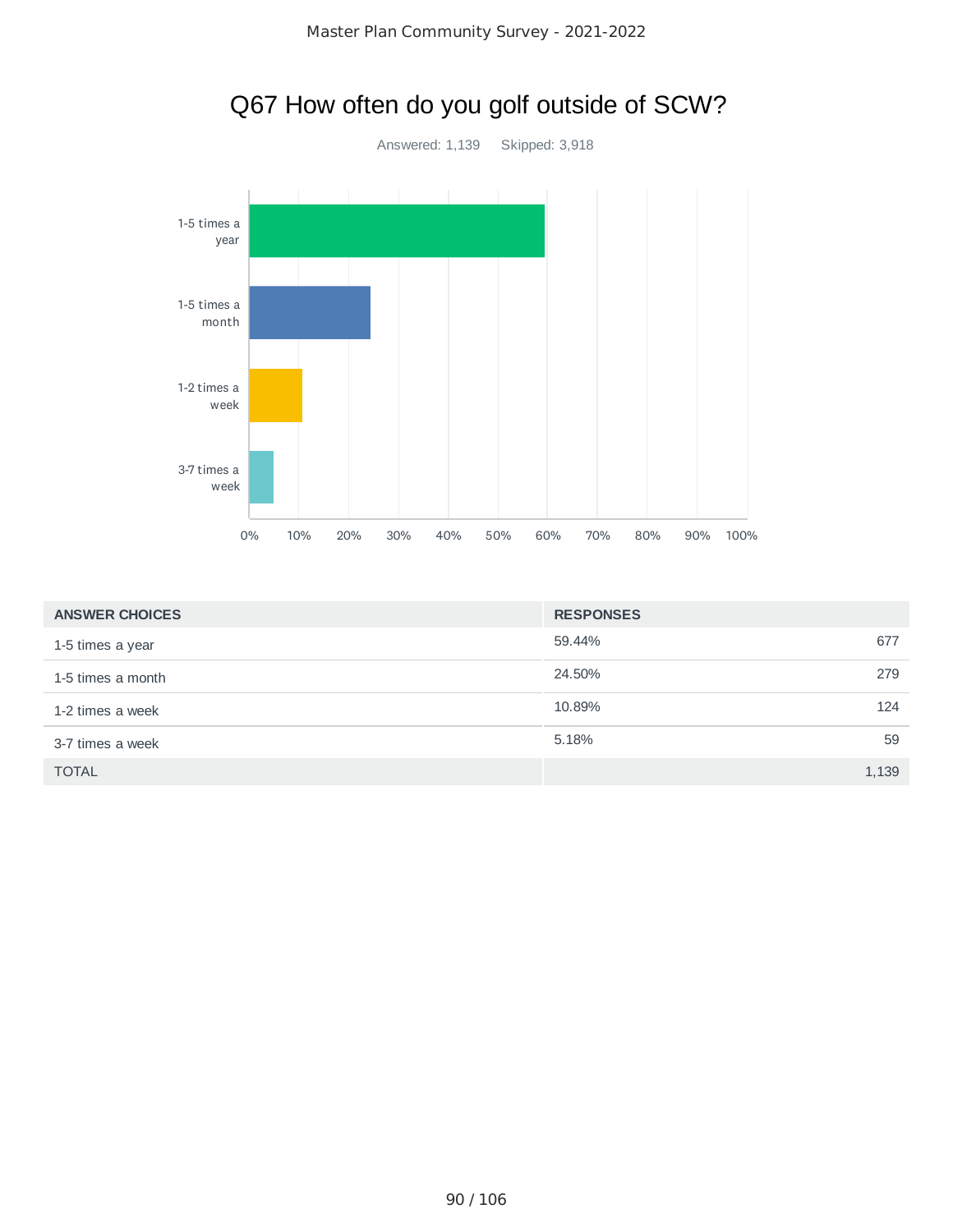Master Plan Community Survey - 2021-2022

## Q68 Why do you golf outside of SCW?

Answered: 1,034 Skipped: 4,023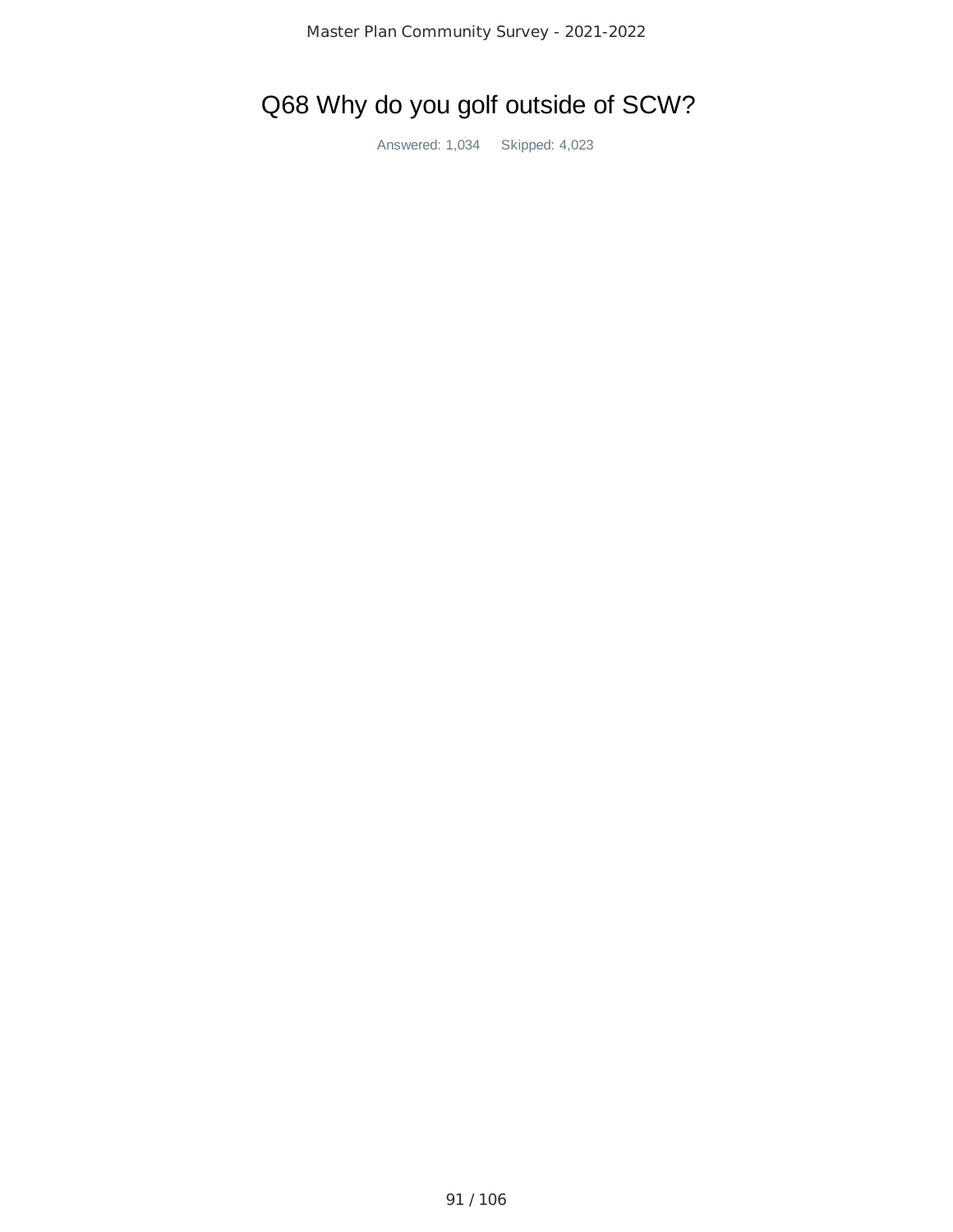

## Q69 Are you familiar with Top Golf?

| <b>ANSWER CHOICES</b> | <b>RESPONSES</b> |       |
|-----------------------|------------------|-------|
| Yes                   | 52.72%           | 2,287 |
| <b>No</b>             | 47.28%           | 2,051 |
| <b>TOTAL</b>          |                  | 4,338 |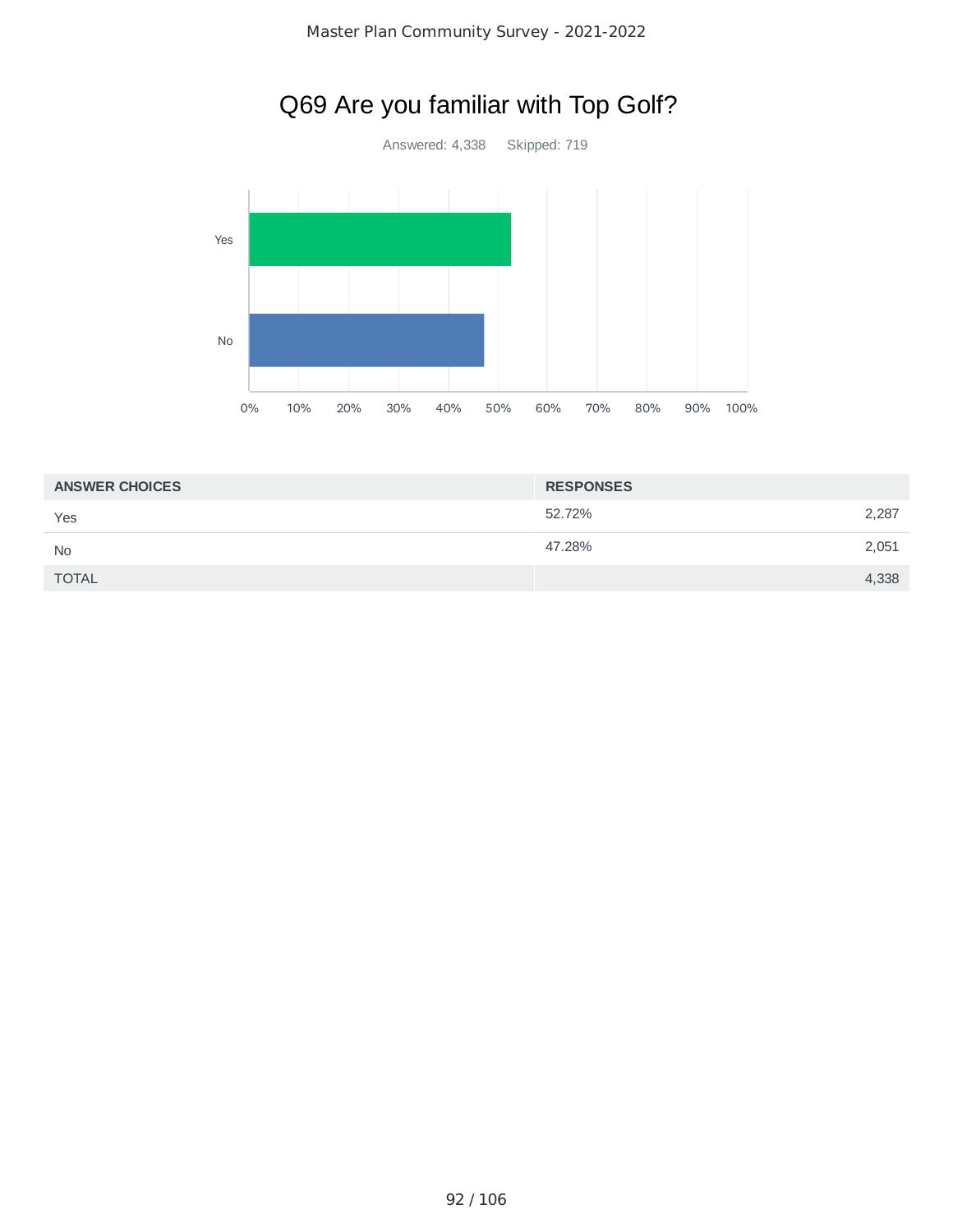

## Q70 Have you played at a Top Golf before?

| <b>ANSWER CHOICES</b> | <b>RESPONSES</b> |       |
|-----------------------|------------------|-------|
| Yes                   | 26.17%           | 1,126 |
| <b>No</b>             | 71.97%           | 3,096 |
| Comments:             | 1.86%            | 80    |
| <b>TOTAL</b>          |                  | 4,302 |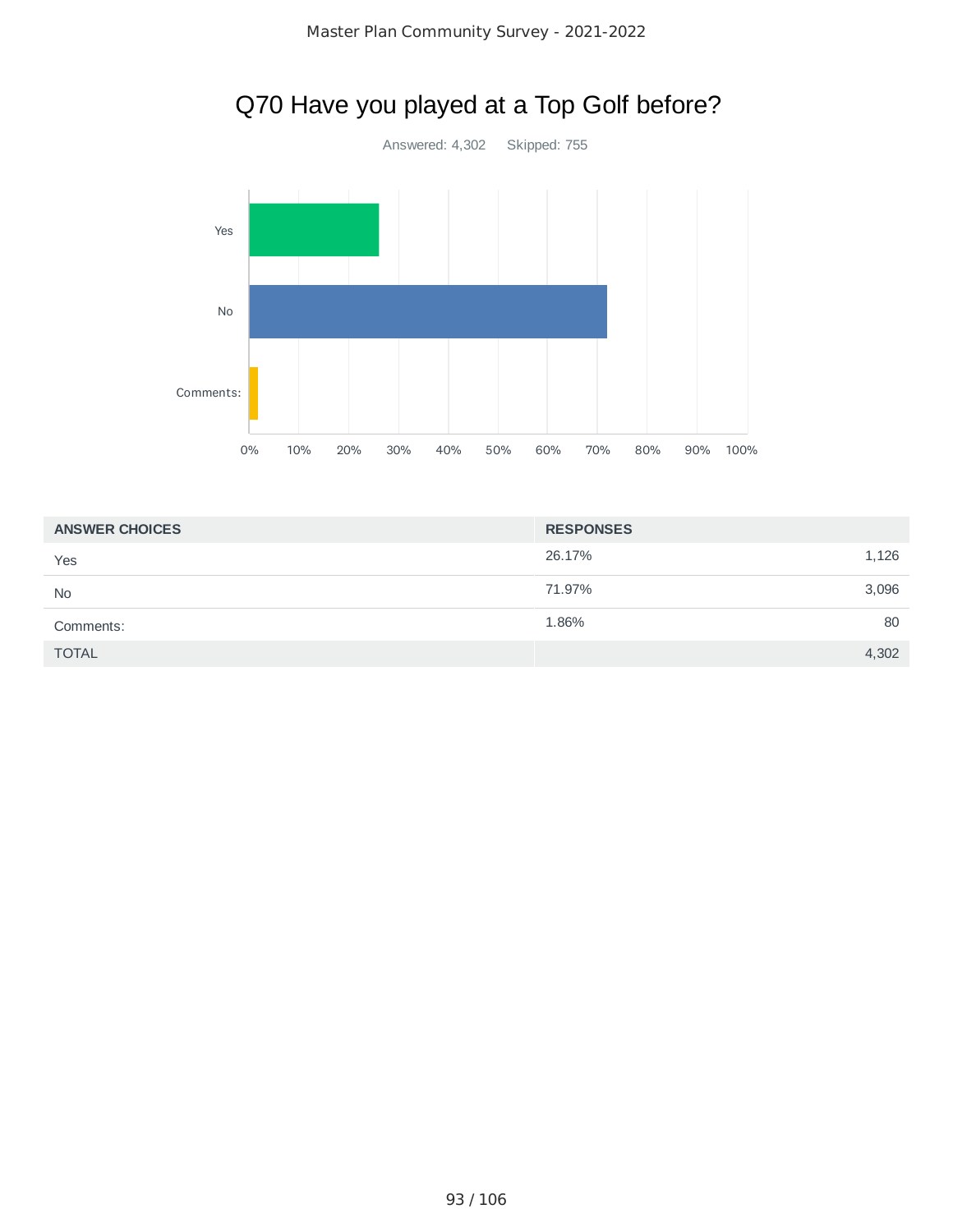## Q71 Do you partake in any of these other golf-related activities? Select all that apply.



| <b>ANSWER CHOICES</b>    | <b>RESPONSES</b> |       |
|--------------------------|------------------|-------|
| Pro shop merchandise     | 51.54%           | 1,453 |
| Golf lessons             | 24.65%           | 695   |
| Driving range            | 70.38%           | 1,984 |
| Restaurant/patio         | 76.76%           | 2,164 |
| Special events           | 12.81%           | 361   |
| Golf Lab/Simulator       | 5.82%            | 164   |
| <b>Putting Green</b>     | 68.11%           | 1,920 |
| Green Team               | 10.29%           | 290   |
| Men/Ladies Putters clubs | 7.24%            | 204   |
| Total Respondents: 2,819 |                  |       |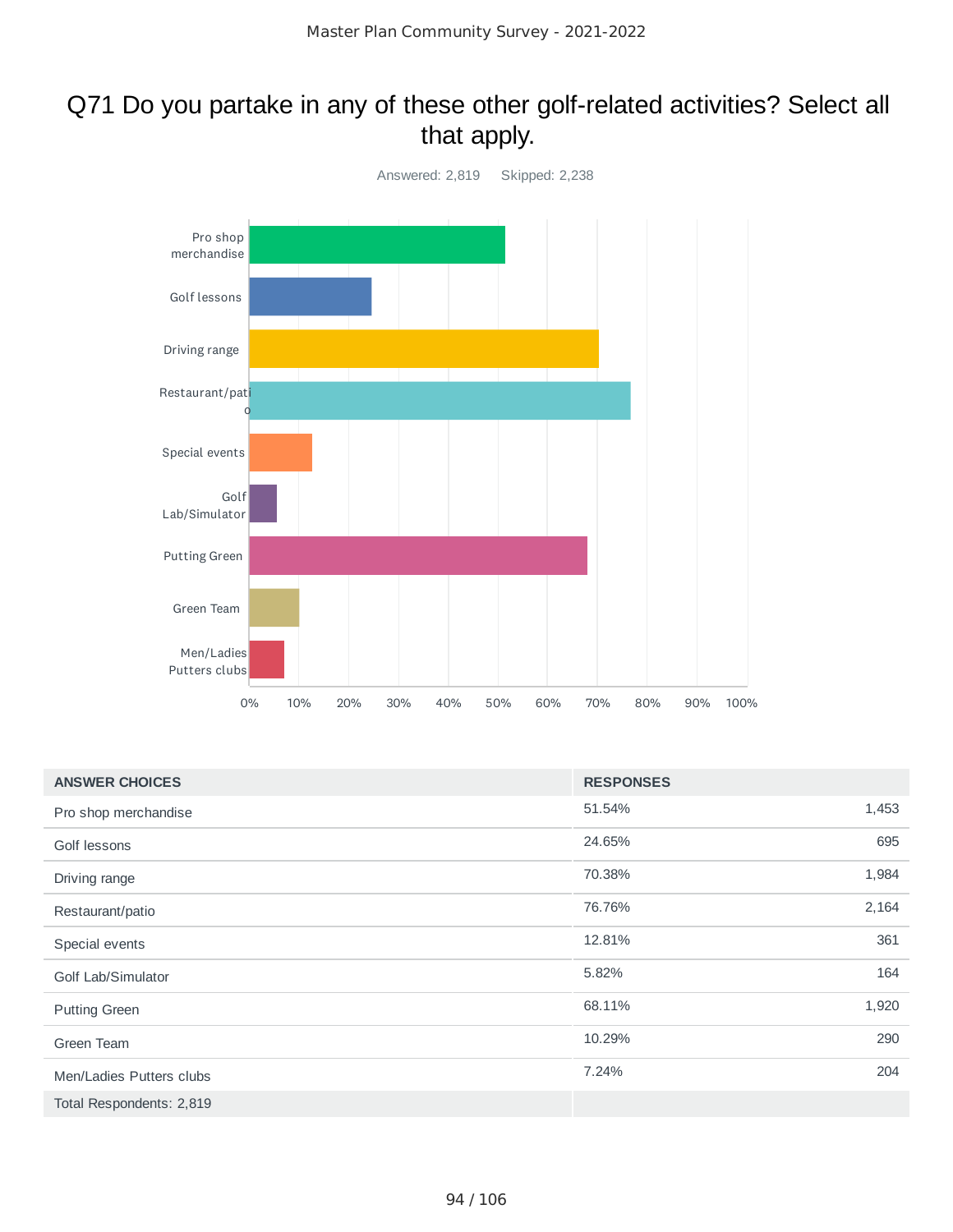## Q72 If you do not golf, what would encourage you to take up golf in SCW? Select all that apply.



| <b>ANSWER CHOICES</b>                       | <b>RESPONSES</b> |       |
|---------------------------------------------|------------------|-------|
| Not interested in golf                      | 53.82%           | 1,465 |
| Encouragement by a friend/spouse            | 10.14%           | 276   |
| Playing in a fun, social event with friends | 13.92%           | 379   |
| Free learning day/instruction/introduction  | 18.37%           | 500   |
| Shorter time commitments                    | 5.80%            | 158   |
| Less stress/intimidation                    | 7.27%            | 198   |
| Loaner equipment                            | 7.68%            | 209   |
| Other (please specify)                      | 17.16%           | 467   |
| Total Respondents: 2,722                    |                  |       |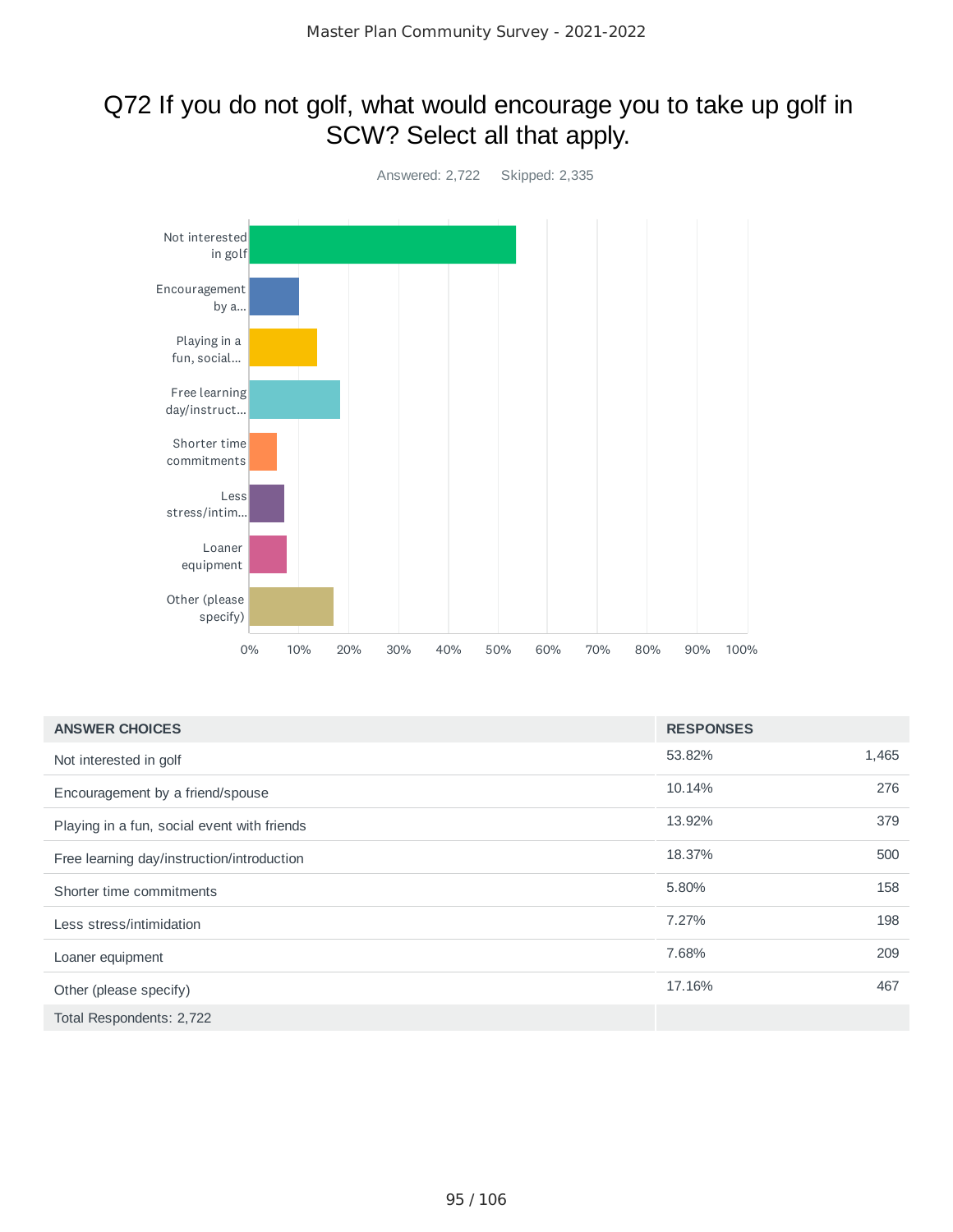## Q73 What kind of golf instruction would you like to see more of in the future? Select all that apply.



| <b>ANSWER CHOICES</b>     | <b>RESPONSES</b> |       |
|---------------------------|------------------|-------|
| Private lessons           | 31.49%           | 644   |
| Group lessons             | 35.26%           | 721   |
| <b>Clinics</b>            | 51.69%           | 1,057 |
| Seminar                   | 12.22%           | 250   |
| On the course instruction | 35.99%           | 736   |
| Total Respondents: 2,045  |                  |       |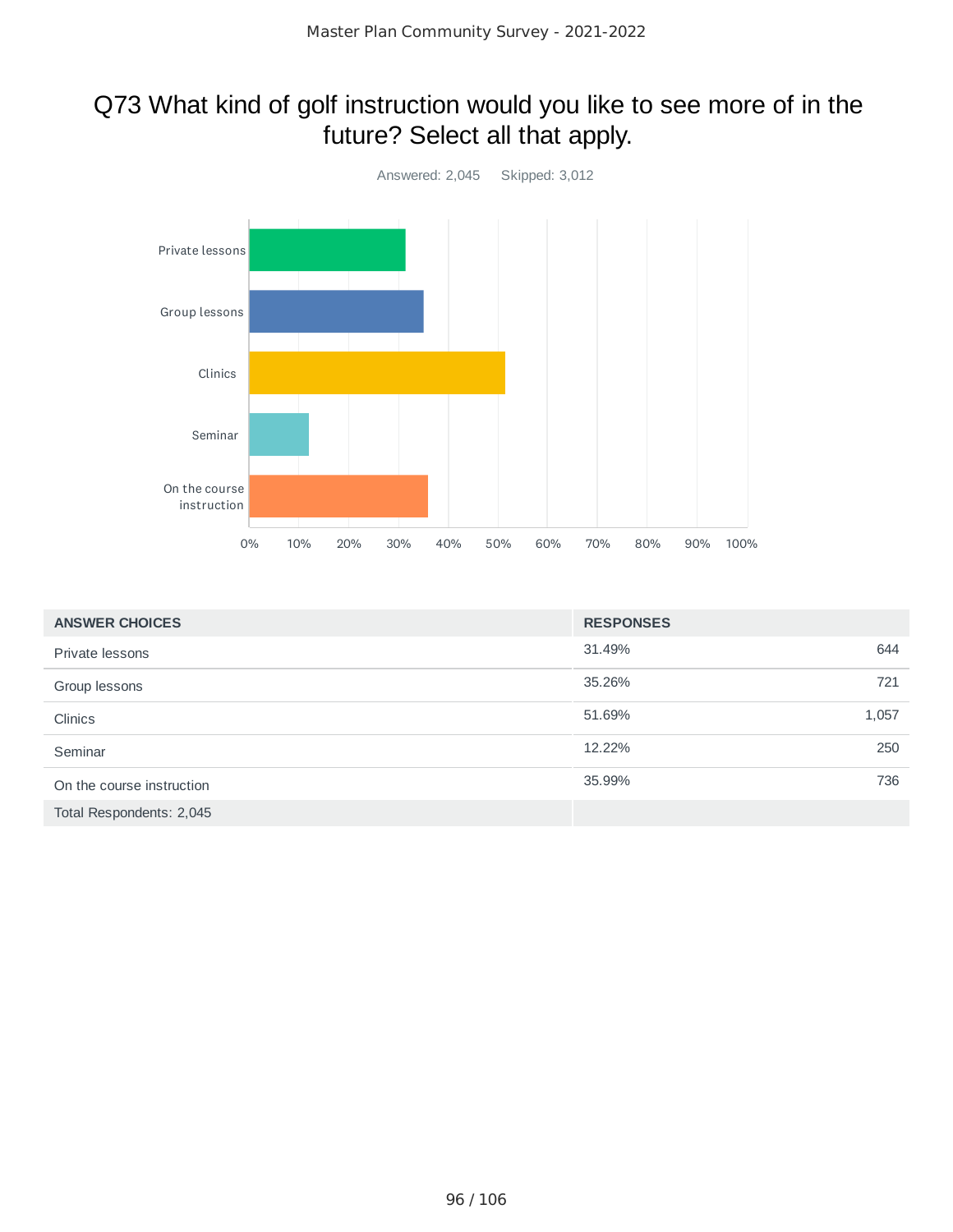## Q74 How do you feel about the friendliness and professionalism of the golf pro/lesson providers?



|               | <b>VERY</b><br><b>GOOD</b> | <b>GOOD</b>   | <b>NEUTRAL</b>  | <b>NEEDS</b><br><b>IMPROVEMENT</b> | <b>UNACCEPTABLE</b> | <b>TOTAL</b> | <b>WEIGHTED</b><br><b>AVERAGE</b> |      |
|---------------|----------------------------|---------------|-----------------|------------------------------------|---------------------|--------------|-----------------------------------|------|
| (no<br>label) | 27.60%<br>648              | 23.94%<br>562 | 46.93%<br>1.102 | 1.19%<br>28                        | 0.34%               | 2.348        |                                   | 3.77 |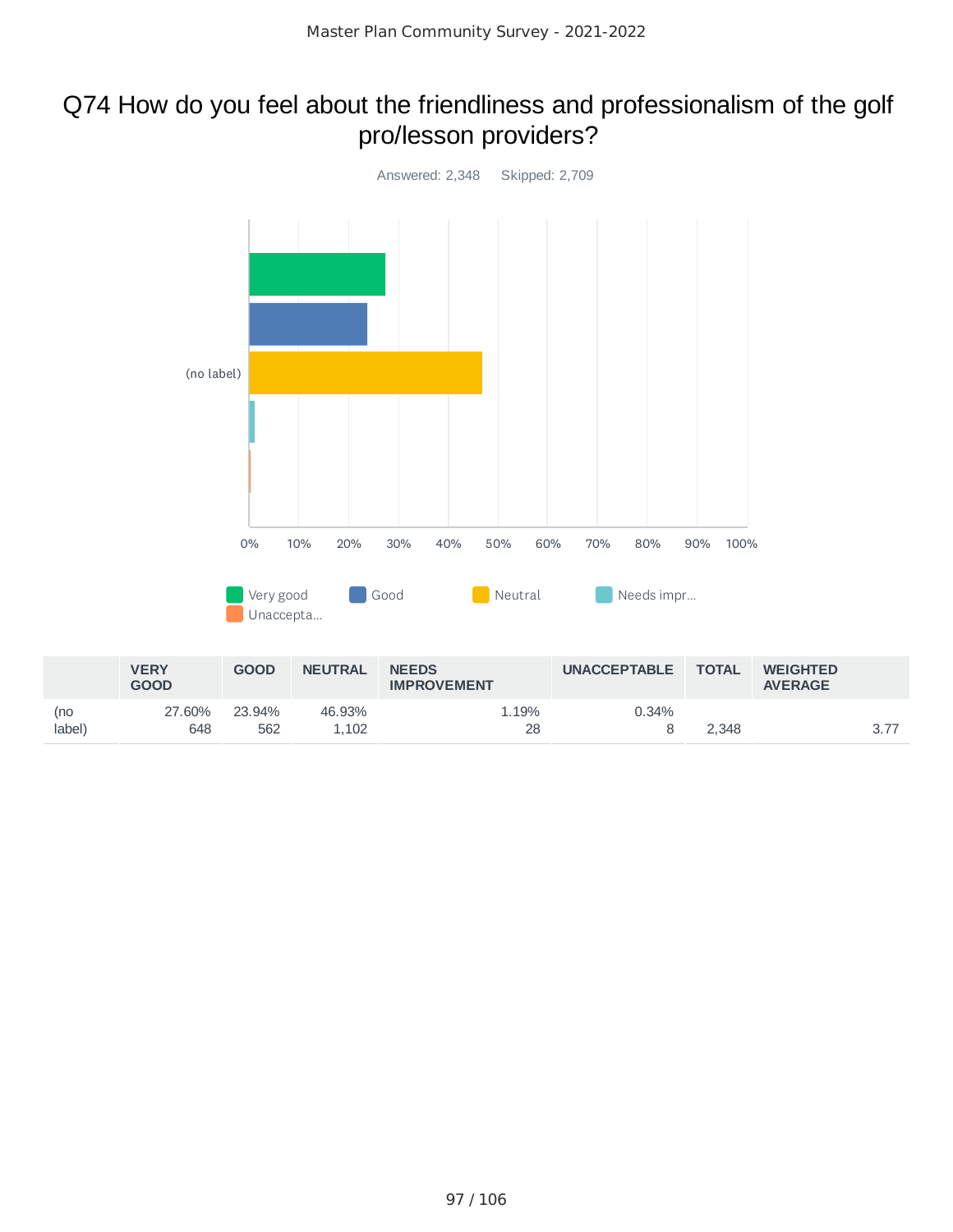# Q75 Do you attend Governing Board Meetings? Answered: 4,421 Skipped: 636 0% 10% 20% 30% 40% 50% 60% 70% 80% 90% 100% No, never Rarely, 1-2 times a year Yes, several times a year

| <b>ANSWER CHOICES</b>     | <b>RESPONSES</b> |
|---------------------------|------------------|
| No, never                 | 67.22%<br>2,972  |
| Rarely, 1-2 times a year  | 1,209<br>27.35%  |
| Yes, several times a year | 240<br>5.43%     |
| <b>TOTAL</b>              | 4,421            |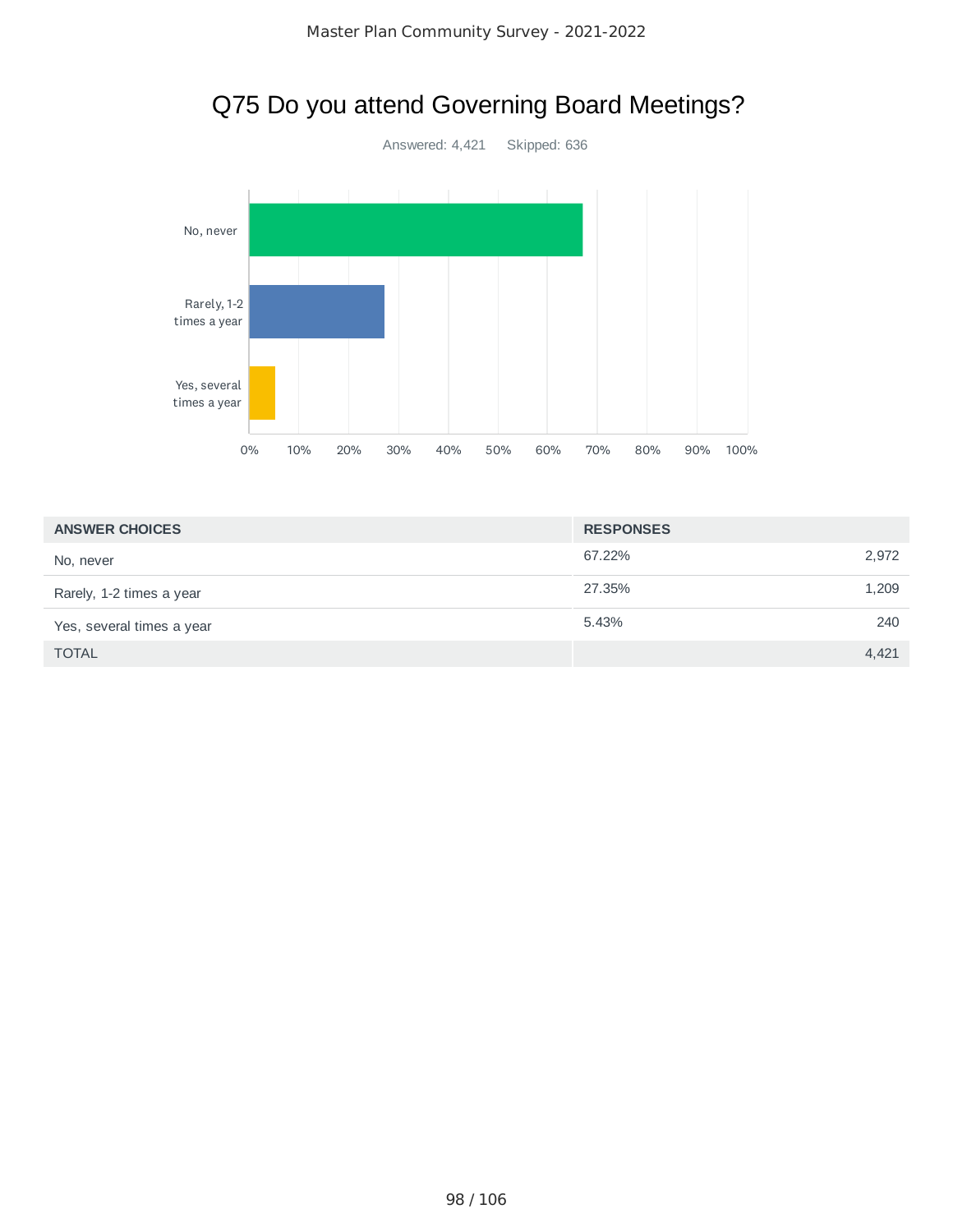

## Q76 Do you attend Committee Meetings

| <b>ANSWER CHOICES</b>     | <b>RESPONSES</b> |     |
|---------------------------|------------------|-----|
| No, never                 | 3,161<br>71.53%  |     |
| Rarely, 1-2 times a year  | 22.43%           | 991 |
| Yes, several times a year | 6.04%            | 267 |
| <b>TOTAL</b>              | 4,419            |     |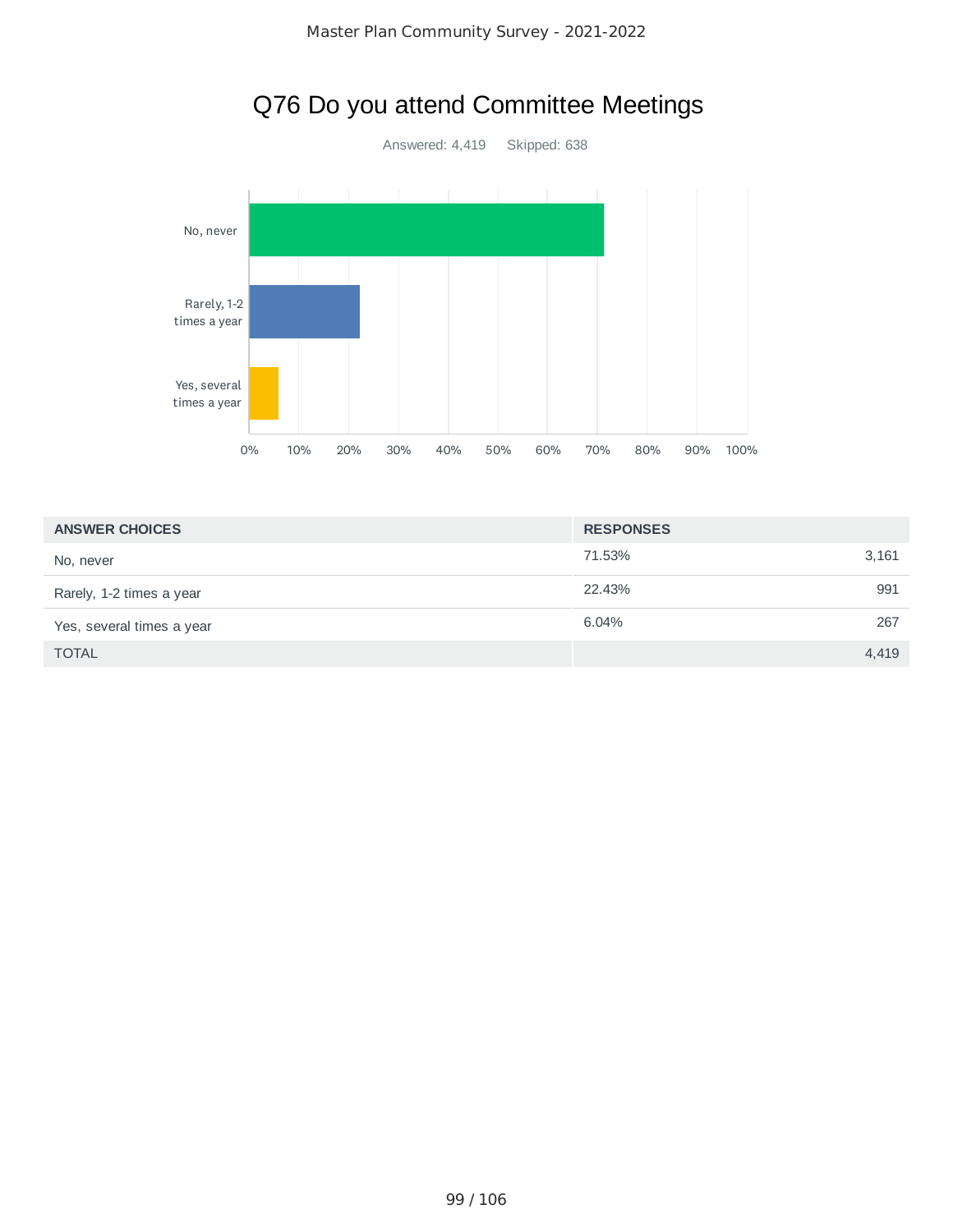#### Q77 Have you watched a Board/Committee meeting on the RCSCW YouTube channel?



| <b>ANSWER CHOICES</b> | <b>RESPONSES</b> |       |
|-----------------------|------------------|-------|
| Yes                   | 34.29%           | 1,522 |
| <b>No</b>             | 65.71%           | 2,917 |
| <b>TOTAL</b>          |                  | 4,439 |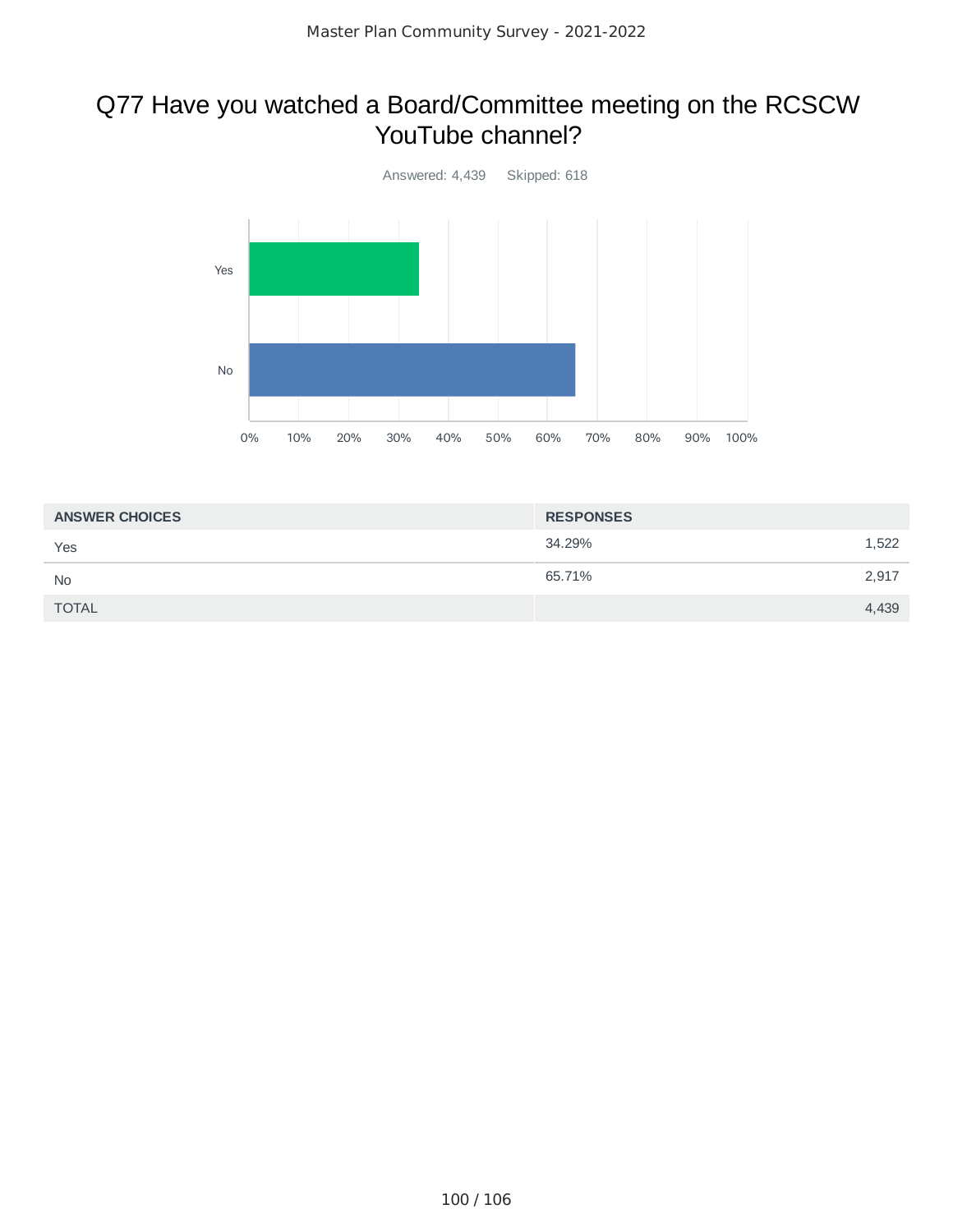## Q78 Do you vote in Governing Board elections?



| <b>ANSWER CHOICES</b> | <b>RESPONSES</b> |
|-----------------------|------------------|
| Yes                   | 2,992<br>67.57%  |
| <b>No</b>             | 19.81%<br>877    |
| Sometimes             | 12.62%<br>559    |
| <b>TOTAL</b>          | 4,428            |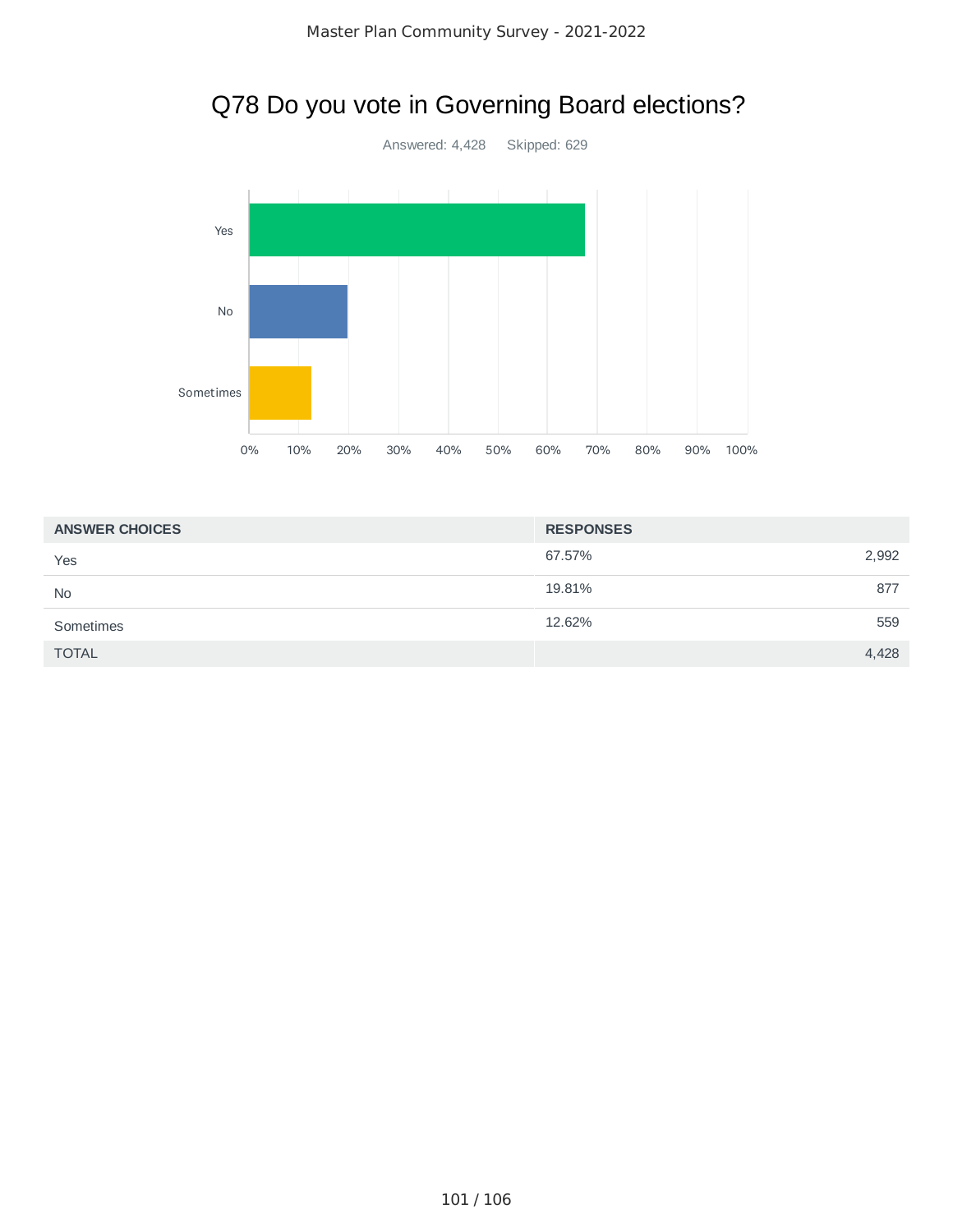## Q79 How responsive do you feel the Governing Board is to members' needs?



|               | <b>VERY</b><br><b>RESPONSIVE</b> | <b>SOMEWHAT</b><br><b>RESPONSIVE</b> | <b>NEUTRAL</b>  | <b>NOT VERY</b><br><b>RESPONSIVE</b> | <b>NOT</b><br><b>RESPONSIVE</b> | <b>TOTAL</b> | <b>WEIGHTED</b><br><b>AVERAGE</b> |
|---------------|----------------------------------|--------------------------------------|-----------------|--------------------------------------|---------------------------------|--------------|-----------------------------------|
| (no<br>label) | 10.24%<br>424                    | 31.95%<br>1.323                      | 41.49%<br>1.718 | 12.39%<br>513                        | $3.94\%$<br>163                 | 4.141        | 3.32                              |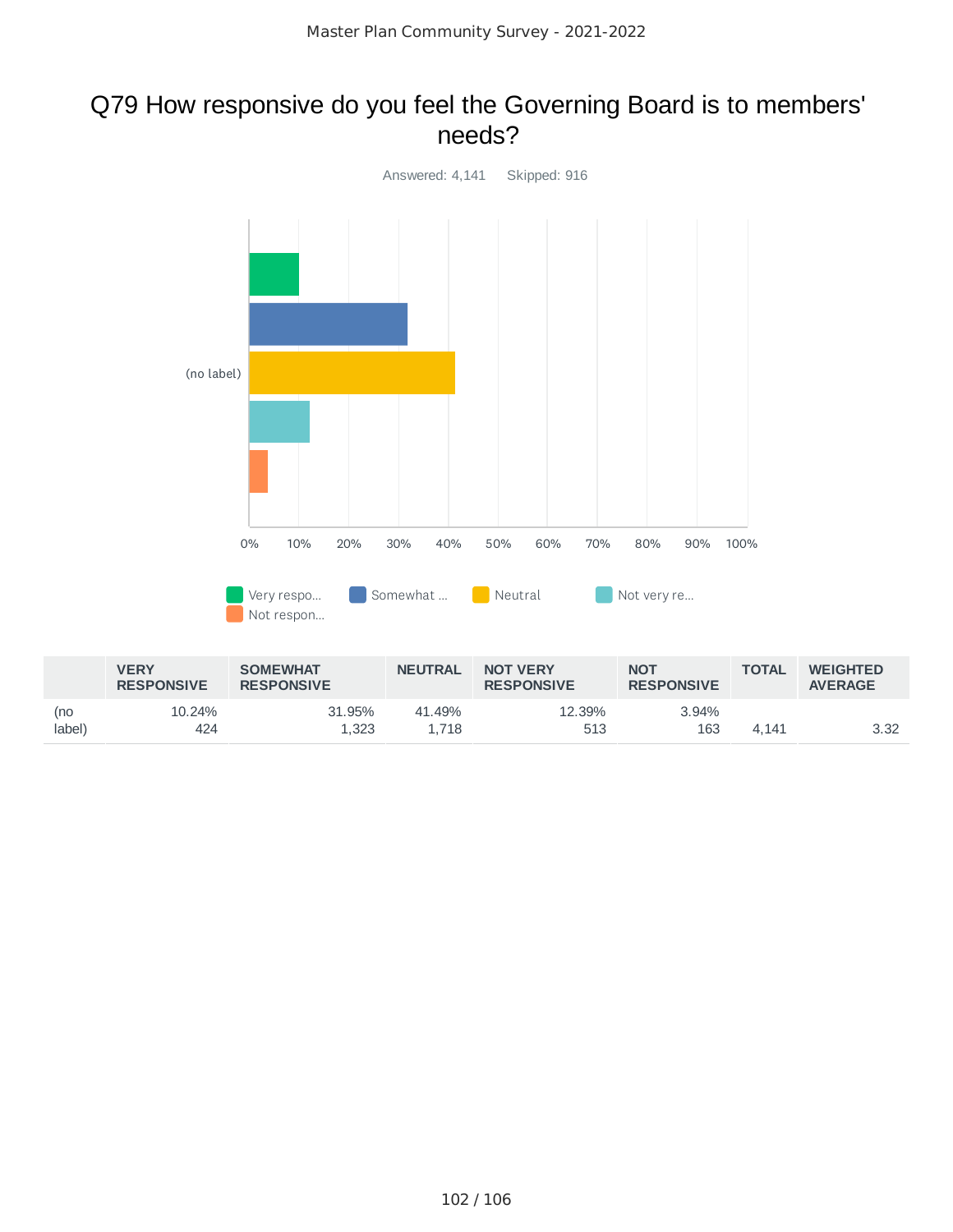## Q80 Have you ever reached out to the Governing Board with a question/concern?



| <b>ANSWER CHOICES</b> | <b>RESPONSES</b> |       |
|-----------------------|------------------|-------|
| Yes                   | 23.79%           | 1,046 |
| <b>No</b>             | 76.21%           | 3,350 |
| <b>TOTAL</b>          |                  | 4,396 |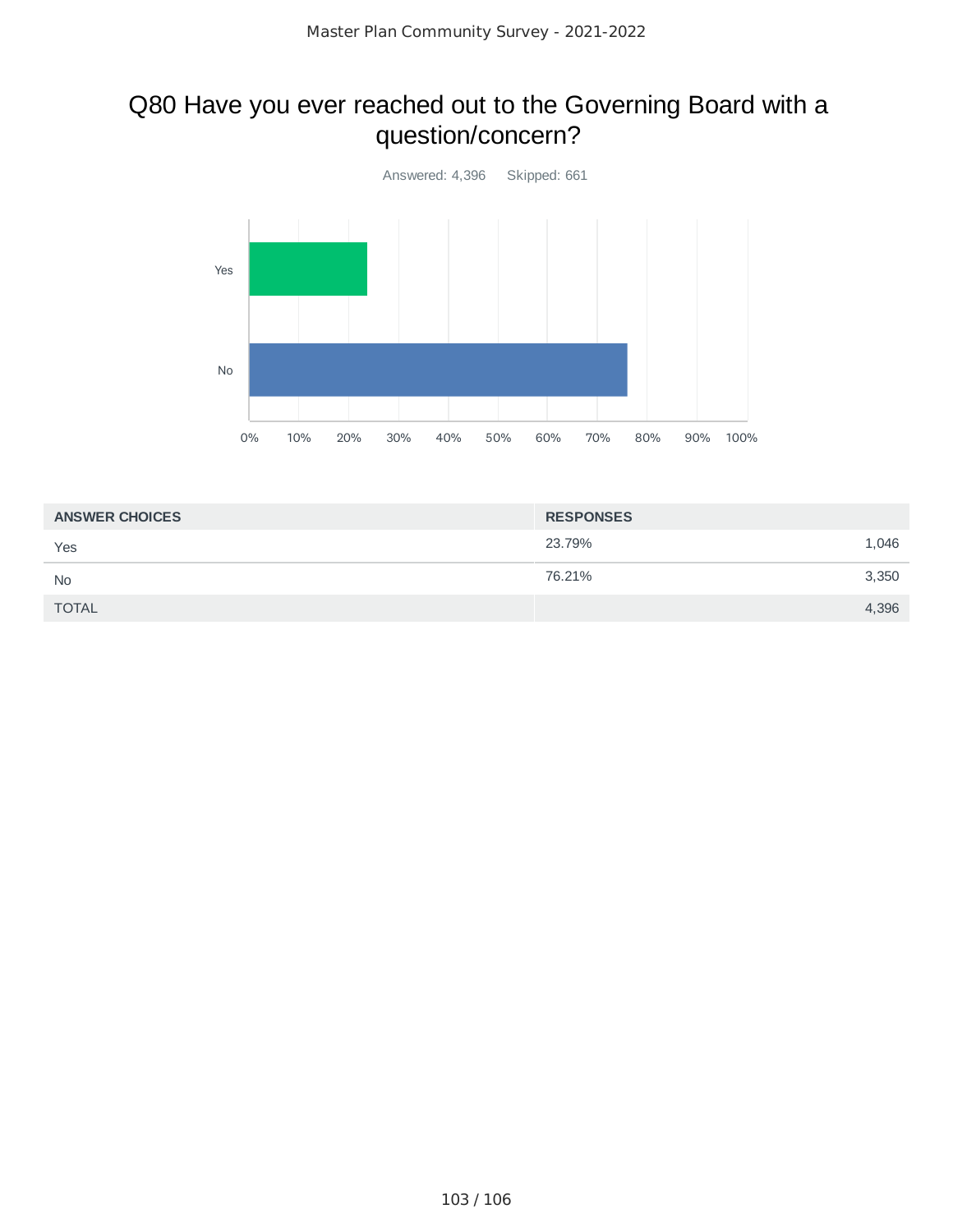## Q81 Do you feel the Governing Board was responsive to your questions/concerns?



| <b>ANSWER CHOICES</b>       | <b>RESPONSES</b> |       |
|-----------------------------|------------------|-------|
| Yes                         | 30.18%           | 316   |
| <b>No</b>                   | 29.61%           | 310   |
| Somewhat                    | 31.52%           | 330   |
| <b>Additional Comments:</b> | 8.69%            | 91    |
| <b>TOTAL</b>                |                  | 1,047 |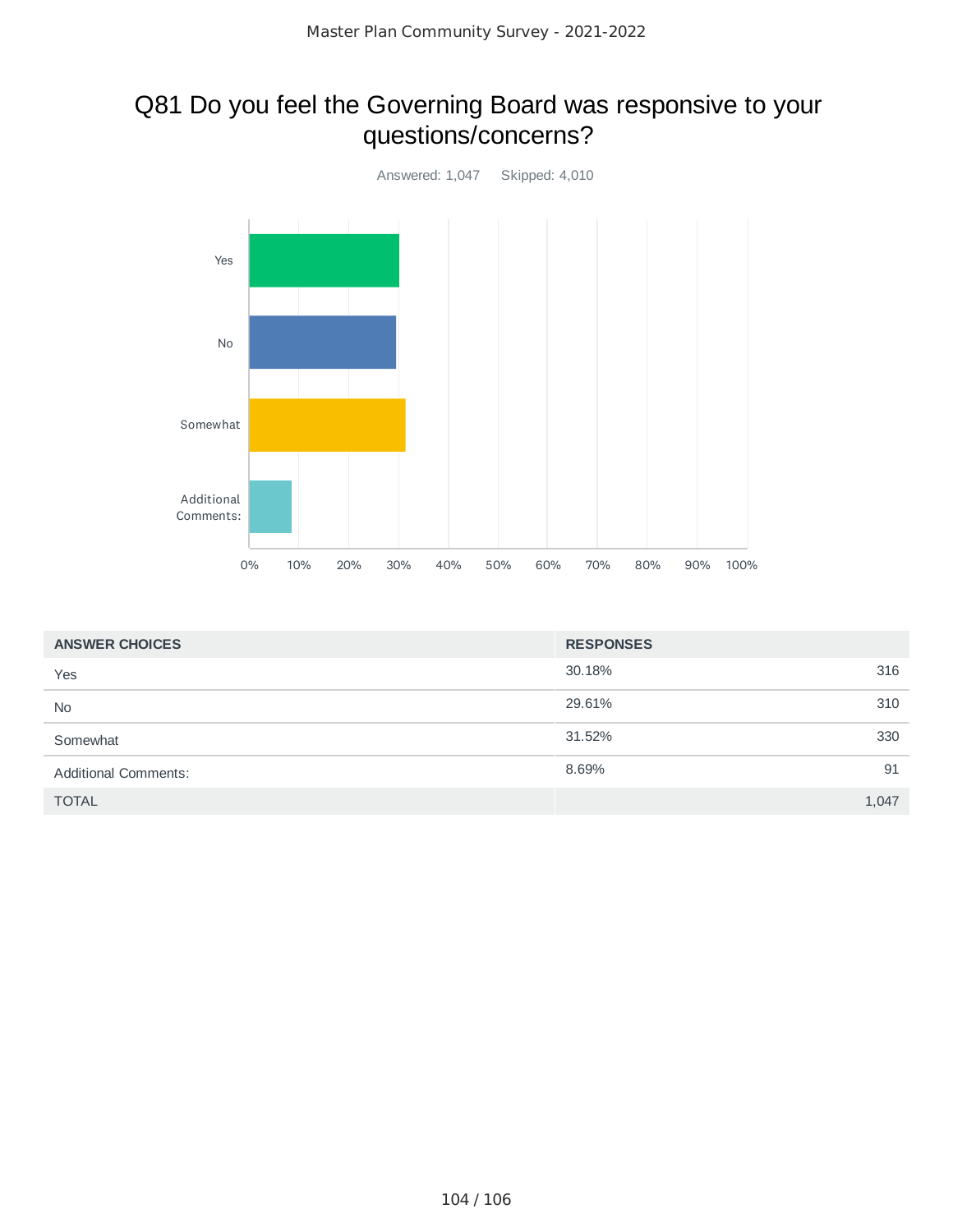## Q82 What would encourage you to participate more in Board/Committee meetings? Select all that apply.



| <b>ANSWER CHOICES</b>                                       | <b>RESPONSES</b> |       |
|-------------------------------------------------------------|------------------|-------|
| I participate as much as I want at this time                | 48.16%           | 1,854 |
| Feeling more welcome/heard by the Board                     | 10.52%           | 405   |
| Having a better understanding about what the Board is doing | 22.57%           | 869   |
| Holding Board meetings in the evenings                      | 5.35%            | 206   |
| am able to participate digitally, which is enough           | 16.52%           | 636   |
| Other (please specify)                                      | 11.51%           | 443   |
| Total Respondents: 3,850                                    |                  |       |